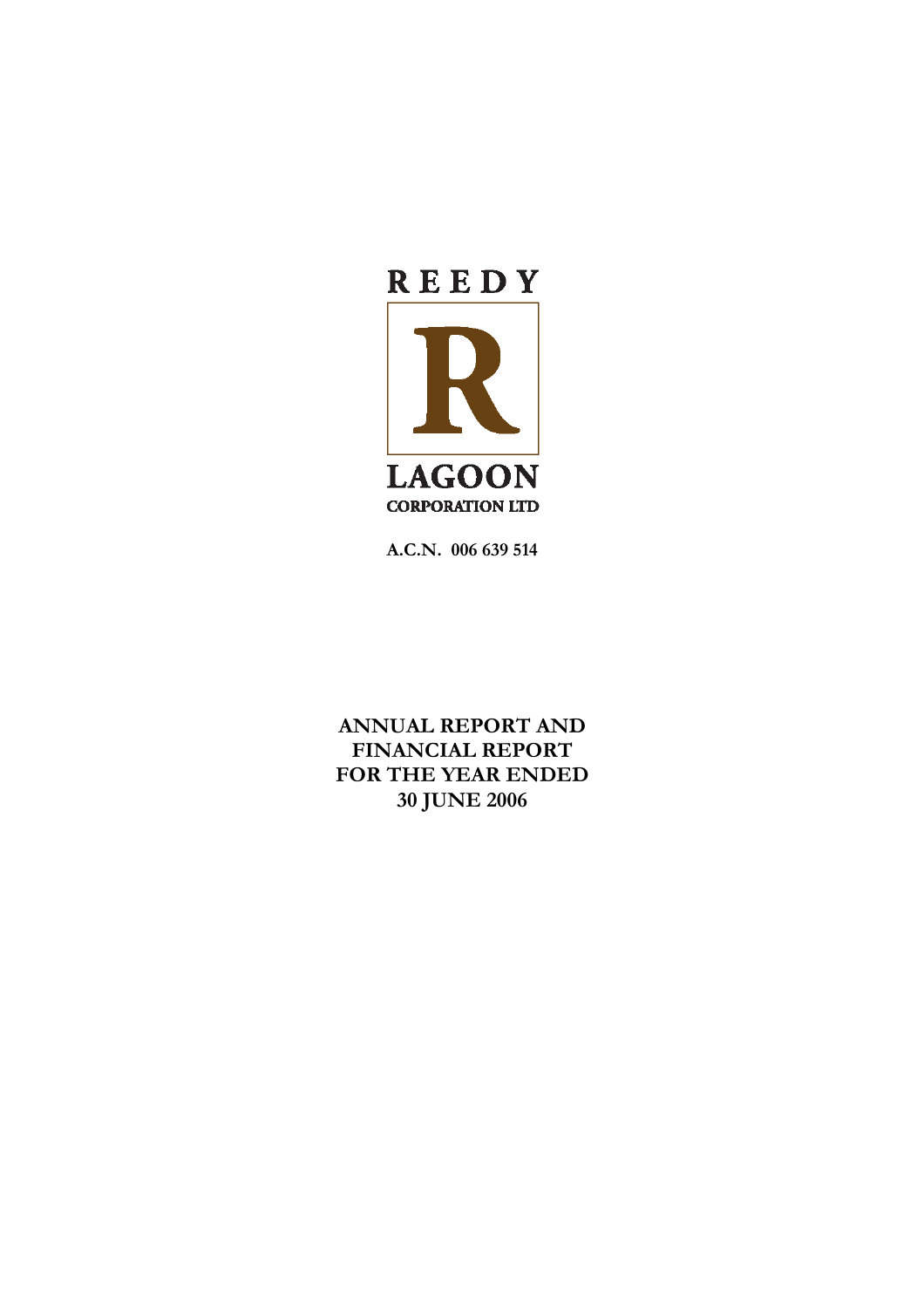

- Iron magnetite mineralization (Bullamine project)
- Uranium (Pedestal Hill)
- Copper-uranium-gold (Edward Creek Base Metals Joint Venture)
- Sediment hosted sulfide-gold mineralization (Chiltern gold project)
- Hydrothermal gold mineralization (Jericho gold project)
- Porphyry copper-gold mineralization (Diptank Joint Venture)
- Diamonds (Edward Creek and Balta diamond projects)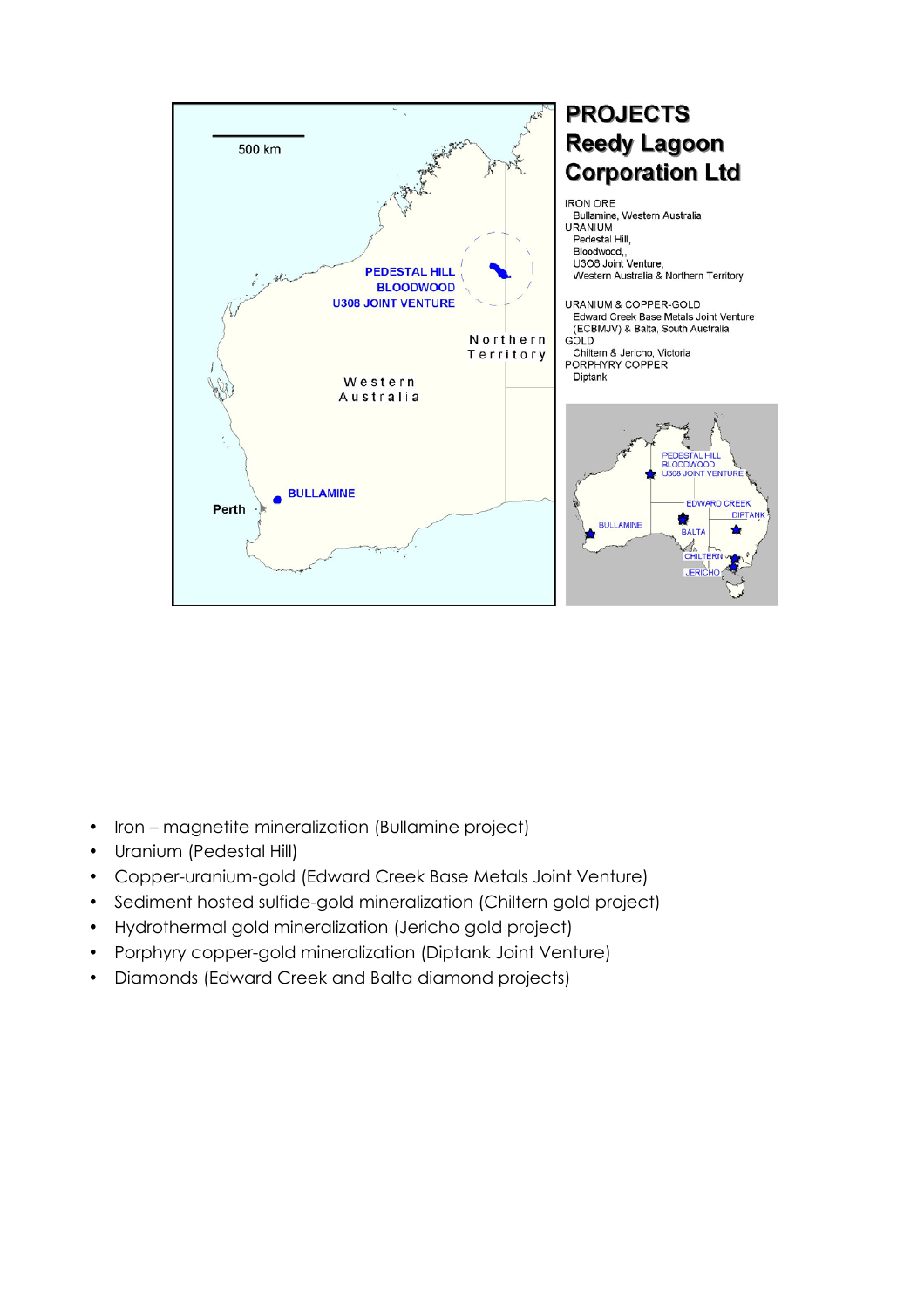# **CONTENTS**

| <b>CORPORATE DIRECTORY</b>                                                                                                                                                                 | 1                                              |
|--------------------------------------------------------------------------------------------------------------------------------------------------------------------------------------------|------------------------------------------------|
| ANNUAL REVIEW                                                                                                                                                                              | $\sqrt{2}$                                     |
| Iron Exploration<br><b>Gold Exploration</b><br>Copper-Gold Exploration<br>Diamond Exploration<br>Uranium / New Projects<br><b>Capital Raising</b><br><b>Support and Concluding Remarks</b> | $\overline{2}$<br>3<br>5<br>8<br>9<br>10<br>11 |
| TENEMENT SCHEDULE                                                                                                                                                                          | 13                                             |
| DIRECTORS' REPORT                                                                                                                                                                          | 14                                             |
| AUDITORS INDEPENDENCE DECLARATION                                                                                                                                                          | 19                                             |
| <b>INCOME STATEMENT</b>                                                                                                                                                                    | 20                                             |
| <b>BALANCE SHEET</b>                                                                                                                                                                       | 21                                             |
| STATEMENT OF CHANGES IN EQUITY                                                                                                                                                             | 22                                             |
| <b>CASH FLOW STATEMENT</b>                                                                                                                                                                 | 23                                             |
| NOTES TO AND FORMING PART OF THE FINANCIAL STATEMENTS                                                                                                                                      | 24                                             |
| DIRECTORS' DECLARATION                                                                                                                                                                     | 41                                             |
| INDEPENDENT AUDIT REPORT                                                                                                                                                                   | 42                                             |
| SHAREHOLDER INFORMATION                                                                                                                                                                    | 44                                             |
| NOTICE OF ANNUAL GENERAL MEETING                                                                                                                                                           |                                                |

PROXY FORM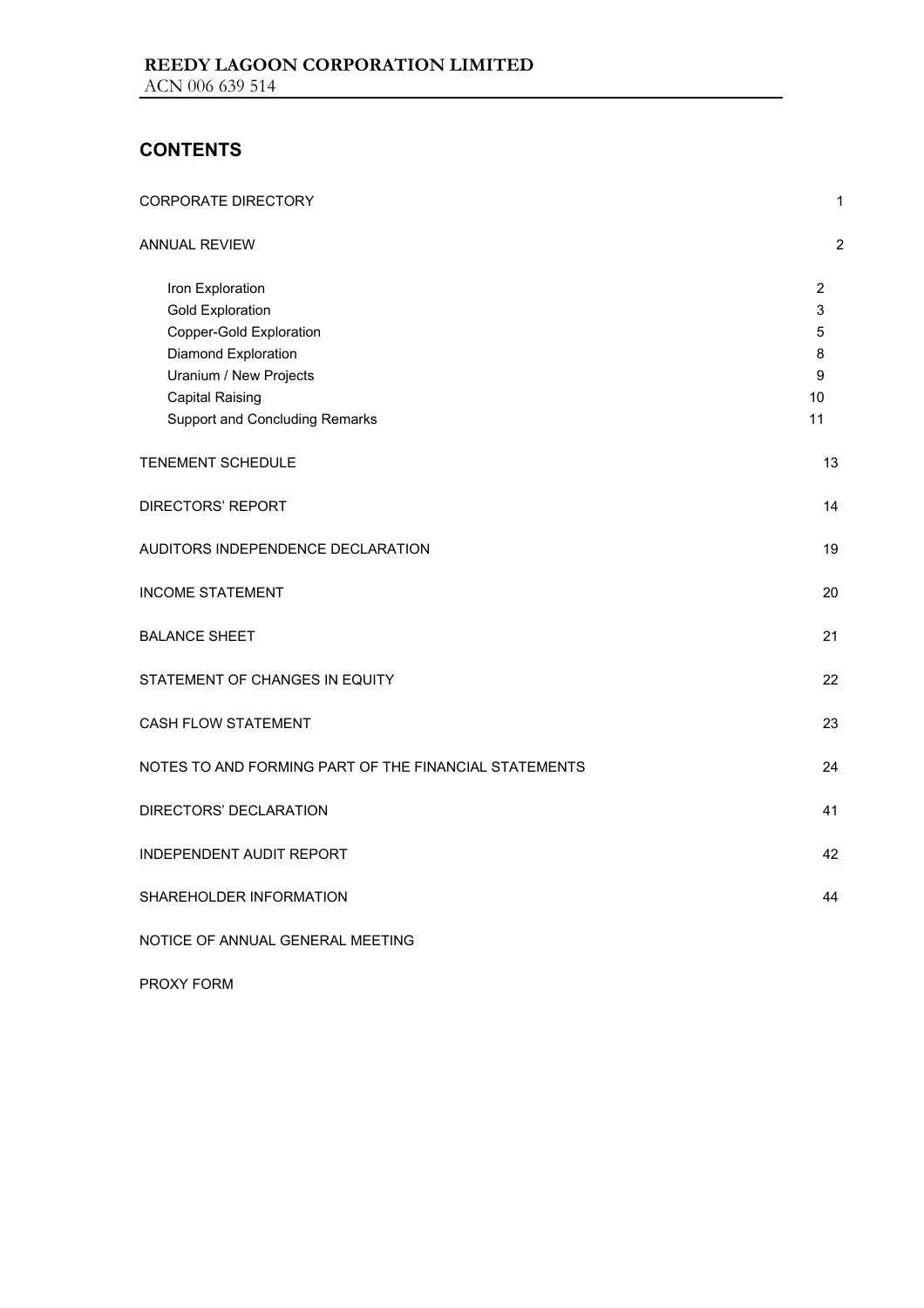## **CORPORATE DIRECTORY**

#### **DIRECTORS**

Geof Fethers (executive chairman & managing director) Hugh Rutter (executive) Andrew Watson (non-executive)

#### **COMPANY SECRETARY**

Dermot Coleman

#### **REGISTERED OFFICE**

Suite 2, 337A Lennox Street Richmond, Victoria 3121

Telephone: (03) 8420 6280 Facsimile: (03) 8420 6299 Website: www.reedylagoon.com.au E-mail: info@reedylagoon.com.au

### **SHARE REGISTRY**

Link Market Services Limited Level 9, 333 Collins Street Melbourne, Victoria 3000

Telephone: 1300 554 474 Facsimile: (02) 9287 0303

#### **SOLICITORS**

Mallesons Stephen Jaques Level 50, Bourke Place 600 Bourke Street Melbourne, Victoria 3000

#### **TAX AGENTS AND ADVISERS**

Nexia ASR Pty Ltd Level 14 440 Collins Street Melbourne, Victoria 3000

#### **AUDITOR**

Nexia ASR Level 14 440 Collins Street Melbourne, Victoria 3000

#### **BANKERS**

Westpac Banking Corporation 360 Collins Street Melbourne, Victoria, 3000

#### **ANNUAL GENERAL MEETING**

The Company's 2006 Annual General Meeting will be held at the Company's office Suite 2, 337A Lennox Street Richmond, Victoria

On Tuesday 3<sup>rd</sup> April, 2007 Commencing at 10.00 am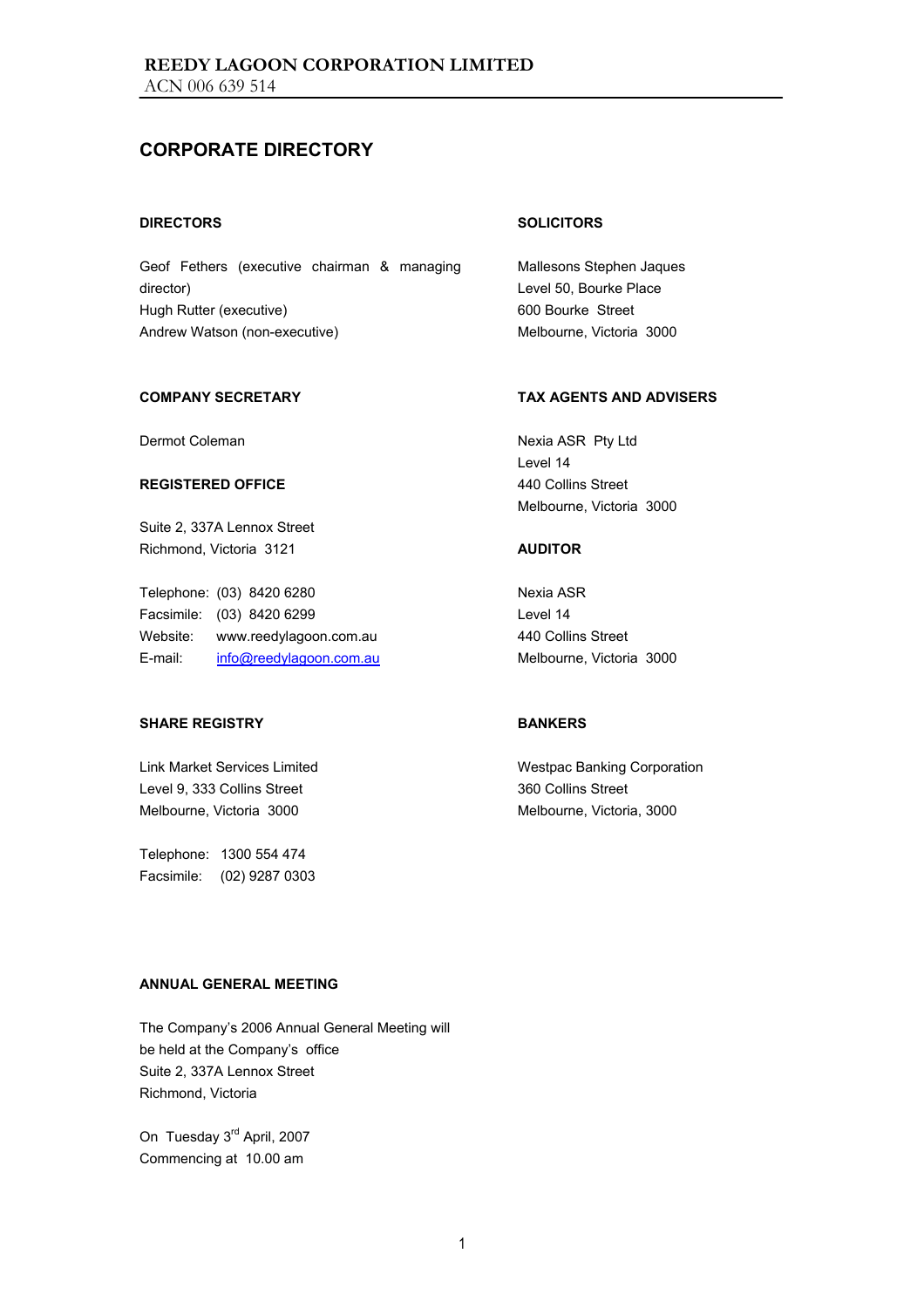During the twentieth Annual Report period RLC has:

- Commenced the Bullamine iron ore project in Western Australia through tenement application.
- Entered into the Bulla Joint Venture to expand the Bullamine project.
- Lodged a tenement application for ground to secure the Pedestal Hill uranium project located in the Northern Territory and commenced the process of negotiating consent to the grant of the licence from the Aboriginal owners of the land.
- Completed a share placement in April 2006 which raised \$517,000 working capital to fund the costs associated with preparing for an Initial Public Offer (IPO) and to fund ongoing development of the Company's projects.

Drilling campaigns at 5 projects (Chiltern, Diptank, ECBMJV, Edward Creek Diamonds and Jericho) were postponed due to a number of issues including: access and clearance issues, lack of available drill contractors and / or lack of funds.

At 30<sup>th</sup> June 2006 the Company held majority interests in 6 projects targeting iron, gold, copper, diamonds, and uranium and held a 20% interest in the Edward Creek Base Metals joint venture (ECBMJV) exploring for copper-gold-uranium under RLC's management.

Reedy Lagoon is well advanced in its strategy to discover economic mineralization at its range of projects. Substantial evidence in the form of surface mineralization and remote sensing (geophysical) data support the planned work and the potential for the projects to include significant deposits.

By the end of the report period the Company was well advanced in its preparation for an IPO to seek \$4.5m to fund its ongoing exploration. However, the capital markets slumped in the months following the start of the 2006/07 year causing the Company to delay its planned IPO.

Recently the Company has embarked on a strategy to develop and restructure its projects with emphasis on iron and uranium. Proposed developments include transferring its diamond interests into a separate company to be owned by RLC shareholders, consolidating the Company's issued capital and issuing 2.5m shares by private placement at \$0.20 per share to raise \$500,000. Other planned developments, which are subject to listing on ASX, include issuing 4m RLC shares to Washington Resources Limited in exchange for Washington's iron rights under the Bulla JV, issuing 2m shares to Elsinore Nominees Pty Ltd in exchange for a 90% interest in the U3O8 Joint Venture and issuing 2.6m shares and 2.6m options in exchange for a 42% interest in the ECBMJV.

## **Iron Exploration**

*Bullamine Project* **IRON (Western Australia)** 

The Bullamine project is an investigation into the opportunities for developing iron mining operations in the south west part of Western Australia, 70 kilometres east of Perth. The project remains the project most likely to deliver the earliest opportunity to commence commercial production.

Iron resources identified by WMC in the 1970s are being investigated with a view to identifying economic iron minerals. During the report period preliminary road cutting inspections confirmed the presence of magnetite and hematite and proprietary geophysical survey data were purchased. Planned work includes reviewing available data, including processing and interpreting the recently purchased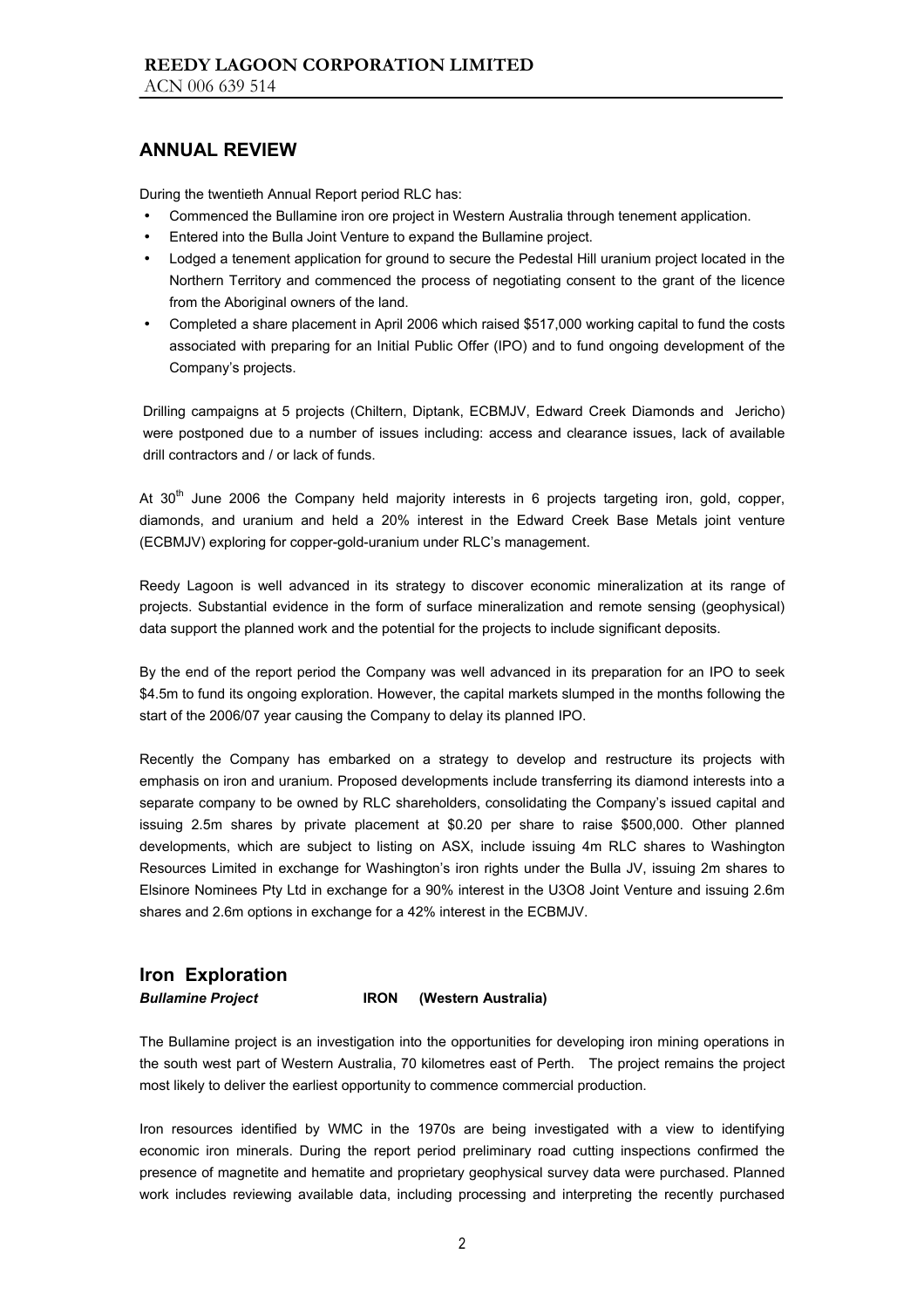geophysical survey data, negotiating access agreements with land owners and conducting ground investigations.

Most of the project area is owned by private land owners with whom RLC must reach agreement before any exploration or mining can take place. Work is continuing to build the database of land owners.

Iron production from the south west region of Western Australia is currently expanding rapidly with several new projects coming into production. RLC's Bullamine project area is well located with excellent infrastructure including road and rail links to Fremantle Ports' Kwinana facilities - one of Australia's major bulk cargo ports.

The Bullamine project will benefit from its proximity to the Kwinana port facilities and relatively small scale of operations. Should RLC succeed in identifying and gaining the necessary approvals to mine any economic iron mineralization then capital requirements are expected to be low and development time short.

Preliminary investigations indicate the Bullamine project area contains ironstone units with total strike length of over 35 kilometres. Former WMC General Manager Exploration, Jim Lalor, was involved in work conducted by WMC in the 1970s and is advising on the project. RLC's objective is to identify ironstone units which can be mined by open pit methods. RLC aims to establish viability for annual production of 1 mt iron concentrates.

The Bullamine project area includes EL 70/2846 (100% RLC) and a joint venture with Washington Resources Limited in respect of ELA's 70/2719 & 2720 (the "Bulla JV"). The Bulla JV provides RLC with the right to earn 80% interest in any iron resources identified by RLC within ELA's 70/2719 & 2720 for which mining rights are obtained. That agreement has now been upgraded to provide for Reedy Lagoon to acquire 100% of the rights to iron ore resources, on the day Reedy Lagoon's shares are listed on the ASX. Consideration for the acquisition will be the issue of 4m shares by RLC to Washington.

## **Gold Exploration**

#### *Chiltern Project* **GOLD (Victoria)**

During the report period IP lines surveyed in 1994 at the Caledonian Prospect were reinstated in preparation for repeat and adjacent IP survey lines and drilling.

Work programmes which encompass geophysical survey and drilling have been approved and registered. The planned exploration is in environmentally sensitive areas which require thorough assessment and a more rigorous consent process than is generally applicable.

A proposal to drill the Caledonian prospect in the May-June 2006 period was precluded by the requirement that the environmental surveys, which must be completed prior to any activities such as drilling, could not be conducted until spring. These surveys were conducted in November 2006, however the results have not yet been received.

The Chiltern Gold project is an advanced stage exploration project. More than \$1,200,000 has been invested by the Company and its past joint venture partners in developing the exploration data base for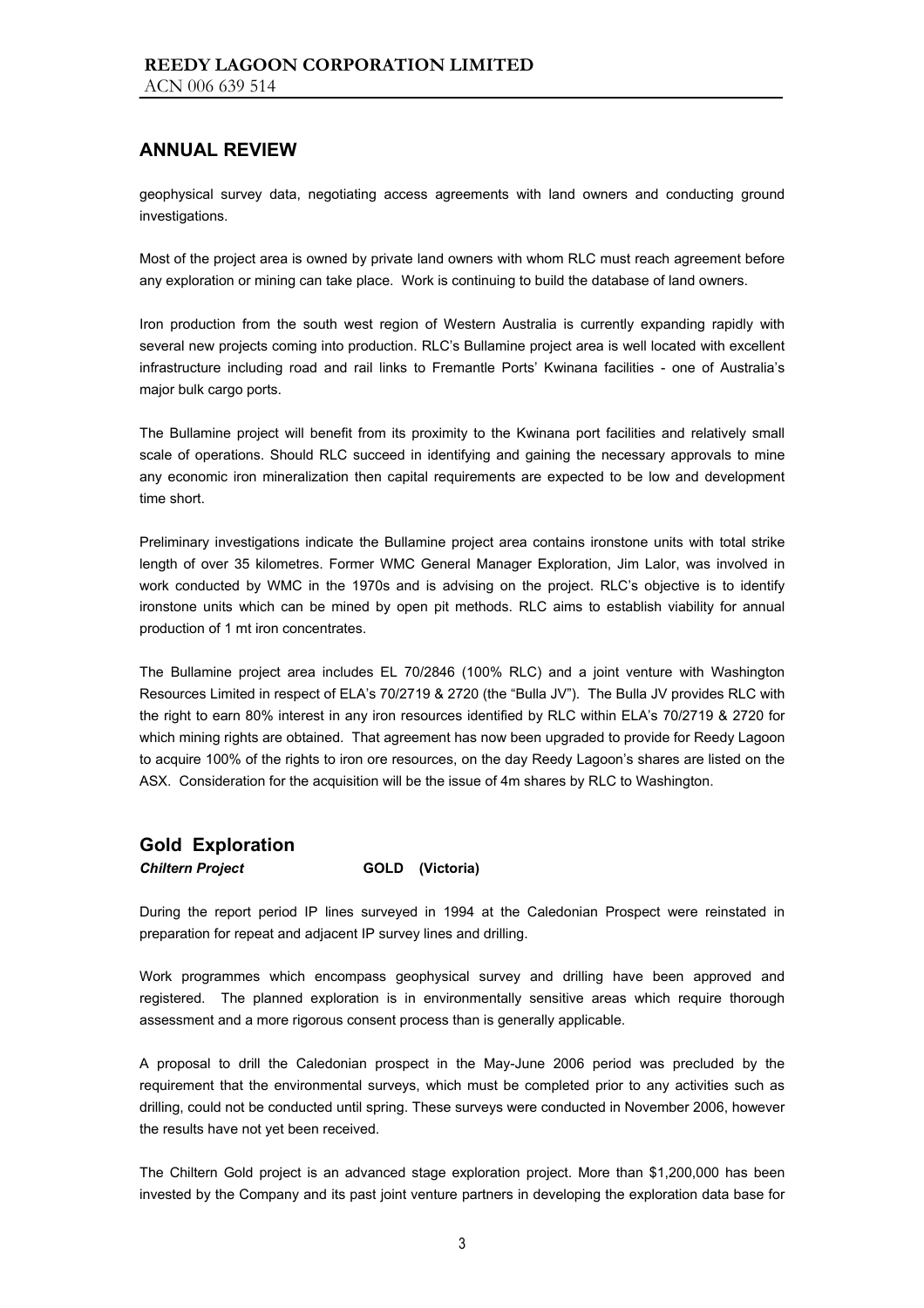this project. Access, which has not been available since 1996, was regained in 2005. The planned drilling at this project has potential to discover a new style of gold mineralization in a gold field which has produced significant alluvial gold and which is controlled by the Company.

Drill holes are planned to test for gold mineralization associated with sulphide enriched zones interpreted from geophysical survey data (Induced Polarisation or "IP" data). These targets are adjacent to an area where abundant gold bearing sandstone nodules have been found. RLC believes these gold bearing nodules, together with most of the alluvial gold mined from the Chiltern Goldfield, are detritus eroded from undetected, probably sulphide enriched, source rocks.

The exploration objective at Chiltern is to discover primary gold mineralization and whether or not gold mineralization at Chiltern can be detected by IP surveys. If such a relationship is proven then RLC will have discovered a method to explore the Chiltern Goldfield for significant buried primary gold deposits.

The Project covers most of the Chiltern Goldfield located in northern Victoria near Albury. The goldfield has produced 31,000 kg (1 million oz) of gold from alluvial deep lead (buried river channel) systems. The original source of the gold found in the deep leads has never been discovered although early workers identified sediment hosted gold amongst the waste rock initially discarded during the alluvial mining. About a hundred tonnes of this "waste rock" of sandstone and siltstone pebbles and nodules, in which very fine grained gold could be observed, was processed. An average of over 20 g/t gold was produced from this sandstone and siltstone material.

The Project consists of three Exploration Licences (ELs 3032, 3281 and 3376) covering an area of 237 square kilometres. RLC holds 100% equity in the three tenements through its wholly owned subsidiary, Osprey Gold Pty Ltd. Providence Gold and Minerals Pty Ltd ("PGM"), the previous holder of EL 3376, is entitled to a 1.75% gross production royalty with respect to any future production from EL 3376.

#### *Poole River Prospect - Jericho Project* **GOLD (Victoria)**

An application for approval to conduct drilling at the Poole prospect during the March quarter was not processed by the Department of Primary Industries. Seasonal closure of the project area on 1 May prevented any drilling being conducted during the period.

Drilling is planned to extend diamond hole PD-01 to investigate a fault zone adjacent to and below the steeply dipping lens of pyrrhotite rich siltstones intersected in PD-01. PD-01 is cased to 59.7 m and capped to enable re-entry.

PD-01 did not reach the eastern margin of the magnetic anomaly. The lower side of the pyrrhotite rich interval is interpreted to intersect with and form the hanging wall for, the Enoch's Point Thrust Zone. Such a zone may present an environment in which gold and other minerals may have precipitated from solutions traversing along the thrust zone. The prospectivity of this faulted "footwall" zone remains untested and is the current drill target at this prospect.

The Poole River Prospect is part of the Jericho Project (EL 3208) located 160 km east from Melbourne and within the Woods Point - Walhalla Goldfield. The goldfield is renowned for its high-grade structurally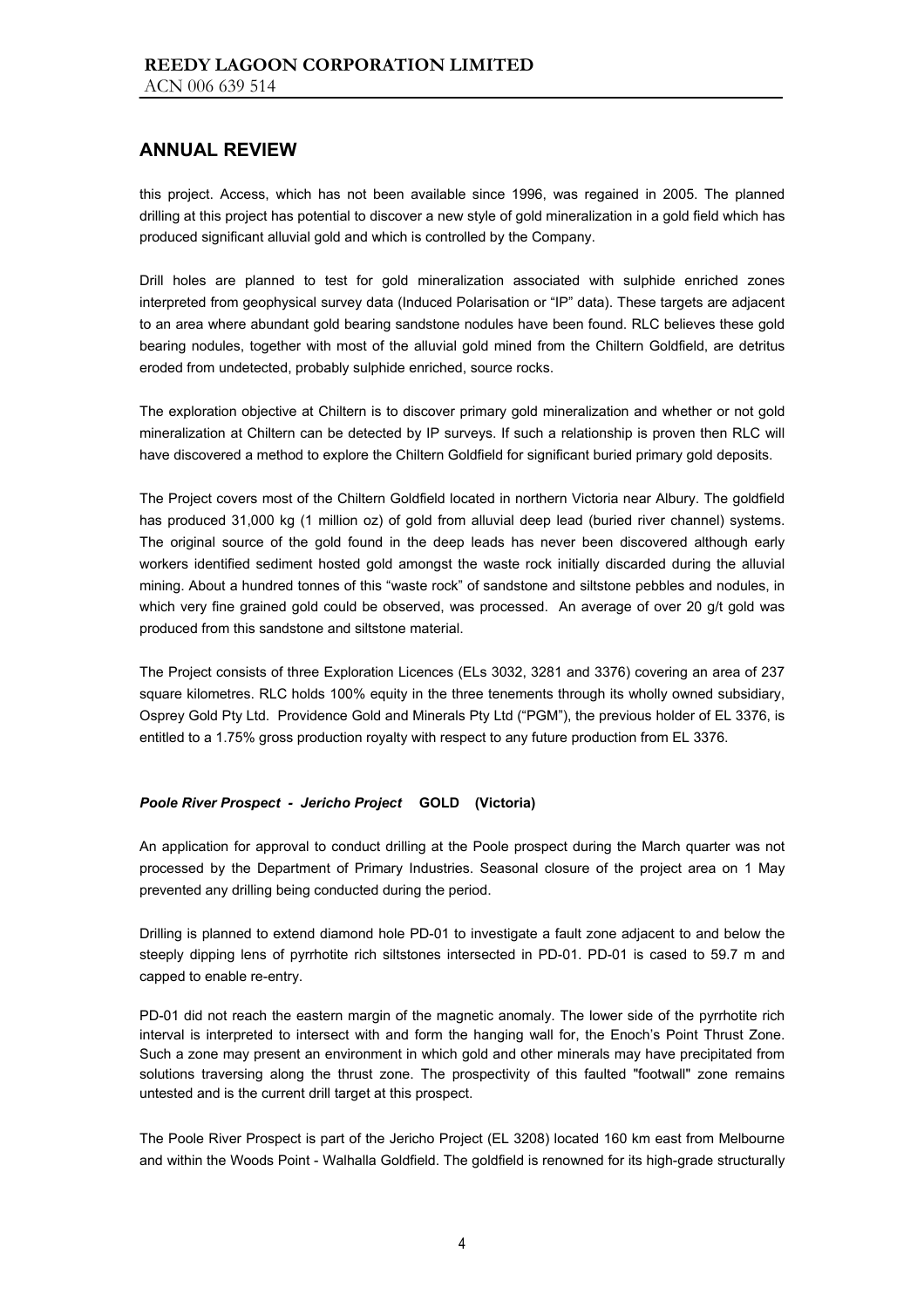controlled gold deposits, but also contains copper-nickel sulphide mineralization rich in precious metals (platinum, palladium and gold).

*Victor Gold Prospect* **- Jericho Project GOLD (Victoria)** 

No work was conducted at the Victor Prospect during the period. Two diamond holes are planned, each to a down hole depth of 375 metres.

The exploration targets at the Victor Prospect are extensions from previously mined gold mineralization in a quartz reef system. Gold mineralization anticipated is high grade vein style. The gold potential of Victor is demonstrated by the Cohen's Reef Mine, located within the same goldfield, which produced more than 1.4 million oz of gold and is now being investigated by Goldstar Resources NL.

Gold mineralization at Victor occurs in a quartz reef structure. The quartz reef has more than 1 km strike length within the tenement. Past mining (pre 1940) produced 24,909 oz of gold from 42,439 tonnes (@ ave 18 g/t). The quartz vein system that was mined is reported as up to 12 m thick although generally between 0.5 and 5 m.

The Victor Prospect is part of the Jericho Project and access for exploration is restricted to the period commencing 1 November and ending 30 April.

Drilling at Victor has the potential to identify significant mineralization in a geological setting similar to the Cohen's Reef deposit.

## **Copper – Gold Exploration.**

*Edward Creek Base Metal Joint Venture ("ECBMJV")* **COPPER – GOLD - URANIUM (South Australia) RLC 20% free carried** *(see also Edward Creek Diamonds)* 

During the report period drill targets at the Herakleion and Santorini Iron-Oxide Copper-Gold ("IOCG") targets were identified and heritage surveys cleared two sites for drilling.

A drill contractor initially scheduled to commence at Herakleion in February 2006 was unable to commence until after the report period in August 2006.

The Herakleion target is defined by a gravity anomaly measuring 6 km x 3 km whilst the Santorini gravity anomaly measures 3 km in the horizontal plane. The exploration objective at Herakleion and Santorini is to determine whether or not the identified gravity anomalies are caused by rocks associated with Ironoxide copper-gold ("IOCG") mineralization of the Olympic Dam type.

Following the end of the report period two diamond holes were drilled at Herakleion in August / September 2006 as follows:

Target Area 1 – HD-04 diamond cored from surface to 934.1 m;

Target Area 2 – extension to HD-03 from 612.4 m to 771 m (HD-03A).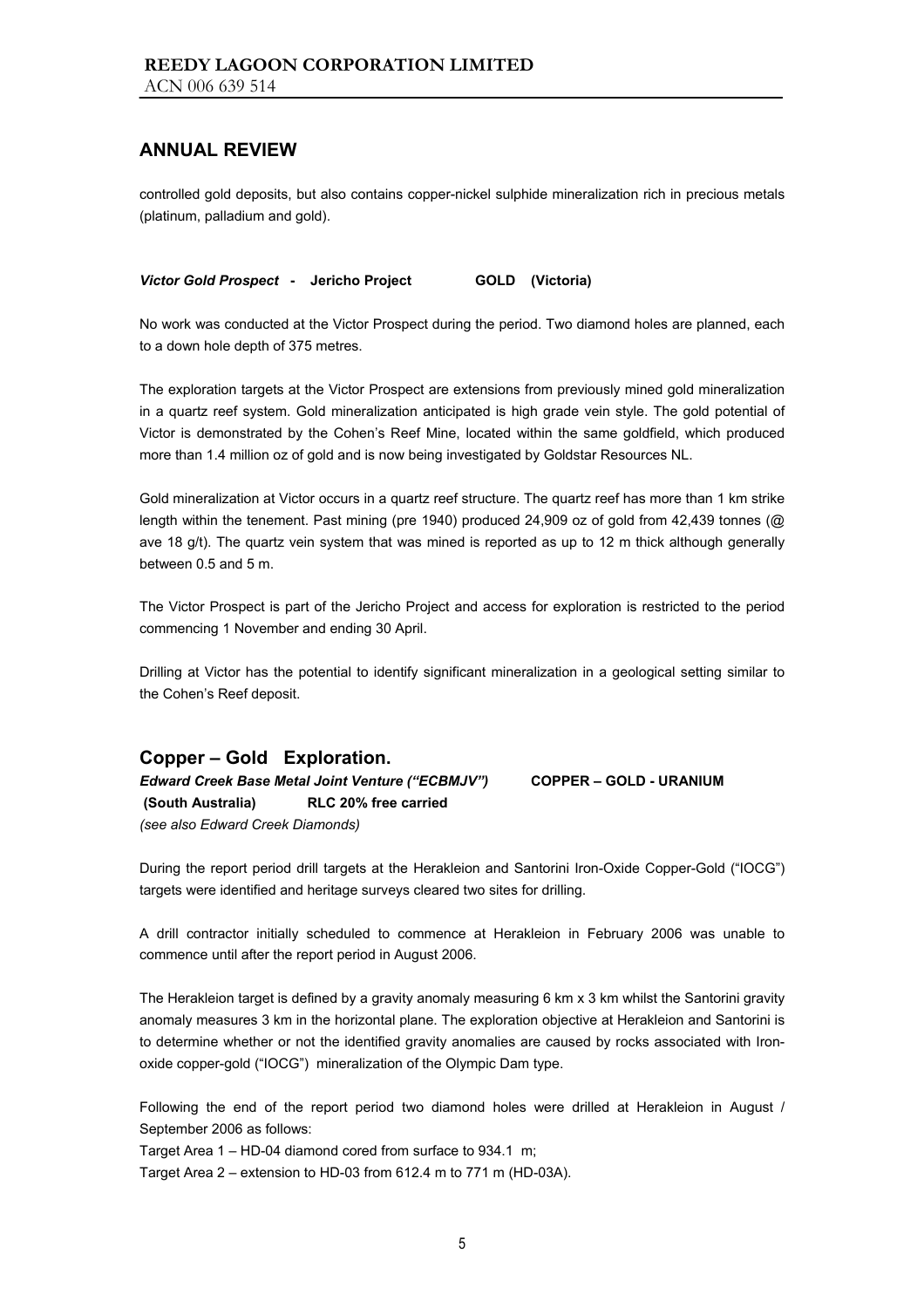Basement rocks intersected from a depth of 669.3 metres in HD-04 were interpreted by petrological examination to probably be either Palaeoproterozoic or Mesoproterozoic in age and therefore potentially prospective for Olympic Dam style mineralization. However, no Olympic Dam style mineralization or alteration was identified in the core and samples assayed are not anomalous in copper nor any of the elements which characterise Olympic Dam style mineralization.

Preparations for drilling at the Santorini gravity anomaly, located 7.5 km south of the HD-04 site, including heritage survey clearance, have been completed and a drill contractor had been booked to commence at Santorini in March/April 2007 in the event the joint venture partners elect to proceed. Further work at this project is subject to review.

Uranium anomalies identified in airborne survey radiometric data were ground inspected during August and September 2006. Further exploration is planned to investigate areas where uranium, mobilized from source rocks, might accumulate. Potential sites of deposition and concentration of mobilized uranium include unconformities and buried river channels.

The Edward Creek Base Metals Project is located 750 km NNW from Adelaide in South Australia. It is approximately 250 km north west from the Olympic Dam mine and 150 km north east from Prominent Hill. The Edward Creek Base Metals Project area is secured by EL 3250 and covers an area of 440 square kilometres.

The Edward Creek Base Metals project is joint ventured with the following parties:

| ECBM JV Operator:              | Reedy Lagoon Corporation Limited<br>20% free carried to Bankable Feasibility Study completion     |
|--------------------------------|---------------------------------------------------------------------------------------------------|
| Other participants in ECBM JV: | 21% Eromanga Hydrocarbons Limited<br>17% Redport Limited<br>21% Jagen Pty Ltd<br>21% Sked Pty Ltd |

The other parties in the joint venture are sole funding exploration and quarterly cash payments to RLC of \$30,000. The cash payments are payable to RLC whilst the other parties elect to remain in the joint venture. The quarterly cash payment which would otherwise have been due during the report period were postponed until the commencement of drilling at Nilpinna. The shortage of drill contractors and the requirement for 1,000 metre depth capacity resulted in commencement of the drilling not being possible until 17 August 2006.

During December 2006 agreement was reached with the joint venture partners to facilitate RLC purchasing a 42% interest in the ECBMJV, thus increasing RLC's total interest to 62%. The agreement provides for RLC to issue 2.6m shares and 2.6m options to Jagen and Sked in exchange for their combined 42% interest in the ECBMJV and is subject to RLC shares being listed on ASX.

#### *Diptank Joint Venture* **COPPER – GOLD (New South Wales) RLC 85 %**

Drilling is planned to test a zone of demagnetized rocks, which includes a large (2.5 kilometre diameter) magnetic anomaly, to determine the potential for copper-gold mineralization. Lack of funding prevented drilling at this project during the report period.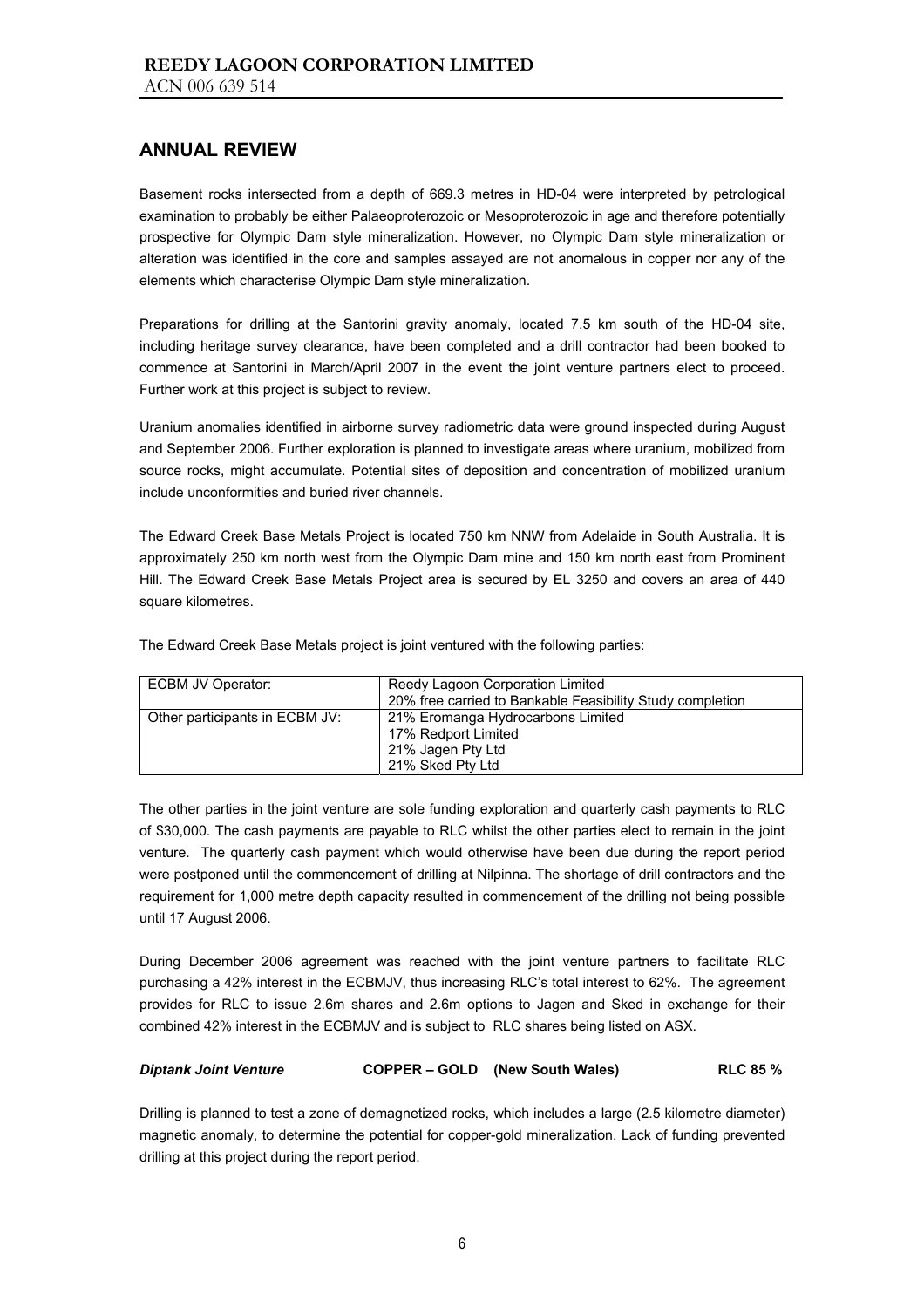The Diptank target is supported by elevated lead, copper, arsenic and gold concentrations in rocks located less than 5 kilometres from the central feature. RLC interprets the presence of these features to support the thesis that intruded igneous rocks have contributed to the formation of the magnetic anomaly and provided a framework for subsequent mineralizing events with the potential to form large scale economic accumulations of copper and/or gold. Endeavour, Cadia and Kidston are examples of mines formed by such processes.

Regional exploration for base metals mineralization was conducted in the 1970s by North Broken Hill Limited ("NBH") in the Bourke area, including the area around Diptank. 4,354 rock samples were collected. The geologist who conducted this sampling subsequently initiated the Diptank project in 2004 when he observed the magnetic feature adjacent to the sites from which rocks he had collected 25 years earlier had reported elevated lead and copper.

The Department of Mineral Resources ("DMR") re-analysed 934 of the sample pulps retained from the NBH samples. Gold and 17 other elements were assayed. Gold (1.2 g/t) was recovered from one of the samples adjacent to the central Diptank magnetic anomaly.

Several large copper-gold mines located in Eastern Australia have been found in areas which have been altered by hot mineralizing solutions. Pathways for such mineralizing solutions are usually related to faults and often further focussed by large eruption sites where volcanic rocks have been emplaced. Notable mines of these styles include Endeavour (270 kilometres to the south east), Cadia (370 kilometres to the southeast) and Kidston (260 kilometres south west from Cairns, in Queensland).

A feature of these styles of mineralizing systems is the weathering which results from the alteration of the host rocks when they are heated during the mineralizing events. This heating can reduce the magnetic properties of rocks – "demagnetizing" them, and it can make them more prone to erosion than their more distant counterparts which were not heated to the same extent.

The Diptank target is located within a demagnetized zone of faulting. Whilst the area surrounding the target has outcropping basement, the target itself is in a depression which has been buried by alluvium. RLC considers these factors are consistent with a heating event which might have accompanied a large scale mineralizing event.

The Diptank project covers an area of 14.7 square kilometres about 100 kilometres to the south east from the township of Bourke in northern central New South Wales.

Exploration is being funded by RLC. Under the terms of the Diptank Joint Venture ("Diptank JV") RLC holds an 85% interest in all minerals subject to it funding its joint venture partner's share of exploration expenditure and paying to the joint venture partner a fee of \$10,000 per quarter.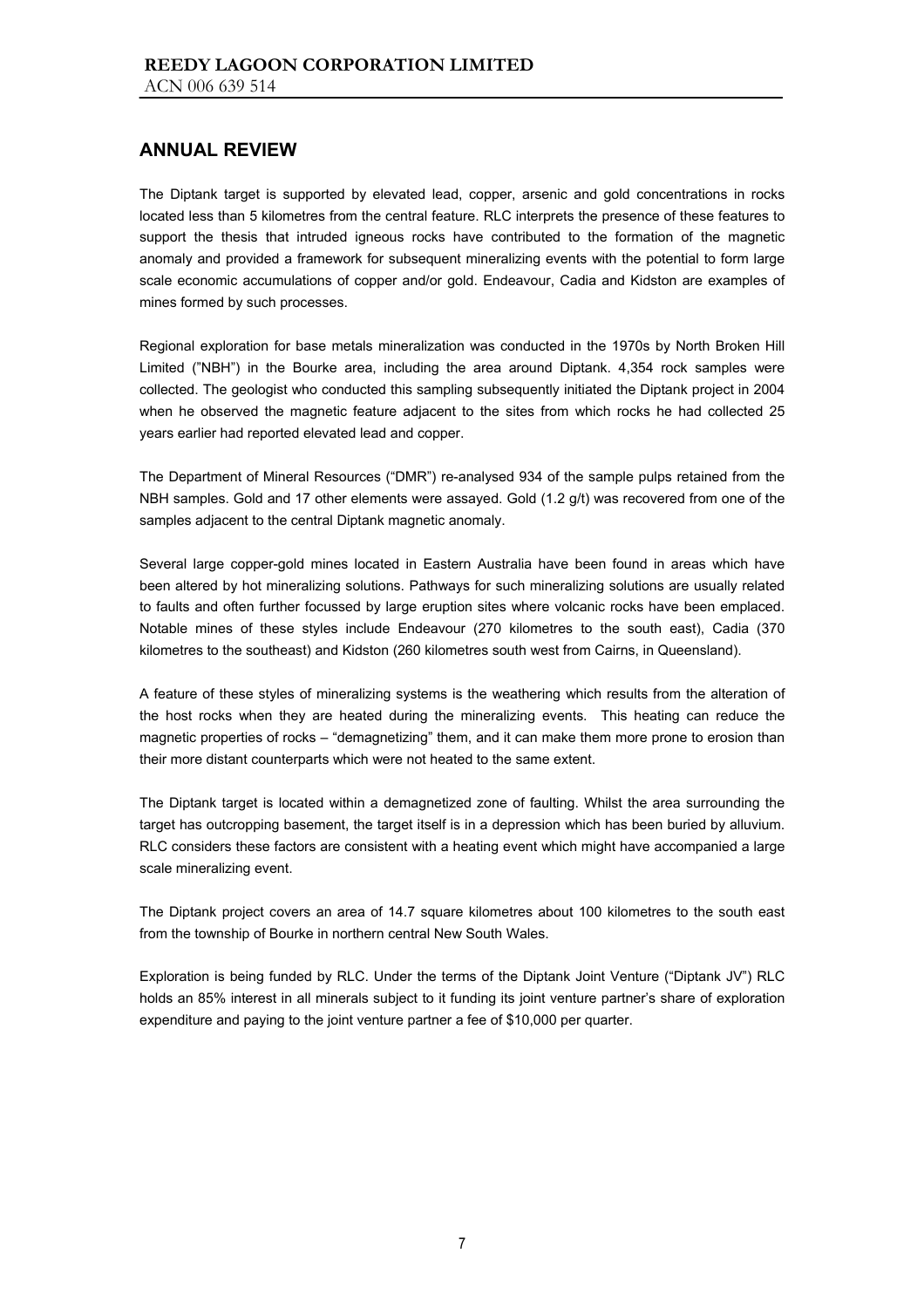### **Diamond Exploration**

*Edward Creek Project* **(including Edward Creek & Balta prospects) RLC 100%**  *(see also Edward Creek Base Metals)* 

A heritage survey was conducted over potential kimberlite target WK-60 and clearance for drilling was obtained. No additional ground exploration was undertaken at any of the potential kimberlite targets identified during previous periods.

Edward Creek Diamonds is an advanced stage exploration project. The modern exploration for diamonds in the region was initiated by Ashton Mining Limited in the late 1970's. Subsequent work in the area by De Beers in the 1980's established an extensive database. In one of its final tenement reports to the South Australian Mines Department De Beers reports that the spread of kimberlitic indicator minerals reflects a significant episode of kimberlite magmatism in the region. De Beers abandoned the area however, without identifying kimberlite leaving the opportunity for a more persistent explorer to build on the database it had established and perhaps succeed in discovering the first kimberlite and thereby a new potential diamond province in Australia.

Exploration to date has identified abundant Diamond Indicator Minerals ("DIMs") which strongly supports the interpreted presence of kimberlite source rocks within the Project Area. DIMs are minerals which have chemical compositions indicative of potentially diamond bearing rocks. The data base which supports the ongoing activities at this project includes 9 macro diamonds, over 5,000 picroilmenite grains (including abundant grains with chemical compositions diagnostic of kimberlite – a rare type of volcanic rock capable of containing diamonds), over 700 chromian spinel grains, over 200 pyrope garnet grains and over 24 chrome diopside grains. Statistical numbers of these picroilmenite and pyrope grains display surface textures indicative of small travel distances.

High priority drill targets established during prior report periods include WK16, WK57, WK58, WK59, WK60 and the "Gauntlet" (WK20).

The Gauntlet is a shallow crater measuring 1,000 metres in diameter located 3 km from the Diamond Sites. Drilling conducted in previous periods at the Gauntlet has recovered chromian spinel grains with compositions similar to those of chromites found in diamond bearing rocks. Additional deeper drilling is planned to determine whether kimberlite rocks exist at the Gauntlet – no definitive identification of the material drilled to date has been possible due to the deep chemical weathering which is a feature of the region.

Drilling at WK57 in 2003 intersected a clay, interpreted to be a weathered rock, containing numerous DIMs. These DIMs comprise mainly "possibly kimberlitic chromian spinel" and rare picroilmenite. This clay may be derived from a sill or a tuff related to a kimberlite intrusion and may prove to be a key to identifying the first kimberlite in the area. WK57 is located within 4 km of sites from which diamonds have previously been recovered from bulk samples ("Diamond Sites").

Pyrope garnet and "possibly kimberlitic chromian spinel" have been identified in surface sampling at WK58 and WK59, with picroilmenite noticeable in its absence. These two targets are 300 m apart and each have circular photo features of about 500 m in diameter (20 hectares). Gravity anomalies coincident with the photo-features are evident in data from a single traverse over the anomalies. They are located approximately 6 km from WK57. Importantly, whilst abundant picroilmenite grains are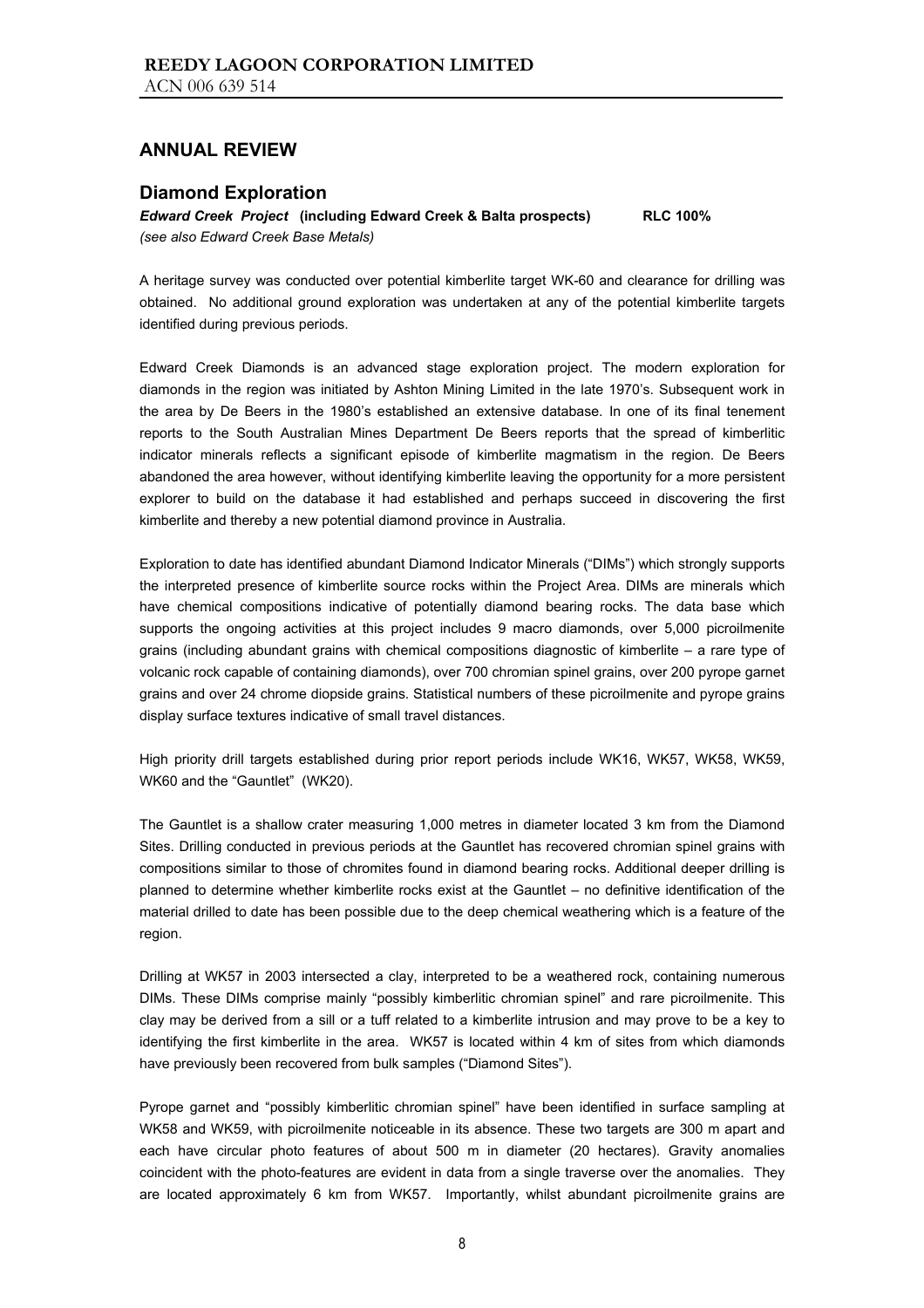known in the vicinity of WK57, none was recovered from the WK58 and WK59 samples. The DIMs recovered from the WK58/59 area and the WK57 area are therefore likely to be sourced from separate kimberlites, one containing picroilmenite and one in which picroilmenite is rare or absent. Such differentiation provides further evidence supporting management's interpretation that kimberlites are in close proximity to the respective sample locations.

RLC's objective at Edward Creek is to discover the first kimberlite and thereby establish a new diamond province.

Factors of importance at Edward Creek include :

- DIM distributions and high numbers of grains establish high probability that a significant episode of kimberlite magmatism exists in the region.
- 9 macro diamonds suggest that at least one of the kimberlites is diamond bearing.
- Distribution of DIMs indicates a post Permian age for the kimberlites.
- Presence of Jurassic aged sediments in the area means that a post Permian aged kimberlite would have been exposed to vertical erosion for a relatively short interval of time (about 80 million years) which means that such kimberlites can be expected to be relatively well preserved – at least in size, which is a positive attribute for their potential diamond bearing capacity.
- Presence of Jurassic aged and younger sediments in the area means that post Permian aged kimberlites may be covered and concealed by younger sediments – contributing to the difficulty in locating them using DIM trails. Depths of burial are generally shallow - less than 100 metres, but sufficient to limit dispersion of DIM grains.
- Extensive and pervasive chemical weathering which is likely to have destroyed DIMs thereby greatly reducing the number of and types of DIMs recoverable from surface sampling and affecting their distribution.

Factors which are being exploited by RLC which were not available to the previous explorers include:

- Greater computer processing capacity which enables RLC to gain more information from geophysical datasets than was previously possible. Sophisticated data processing can enhance subdued signals associated with un-eroded and extensively chemically weathered kimberlites..
- Gravity survey has become cost effective. The development of the global positioning system ("GPS") has removed the requirement for costly survey work previously required for ground gravity surveys. As a consequence gravity data now provide an additional parameter for target delineation which was not exploited by previous workers and two of the current potential kimberlite targets are associated with gravity lows.
- Effects of chemical weathering on the surface distributions of DIMs are now better understood.
- Chromian spinel ("chromite") has become an important DIM but was poorly understood prior to RLC gaining control of the area.

Airborne EM surveys are planned in the areas of the existing targets to identify additional targets for drilling and to assist in prioritizing the existing drill targets. Two drill rigs are potentially available for this project. If deep diamond drilling proceeds at the ECBMJV in March/April 2007 the rig used will be available to drill the deep mud hole planned at the Gauntlet diamond target.

The Edward Creek Diamond Project is located 750 km NNW from Adelaide in South Australia. The Project area is secured by EL 3250 and EL 3505 and covers an area of 590 square kilometres.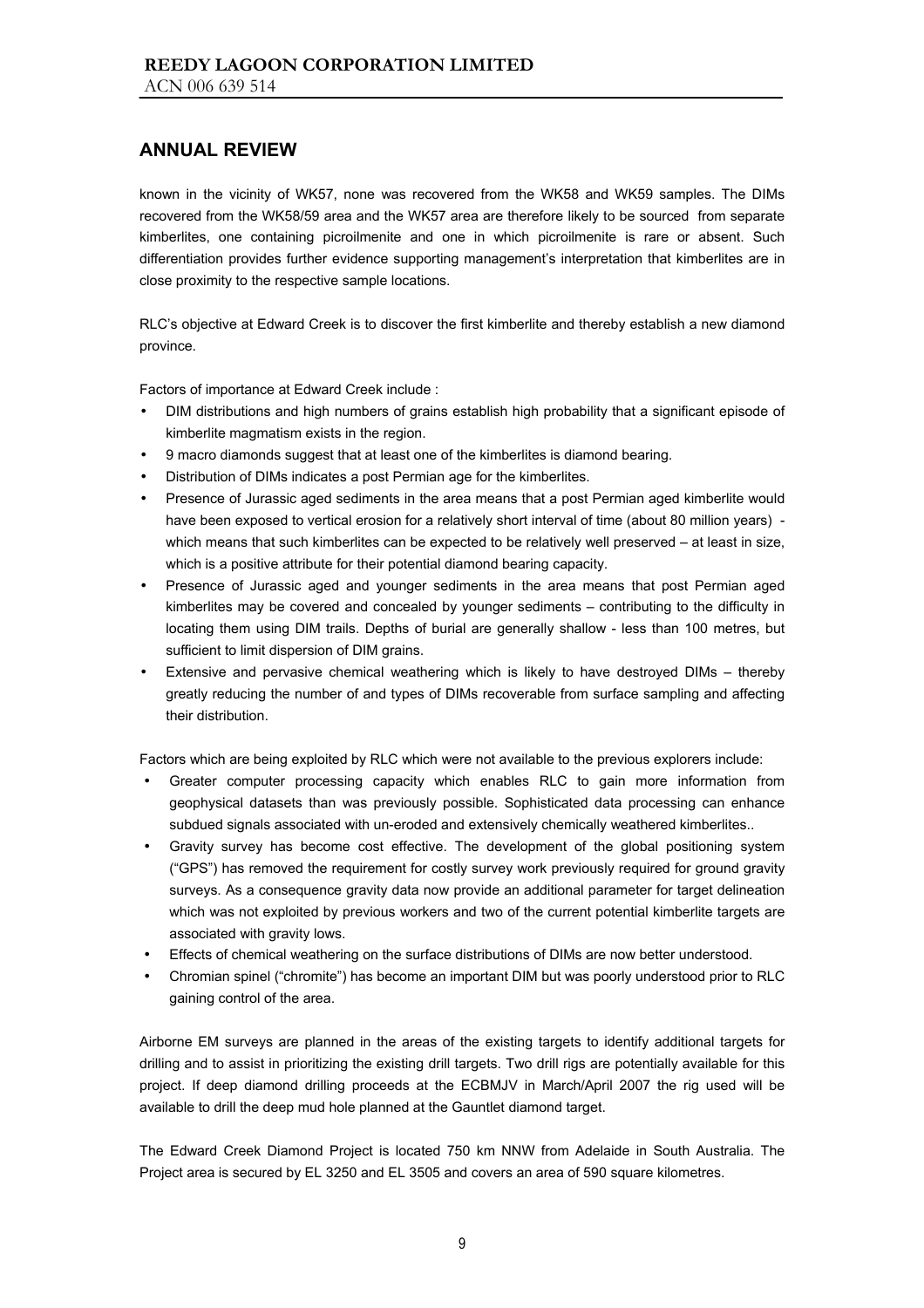### **Uranium Exploration:**

*Edward Creek Base Metal Joint Venture ("ECBMJV")* **COPPER – GOLD - URANIUM** 

**(South Australia) RLC 20% free carried**

*(see also Edward Creek Gold/Copper and Diamonds)* 

During the report period and subsequent to June 2006 RLC has undertaken a continuing review of the project area and identified potential for unconformity-related and roll-front styles of uranium mineralization.

Anomalous mineralization (best assay: 45 ppm uranium with associated copper) has been identified in surface rock chip samples recovered in the September quarter from the War Loan South (A1) target area. Further investigation is warranted although high grade copper mineralization, associated with narrow veins, is known at sites located a few kilometres to the north and south (within EL 3250) and the presence of manganese may indicate secondary enrichment processes are responsible for the results.

Subsequent to the end of the report period applications for two additional tenements were made. ELA 355 (84 sq km) and an application in the Weedina area (244 sq km).

## *New Project Pedestal Hill* **- URANIUM (Northern Territory) RLC 100%**

The Pedestal Hill project will explore for uranium. Anomalous uranium levels have been identified within the project area.

The geological setting of the Pedestal Hill project has similarities with the Ngalia Basin located 300 kilometres to the south east and which contains the Bigrlyi uranium deposit - the main project of ASX listed Energy Metals Limited.

In addition to uranium the area is also prospective for other commodities, including gold.

Application for a tenement covering 272 square kilometres was made during the report period. Subsequent to the end of the report period RLC has :-

- been granted the right to negotiate for consent from the Aboriginal land owners for the grant of an exploration licence (EL 24885). These negotiations are expected to take between 2 and 3 years; and
- applied for an additional tenement on the WA side of the border, covering 644 sq km, and adjacent to the Prospect Hill site; and
- reached agreement to joint venture with Elsinore Nominees Pty Ltd to seek uranium opportunities in some 30,000 sq km surrounding the project. Under the terms of the JV RLC will sole fund exploration and hold a 90% interest in 3 Elsinore tenement applications, covering 678 sq km adjacent to RLC's application and the Prospect Hill site.

## **Capital Raising Endeavours**

A strategy to raise working capital and to list the Company on the Australian Stock Exchange was progressed during the report period. The first stage of the strategy involved raising private seed capital with the aim to prepare the Company for an IPO in March 2006. This was partially successful in that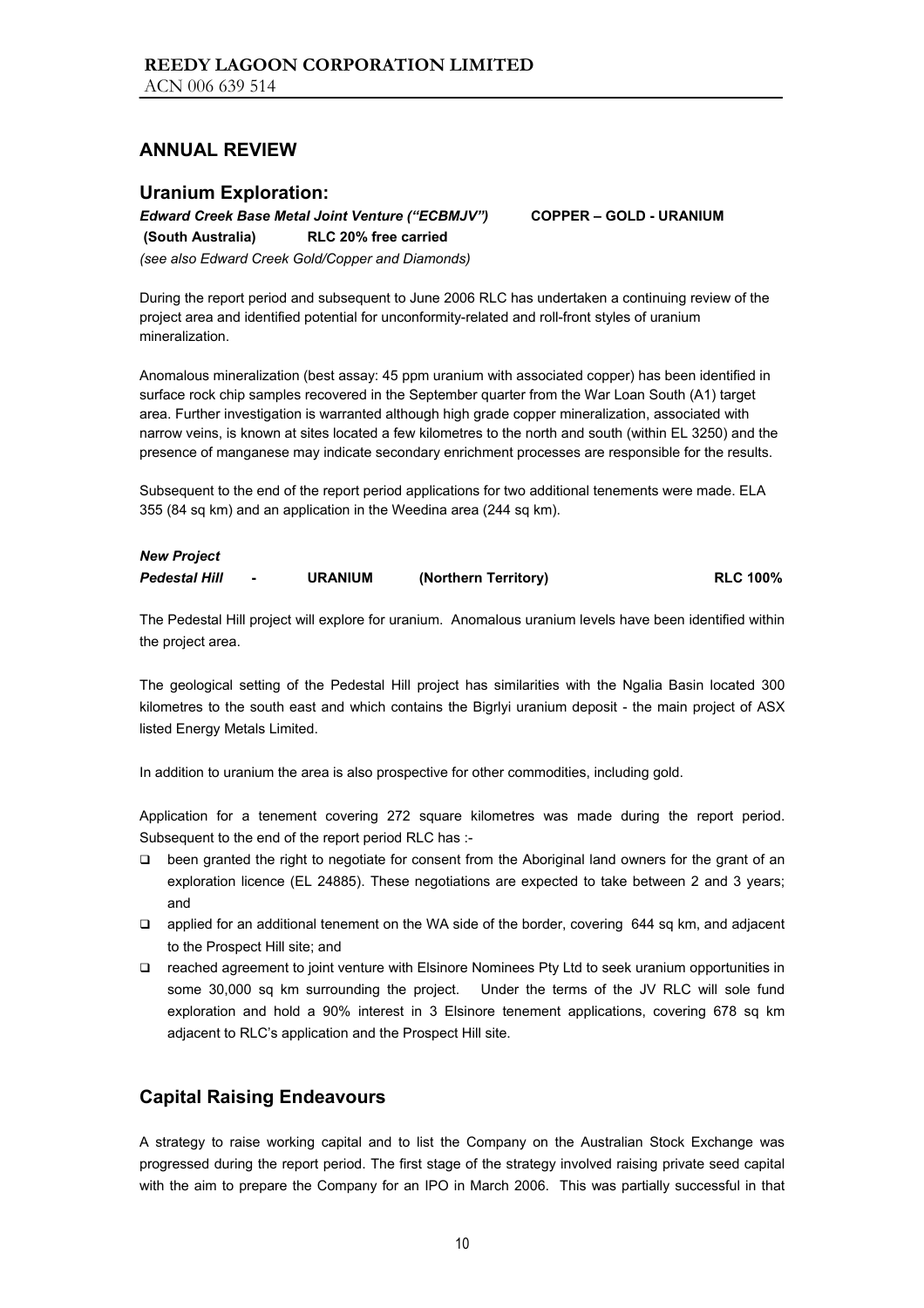\$517,000 seed capital was raised by the issue of 4,136,000 shares at an issue price of \$0.125 each to subscribers. However, the placement, which was initiated with the lodgement of an Offer Information Statement lodged with ASIC on 1 July 2005, was not completed until the end of April 2006 – some ten months later.

RLC's capacity to raise its seed capital was greatly increased by the contribution and participation of Greg Hancock, a Perth based resources company specialist and former stockbroker. The completion of the seed capital raising coincided with buoyant market conditions for small resource companies which peaked in May 2006.

By the end of the report period a prospectus document was near completion and stockbroker roadshows were commenced in July 2006.

Following the end of the report period, market conditions for an IPO seeking capital to fund exploration, as opposed to mine development, were not conducive. RLC and the several stock broking firms which had completed assessments of the company, its prospects and its draft prospectus, were not able to identify the support necessary to ensure a successful IPO launch and completion in the September 2006 Quarter.

Despite the disappointment and frustration of the months following the end of the report period, and setting aside the achievement of a large number of people who contributed enormously to preparing the Company for its planned 2006 IPO, some significant advances were made during the report period. These include:

- establishing and advancing the Bullamine iron project. The project differs from our other projects in that the commodity sought is visible and, provided access agreements can be reached, likely to be amenable to rapid assessment of economic parameters. In addition, should economic mineralization be identified it is probable that it would be minable at a scale which the Company could expect to get into production very rapidly and in time to benefit from the prevailing high demand and price for iron ore.
- identifying basement rocks at the Herakleion copper-gold-uranium target in the drilling scheduled for the period – but conducted after the end of the period. This discovery establishes the presence of rocks old enough to host the target "Olympic Dam" style mineralization and therefore adds further support for the potential for such prospective rocks to be present at the Santorini gravity target located to the south of Herakleion.

In early 2007 the Company commenced working towards an IPO in April 2007.

## **Support and concluding remarks**

Debt funding was provided to the Company by director related companies. Companies controlled by Directors provided geological, geophysical and office services during the period for which invoices totalling \$80,221 were raised of which \$70,939 have been converted to director related loans which are non interest bearing and are subordinated to all other creditors. Director related companies also provided cash loans to the Company with net movement over the report period of \$17,302 to the Company. These loans are not interest bearing and are subordinated to all other creditors.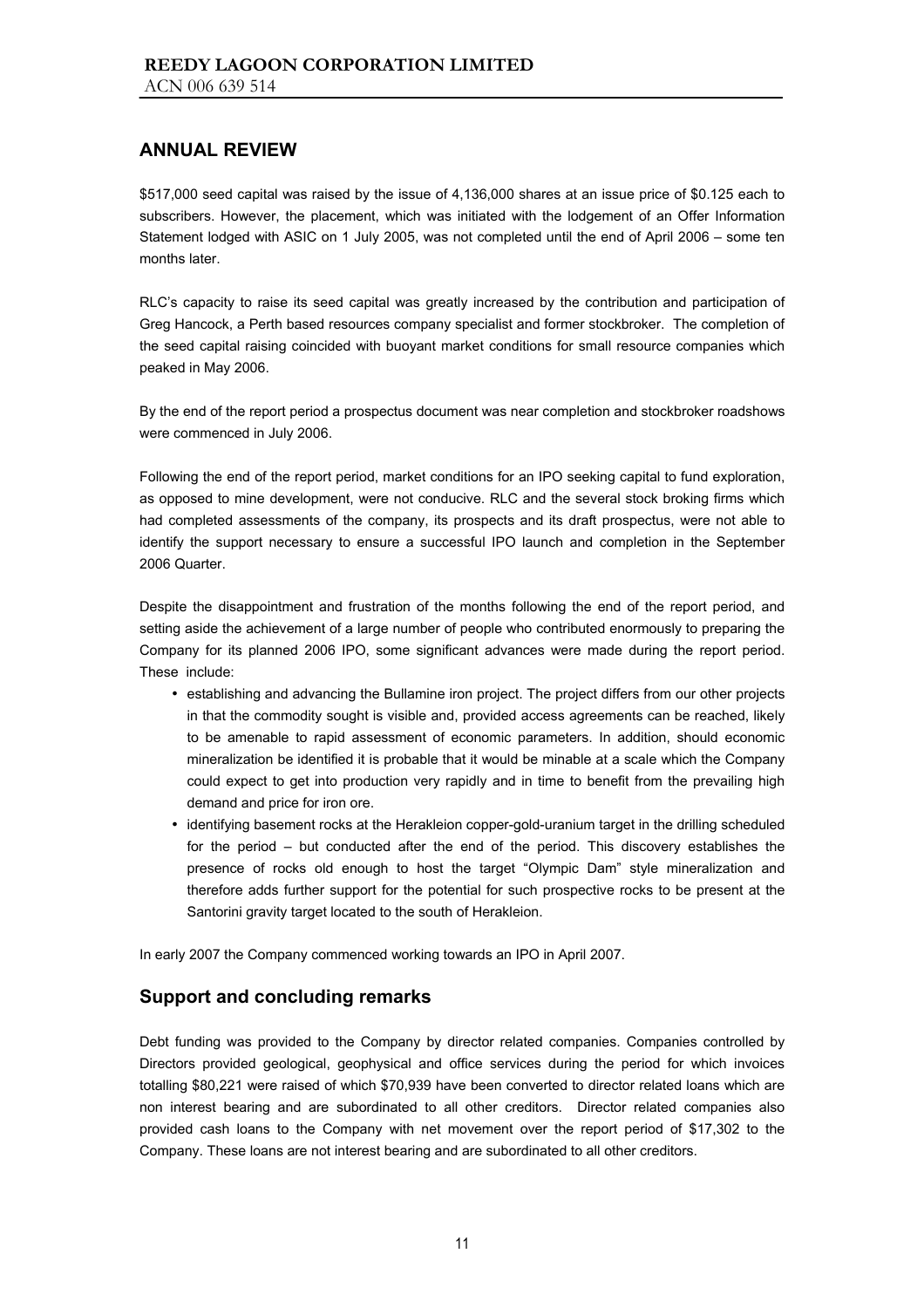Mallesons has maintained its support for the Company by continuing to provide services and not seeking payment at this stage for its past legal work in relation to the 2002 prospectus (\$172,076.30). Payment of this amount will be made out of proceeds of the proposed IPO together with payment for work currently being undertaken for the Company.

On behalf of all shareholders, the Board expresses its appreciation to Mr Adrian Wischer who resigned as a director following the end of the report period in July 2006. Adrian is a founding director of RLC and served the Company since September 1986. His resignation facilitates the planned appointments of two new directors: Jonathan Hamer and Philip Lewis, who will join the Board in the event that the Company is listed.

In concluding this review of Reedy Lagoon's activities, the Company controls significant exploration projects encompassing a range of commodities – which now include gold, diamonds, copper, iron and uranium. Any exploration success may hold potential to deliver substantial rewards to RLC's shareholders and joint venture partners.

Several shareholders, together with our joint venture partners, have provided support to management. Directors are grateful for this support and will continue to do all they can to ensure that efficient exploration is conducted and that any resultant exploration success is harnessed to provide opportunities for shareholders and joint venture partners to be rewarded.

Geof H Fethers Managing Director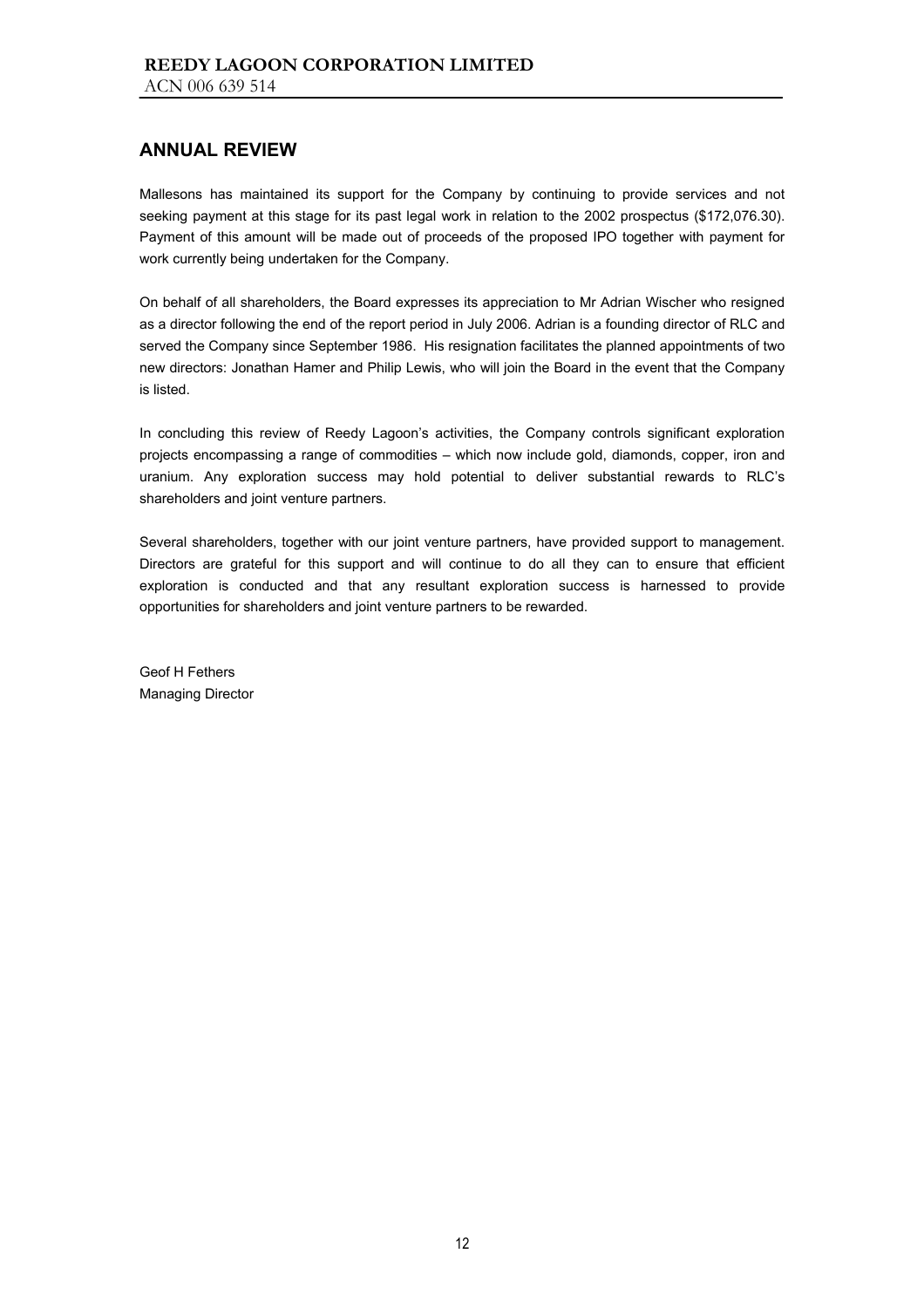## **TENEMENT SCHEDULE**

Tenements owned directly by Reedy Lagoon Corporation and its wholly owned subsidiary Osprey Gold Pty Ltd

| <b>Tenement</b>                                            | Area<br>(km <sup>2</sup> ) | <b>Status</b> | <b>Minimum</b><br><b>Expenditure</b><br>\$ | <b>RLC</b><br>Group<br><b>Equity</b> |
|------------------------------------------------------------|----------------------------|---------------|--------------------------------------------|--------------------------------------|
| <b>Western Australian Tenements</b>                        |                            |               |                                            |                                      |
| ELA 70/2719<br><b>Bulla JV</b><br><b>Bullamine project</b> | 137                        | Application   | 12,500                                     | 50% (4)                              |
| Bulla JV<br>ELA 70/2720<br><b>Bullamine</b> project        | 149                        | Application   | 12,500                                     | 50% (4)                              |
| EL 70/2846<br><b>Bullamine</b> project                     | 47                         | Current       | 20,000                                     | 100%                                 |
| ELA 80/3860<br>Bloodwood                                   | 644                        | Application   | <b>TBD</b>                                 | 100%                                 |
| <b>South Australian Tenements</b>                          |                            |               |                                            |                                      |
| EL 3250<br><b>Edward Creek project</b>                     | 440                        | Current       | 150,000                                    | 100% (1)                             |
| EL 3505<br>Edward Creek project                            | 150                        | Current       | 90,000                                     | 100%                                 |
| <b>ELA 355</b><br><b>Edward Creek project</b>              | 84                         | Application   | <b>TBD</b>                                 | 100% (1)                             |
| ELA Weedima area<br><b>Edward Creek project</b>            | 244                        | Application   | <b>TBD</b>                                 | 100% (1)                             |
| <b>Victorian Tenements</b>                                 |                            |               |                                            |                                      |
| EL 3208<br>Jericho Project                                 | 20                         | Current       | 21,000                                     | 100%                                 |
| EL 3032                                                    |                            |               |                                            | 100%                                 |
| Chiltern project                                           | 98.5                       | Current       | 48,600                                     |                                      |
| EL 3281<br>Chiltern project                                | 10                         | Current       | 20,400                                     | 100%                                 |
| EL 3376<br>Chiltern project                                | 138                        | Current       | 56,700                                     | 100% $(2)$                           |
| <b>New South Wales Tenements</b>                           |                            |               |                                            |                                      |
| EL6202<br>Diptank project                                  | 15                         | Current       | 17,000                                     | $nil^{(3)}$                          |
| <b>Northern Territory</b>                                  |                            |               |                                            |                                      |
| EL 24885<br>Pedestal Hill project                          | 250                        | Application   | <b>TBD</b>                                 | 100%                                 |

*1. EL 3250 is subject to a joint venture agreement, the Edward Creek Base Metals Joint Venture ("ECBMJV") which reduces RLC's interest in base metal and gold resources within the tenement to 20%. RLC is the manager of the ECBMJV and RLC's share of exploration expenditure until completion of a bankable feasibility study is paid by the joint venture parties. In addition RLC receives cash payments of \$30,000 per quarter.* 

*2. EL 3376 is subject to an agreement with Providence Gold & Minerals ("PGM") which entitles PGM to a payment calculated by multiplying the achieved sale price of any minerals produced from EL 3376 by 1.75% (gross production royalty).* 

*3. EL 6202 is subject to a joint venture agreement, the Diptank Joint Venture, which provides RLC the opportunity to hold an 85% interest in all mineral resources within the tenement by sole funding exploration expenditure and making cash payments of \$10,000 per quarter commencing 1 July 2005.* 

*4. ELA 70/2719 & ELA 70/2720 are subject a joint venture agreement, the Bulla Joint Venture, which provides RLC with a 50% interest in iron resources within the two tenements and the opportunity to increase its interest to 80% by funding \$250,000 exploration expenditure.* 

The minimum expenditure figures are the exploration expenditure requirements for the term of the licence as described in the Exploration Licence document.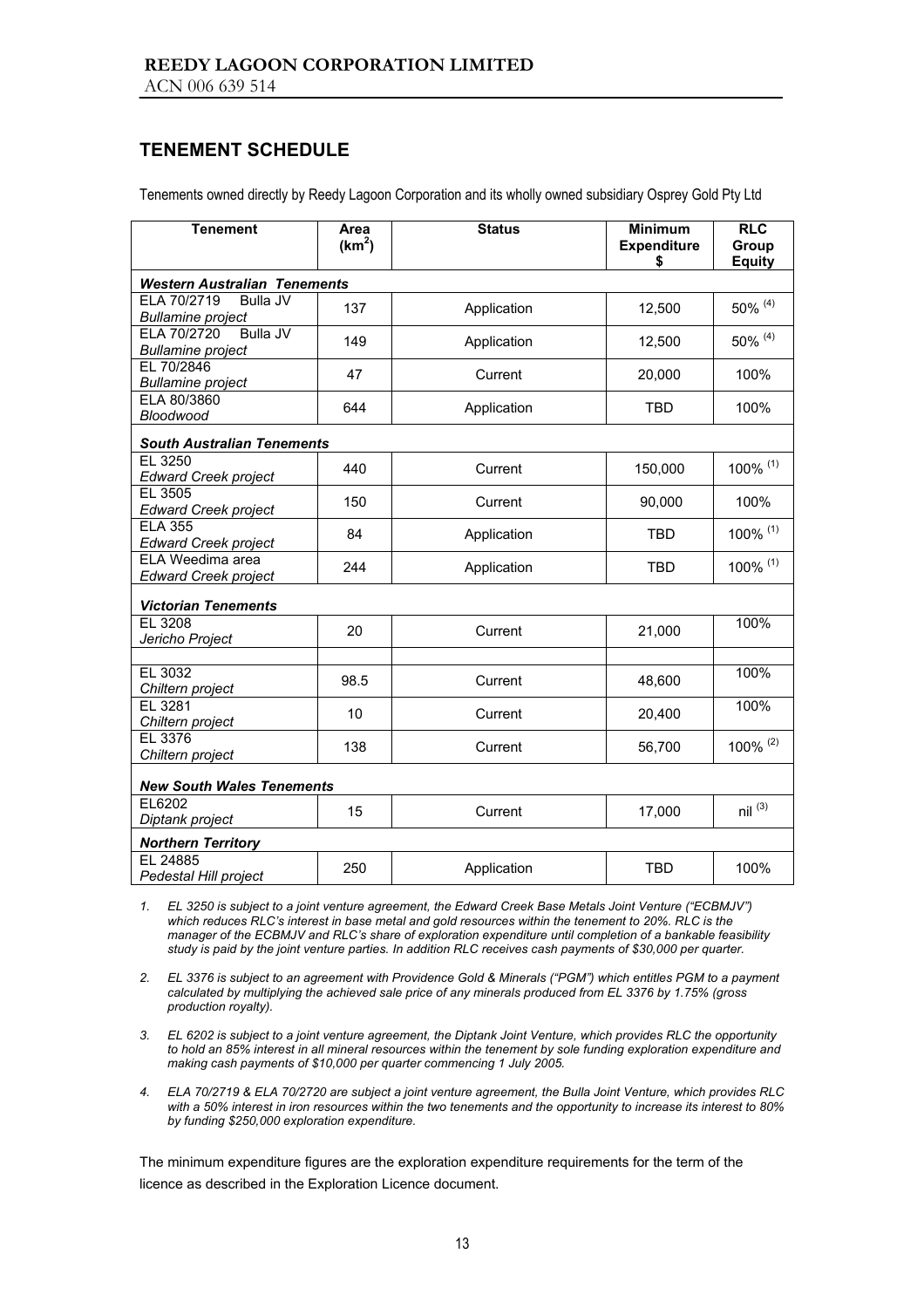The Directors present their report, together with the financial report of Reedy Lagoon Corporation Limited and its wholly owned subsidiary for the year ended 30 June 2006 and the auditor's report thereon.

#### **1. DIRECTORS and SECRETARY**

The Directors of the Company at any time during or since the financial year and details of their qualifications are:

### **Geof H. Fethers***,* **B.Sc. Hons (Geol.), M AusIMM**

Executive Chairman and Managing Director

Geof Fethers, aged 49, is a geologist with more than 20 years experience in the minerals industry. His initial involvement in diamond exploration was with De Beers Australia Exploration Limited working in WA, NT, SA, South Africa and Botswana. He is chairman and managing director of Osprey Gold Pty Ltd., and is a member of A.M.P.L.A., AusIMM and the Geological Society of Australia. Director of the Company since 1986 - appointed Chairman in 1986.

### **Hugh Rutter***,* **B.Sc. (Geol.), M.Sc (Geophys), D.I.C. Geophys (Imp.C., London), F AusIMM.**

Exploration Director

Hugh Rutter, aged 64, is a consulting geophysicist with more than 30 years experience in the exploration and mining industry. He is a founding director of Osprey Gold Pty Ltd and is a past President and Honorary member of the Australian Society of Exploration Geophysicists and a member of the Australian Institute of Geoscience. Director of the Company since August 2000.

#### **Andrew C. D. Watson**, **Dip. Farm Manag.**

Non-Executive Director

Andrew Watson, aged 51 is an agriculturalist with interests in private earth moving businesses. Director of the Company since November 2000.

#### **Adrian D. Wisher, B.Econ..M.A.I.M.**

Non-Executive Director

Adrian Wischer, aged 49, is a private equity investor, an experienced manager and company director. He is a director of National Golf Holdings Ltd, a Fellow of A.I.C.D. and an Associate Fellow of A.I.M. A Director of the Company since 1986 , Mr Wisher resigned as a director of the Company on 14 July 2006 for personal reasons.

#### **Dermot G. Coleman, B.A., LLB.,**

Company Secretary

Dermot Coleman, aged 63, has been employed in the minerals industry for 25 years and was a director and company secretary of De Beers Australia Exploration Limited for more than 15 years until 2001. He has extensive working experience with Native Title and land rights issues and was a councillor of the Association of Mining and Exploration Companies until 31 March 2005. Company Secretary since March 2002.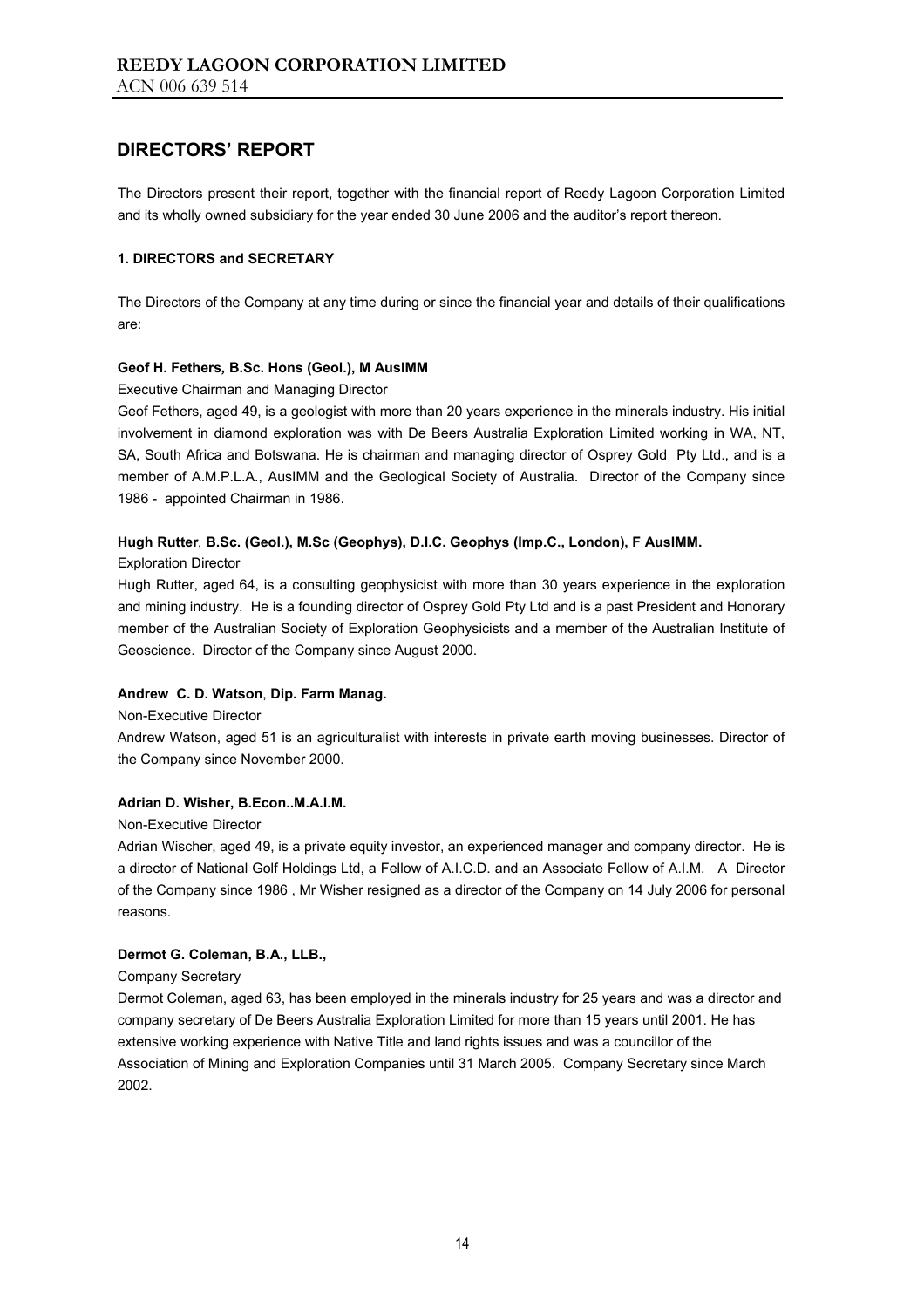#### **2. DIRECTORS MEETINGS**

The following table sets out the numbers of meetings of the Company's directors held during the year ended 30 June 2006, and the number of meetings attended by each director.

|                 |   | R  |
|-----------------|---|----|
| G. H. Fethers   | 5 | 5. |
| H. Rutter       | 5 | 5. |
| A. C. D. Watson | 5 | 5  |
| A. D. Wischer   |   |    |

#### *A- number of meetings attended*

*B - number of meetings held during the time the director held office during the year* 

#### **3. PRINCIPAL ACTIVITY**

The principal activities of the consolidated entity during the course of the financial year were the exploration for minerals.

There were no significant changes in the nature of the activities of the Company during the year.

#### **4. RESULT OF OPERATIONS**

The net loss of the Economic Entity after income tax for the year was \$321,031 (2005: loss \$ 53,265). Further commentary on the operations of the company during the year is included in the Annual Review on pages 2 to 12 of the Annual Report.

#### **5. DIVIDENDS**

No amount has been paid or declared by way of a dividend during the year and the directors do not recommend the payment of any dividend.

#### **6. STATE OF AFFAIRS**

Significant changes in the state of affairs of the Company during the financial year were as follows:

the issue of 4,136,000 ordinary shares at \$0.125 per share during the year for \$517,000 cash to provide additional working capital.

### **7. ENVIRONMENTAL REGULATION**

The Company's operations are subject to environmental regulations under State legislation in relation to its exploration activities.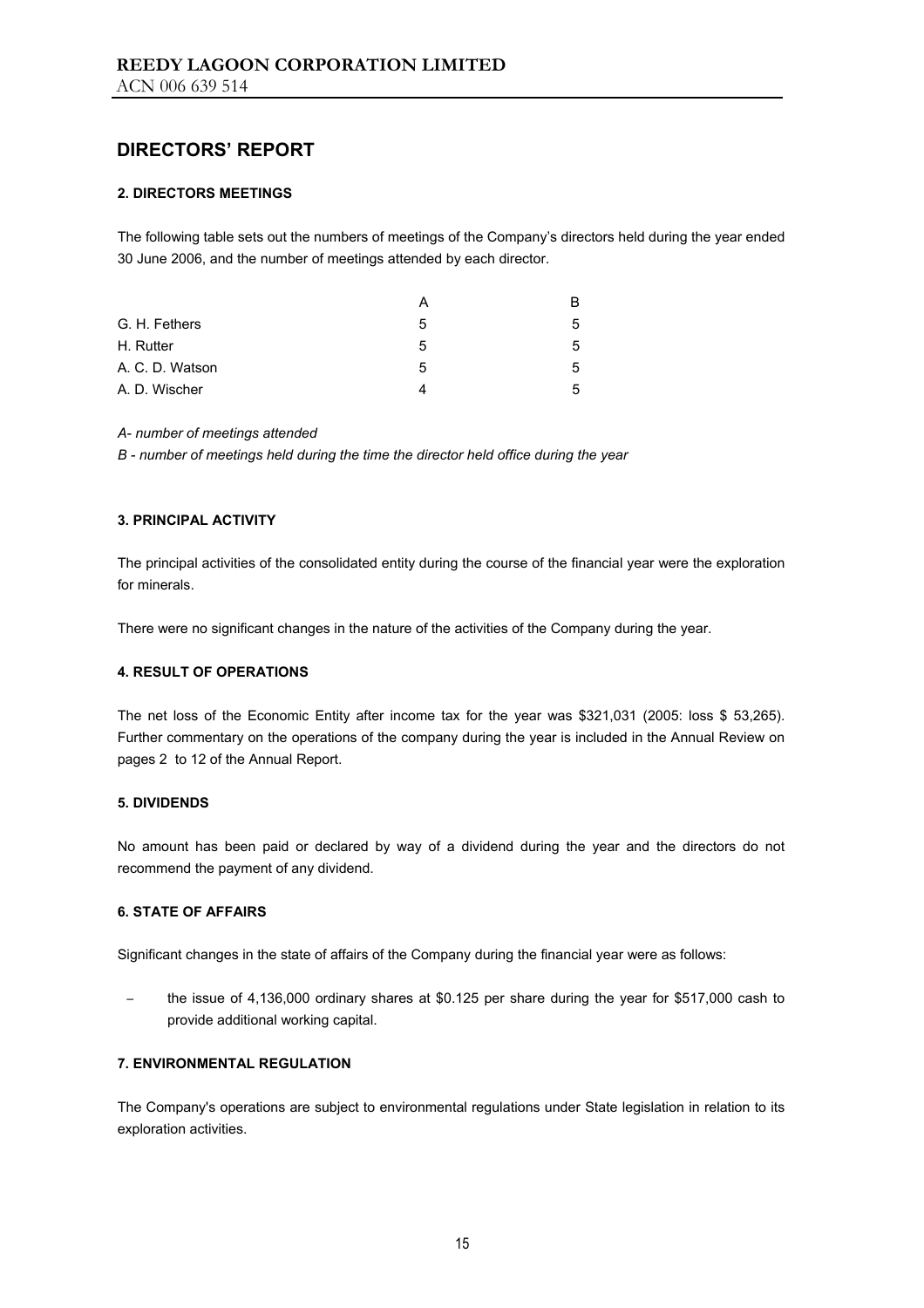In addition, the Company is a member of the Minerals Council of Australia ("MCA") and a signatory to "Enduring Value". The purpose of "Enduring Value" is to assist companies to contribute to the growth and prosperity of current and future generations.

The directors are not aware of any breaches of regulations during the period covered by this report.

#### **8. EVENTS SUBSEQUENT TO BALANCE DATE**

There has not arisen, in the interval between the end of the year and the date of this report, any item, transaction or event of a material and unusual nature likely, in the opinion of the directors of the Company to affect significantly the operations of the Company, the results of those operations or the state of affairs of the Company in future financial years

#### **9. LIKELY DEVELOPMENTS**

At the date of this report, there are no future developments of the Company which warrant disclosure, other than that the Company proposes to undertake a restructure, raise additional capital and seek listing on the ASX. To that end a general meeting of shareholders has been called to seek approval of:-

- a share consolidation to reduce the number of shares on issue to approximately 17.5 million; and

 - the terms associated with several new conditional agreements entered into during January and February 2007, including :

- Agreement to issue 2,500,000 shares for \$0.20 per share (\$500,000), conditional on the completion of the share consolidation;
- Agreement with Elsinore Nominees Pty Ltd for the issue of 2,000,000 shares in exchange for a 90% interest in the U3O8 Joint Venture which includes three tenement applications, conditional on RLC's shares being listed on ASX;
- Agreement with Washington Resources Limited (WRL) for the issue of 4,000,000 shares in exchange for the Bulla Joint Venture iron interests held by WRL, conditional on RLC's shares being listed on ASX;
- Agreement with the EBCM joint venture parties for the issue of 2,600,000 shares and 2,600,000 options in exchange for a 42% interest in the ECBMJV, conditional on RLC's shares being listed on ASX

Subject to shareholder approval of the above RLC intends to then lodge a prospectus during April 2007 for an offer of 20,000,000 shares in RLC at an issue price of \$0.20 per share to raise \$4 million.

#### **10. DIRECTORS' EMOLUMENTS**

None of the directors of the Company have received emoluments during the financial year. However 1,200,000 options to purchase shares with an expiry date of 31 December 2008 were granted to directors on 2 February 2006, in accordance with a resolution passed at the Company's Annual General meeting in November 2005. The exercise price of each option is \$0.50, which is significantly above the last share issue price of \$0.125. Based on a Cox Ross Rubensterin binomial options pricing model, using 12.5 cents as the current share price and a volatility range 0f 20% - 50%, the options had no value at the time of issue.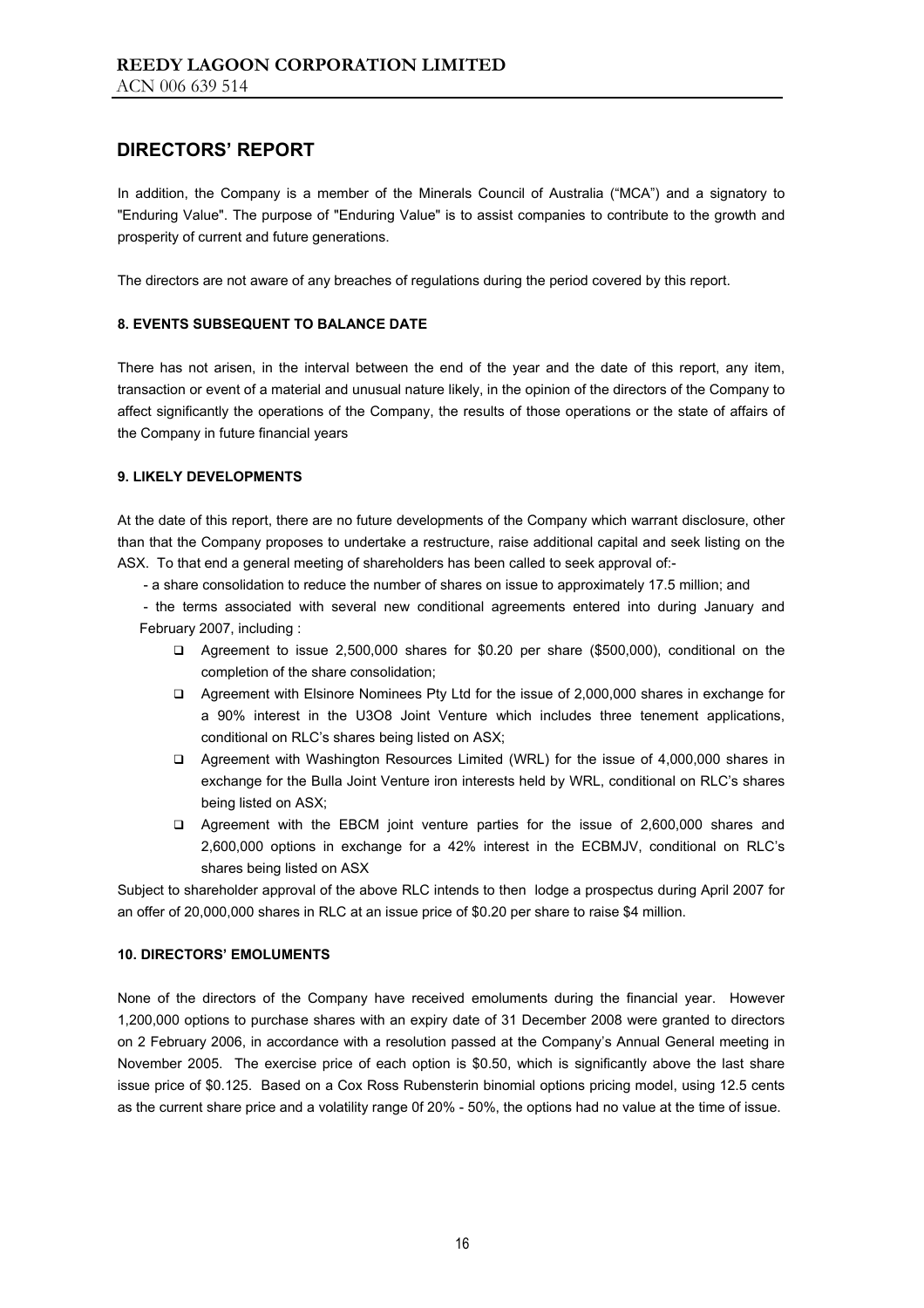### **11. OPTIONS ISSUES**

During or since the end of the previous financial year, the Company granted options over unissued ordinary shares to the following:

|                                 | Number of      |                 |                  |
|---------------------------------|----------------|-----------------|------------------|
|                                 | <b>Options</b> | <b>Exercise</b> | <b>Expiry</b>    |
|                                 | <b>Granted</b> | <b>Price</b>    | <b>Date</b>      |
| Mr G .H. Fethers <sup>(1)</sup> | 500,000        | \$0.50          | 31 December 2008 |
| Mr H. Rutter $(1)$              | 500,000        | \$0.50          | 31 December 2008 |
| Mr A. Watson <sup>(1)</sup>     | 100,000        | \$0.50          | 31 December 2008 |
| Mr A. Wischer <sup>(1)</sup>    | 100,000        | \$0.50          | 31 December 2008 |
| Mr D. Coleman $(2)$             | 100.000        | \$0.50          | 31 December 2008 |
| Mrs N J Lalor                   | 100,000        | \$0.50          | 31 December 2008 |
|                                 |                |                 |                  |

<sup>(1)</sup> Director

During or since the end of the financial year, the following options over unissued ordinary shares expired unexercised:

| Expiry date      | <i>Exercise price</i> | Number of Shares |
|------------------|-----------------------|------------------|
| 30 November 2006 | \$0.30                | 333.333          |
| 31 December 2006 | \$0.50                | 1.200.000        |

At the date of this report, unissued ordinary shares of the Company under option are:

| Expiry date      | <i>Exercise price</i> | Number of Shares |
|------------------|-----------------------|------------------|
| 31 December 2007 | \$0.50                | 1.300.000        |
| 31 December 2008 | \$0.50                | 1.400.000        |

#### **12. DIRECTORS' INTERESTS**

The relevant interest of each director in the shares and options issued by the Company as notified by the directors at the date of the report is:

|               | <b>Director</b> | Shares held by<br>director | Shares held on behalf<br>of director or by<br>director controlled | <b>Options over</b><br>unissued shares |
|---------------|-----------------|----------------------------|-------------------------------------------------------------------|----------------------------------------|
|               |                 |                            | entities                                                          |                                        |
| G.H. Fethers  |                 | 8,001                      | 10,543,001                                                        | 1,000,000                              |
| H. Rutter     |                 | 150.001                    | 1,000,000                                                         | 1,000,000                              |
| A.C.D. Watson |                 |                            | 3,140,000                                                         | 200,000                                |

<sup>(2)</sup> Secretary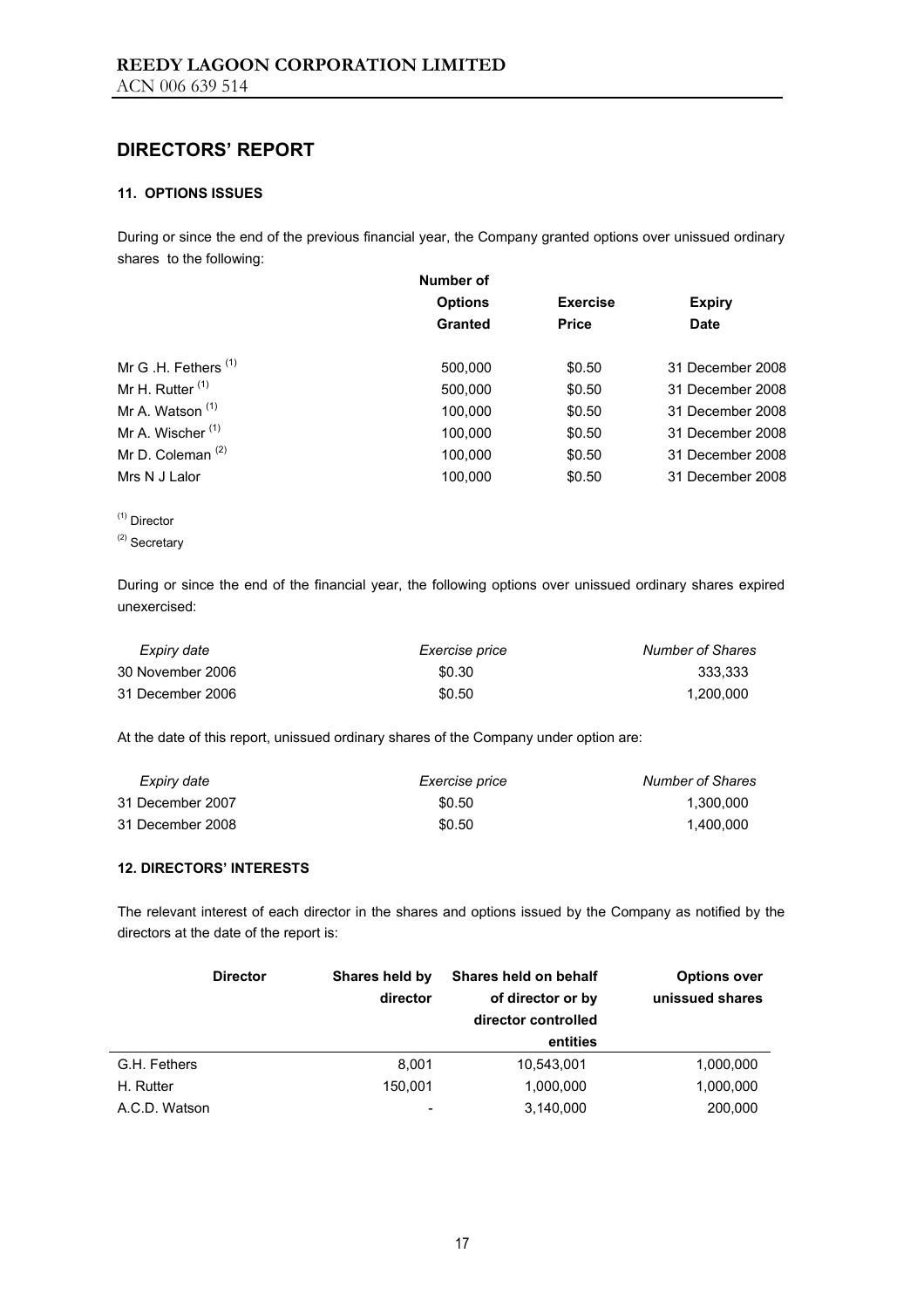### **12. DIRECTORS' INTERESTS (CONTINUED)**

Since the end of the previous financial year no director of the Company has received or become entitled to receive any benefit because of a contract made by the Company with the director or with a firm of which they are a member, or with an entity in which the director has a substantial interest, other than:-

- in respect of service agreements with Chromite Pty. Ltd and Geophysical Exploration Consultants Pty Ltd, of which G.H. Fethers and H. Rutter respectively are directors and shareholders.
- the provision of office space, equipment and secretarial services to the Company at normal commercial rates, by Cropten Pty Ltd. Messrs. Fethers and Rutter are shareholders and directors of Cropten Pty. Ltd.

Details of the service agreements are provided in Note 18 to the Financial Statements.

#### **13. INDEMNIFICATION AND INSURANCE OF OFFICERS AND AUDITORS**

The Company has not indemnified the directors and auditors of the Company against any liability arising in their capacity as directors or auditors of the Company. Since the end of the previous financial year, the Company has not paid any premiums in respect of the directors' and officers' liability and legal expense's and insurance contracts for year ended 30 June 2006 and since the year ended, the Company has not paid or agreed to pay on behalf of the Company, provisions in respect of such insurance contacts for year ended 30 June 2007.

Signed in accordance with a resolution of the directors.

G.H. FETHERS DIRECTOR

Dated at Melbourne this 27th day of February 2007.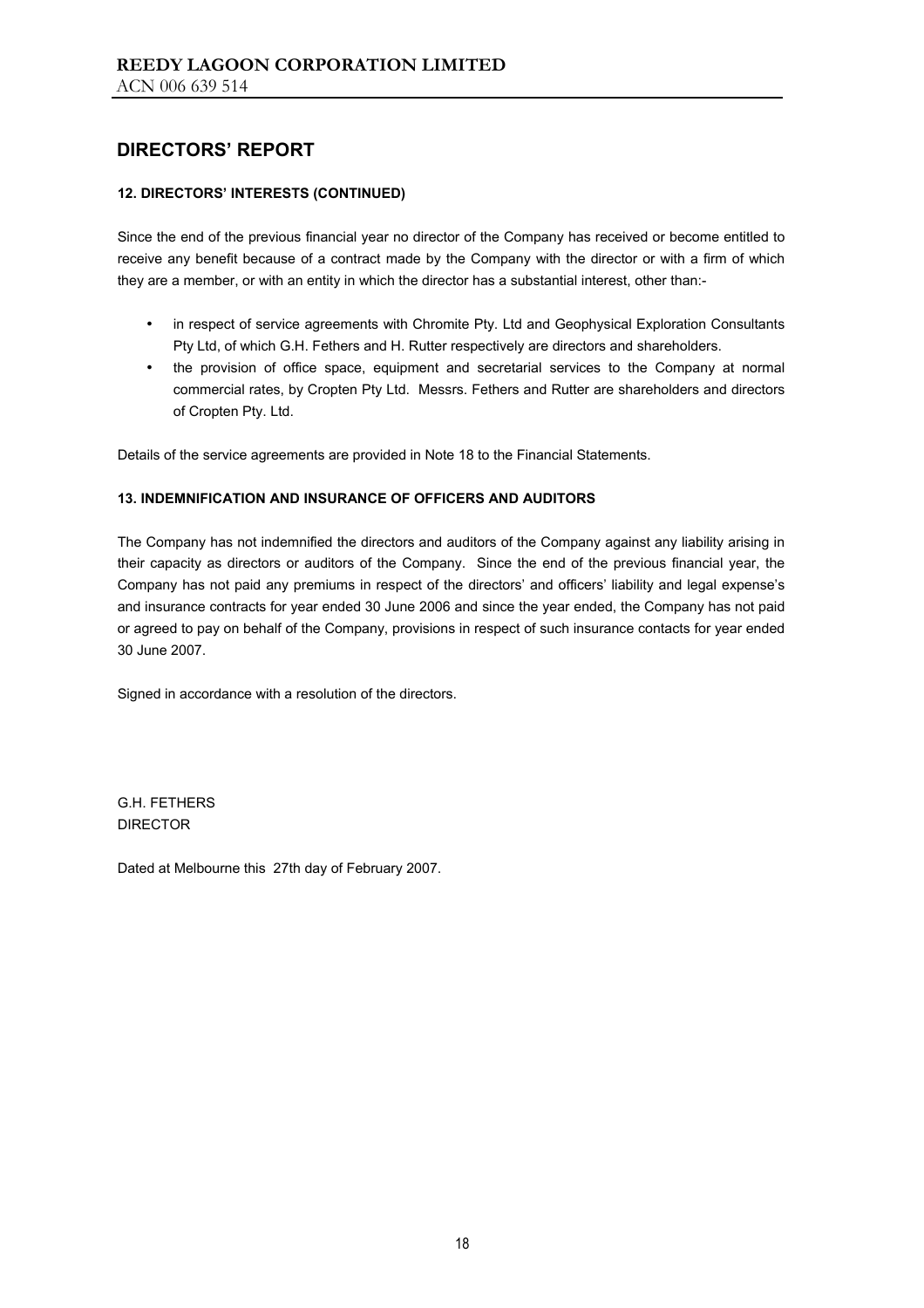

## **AUDITOR'S INDEPENDENCE DECLARATION**

### **UNDER SECTION 307C OF THE CORPORATIONS ACT 2001 TO THE DIRECTORS OF REEDY LAGOON CORPORATION LIMITED**

I declare that, to the best of my knowledge and belief, during the year ended 30 June 2006 there have been:

- i. no contraventions of the auditor's independence requirements as set out in the *Corporations Act 2001* in relation to the audit; and
- ii. no contraventions of any applicable code of professional conduct in relation to the audit.

**NEXIA ASR**  ABN 16 847 721 257

**George S Dakis Partner** 

Melbourne 27 February 2007

## "value beyond numbers"

nexia asr abn 16 847 721 257 level 14 / 440 Collins Street Melbourne Australia 3000 telephone +61 3 9608 0100 facsimile +61 3 9670 8325 email theteam@nexiaasr.com.au\_website www.nexiaasr.com.au

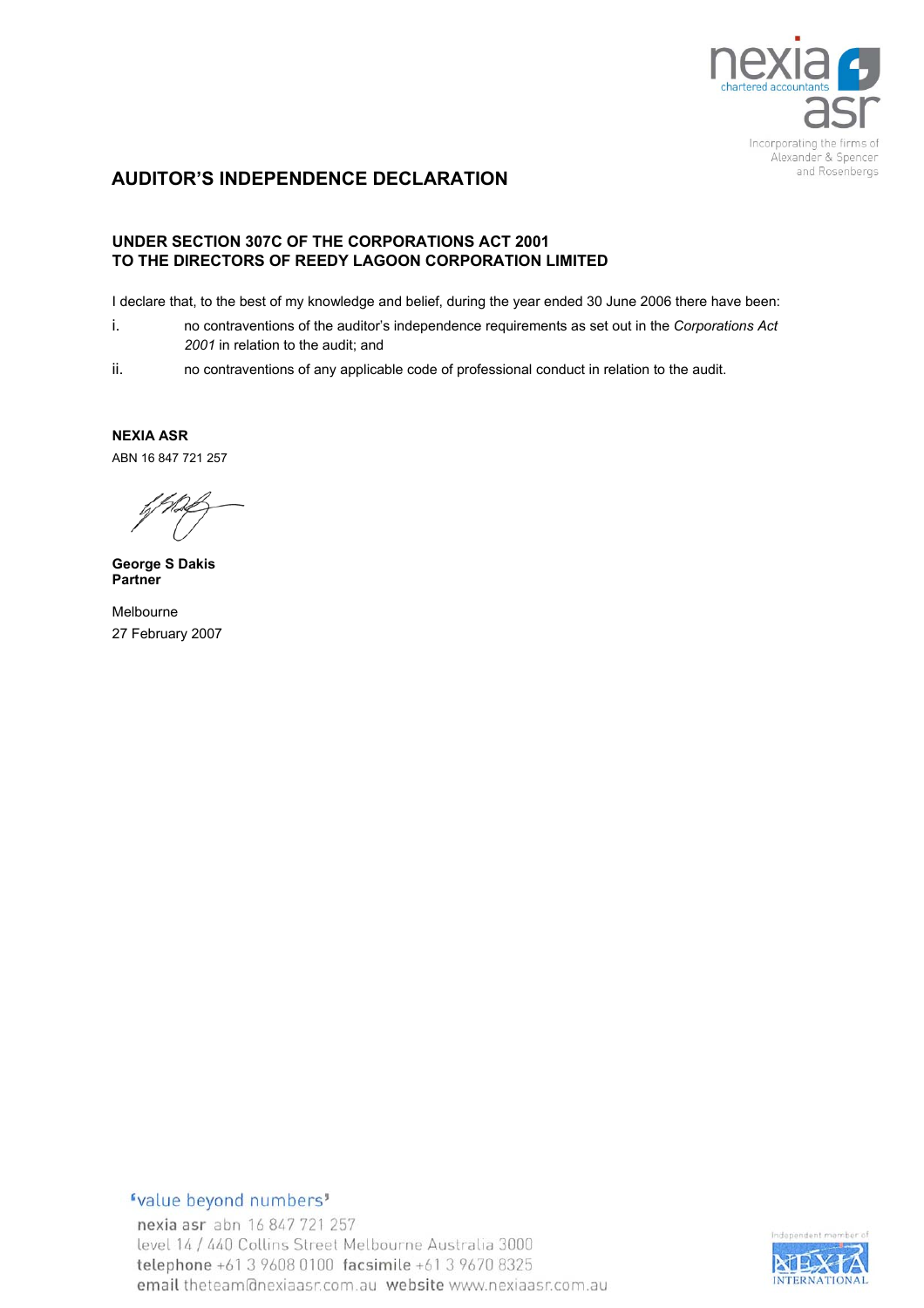## **INCOME STATEMENT FOR THE YEAR ENDED 30 JUNE 2006**

|                                                                             |             | <b>Economic Entity</b> |           | <b>Parent Entity</b> |           |
|-----------------------------------------------------------------------------|-------------|------------------------|-----------|----------------------|-----------|
|                                                                             | <b>Note</b> | 2006                   | 2005      | 2006                 | 2005      |
|                                                                             |             | \$                     | \$        | \$                   | \$        |
|                                                                             |             |                        |           |                      |           |
| Other revenue from ordinary activities                                      | 3           | 8,991                  | 62,378    | 8,991                | 62,378    |
| Total revenue                                                               |             | 8,991                  | 62,378    | 8,991                | 62,378    |
| <b>Expenses related to ordinary activities</b>                              |             |                        |           |                      |           |
| Administration expense                                                      |             | (50, 742)              | (49,085)  | (50, 742)            | (49,085)  |
| <b>Exploration expenditure</b>                                              | 4           | (92, 462)              | (51, 258) | (92, 462)            | (51, 258) |
| Other expenses from ordinary activities                                     |             | (154, 722)             | (5,300)   | (154, 722)           | (5,300)   |
| Prospectus costs                                                            |             | (28, 596)              |           | (28, 596)            |           |
| Audit and accounting fees                                                   | 5           | (3,500)                | (10, 500) | (3,500)              | (10, 500) |
| Profit/(Loss) from ordinary activities before<br>related income tax expense |             | (321, 031)             | (53, 265) | (321, 031)           | (53, 265) |
| Income tax expense relating to                                              |             |                        |           |                      |           |
| ordinary activities                                                         | 6(a)        |                        |           |                      |           |
| Profit/(loss) attributable to members of the                                |             |                        |           |                      |           |
| parent entity                                                               |             | (321, 031)             | (53, 265) | (321, 031)           | (53, 265) |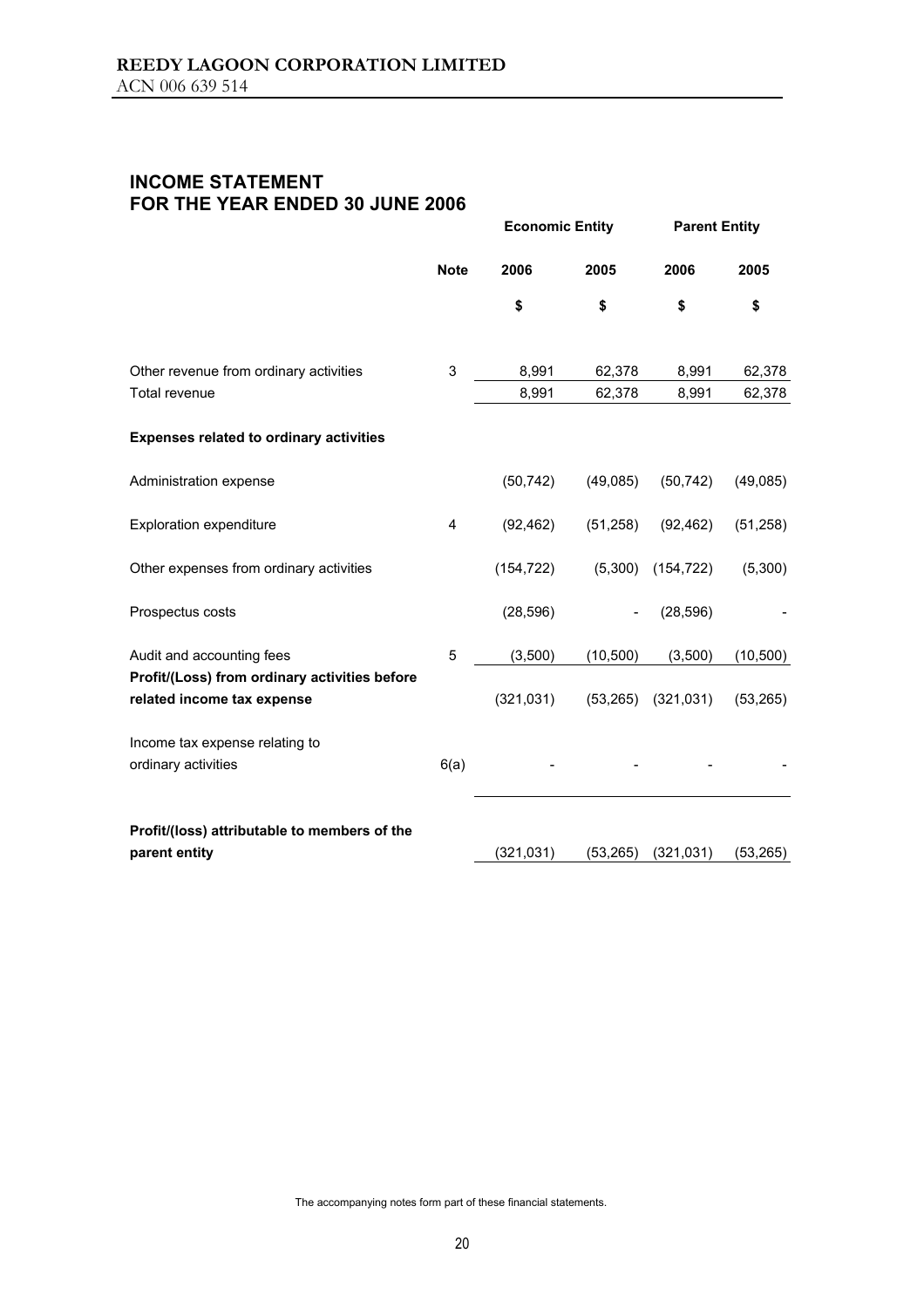## **BALANCE SHEET AS AT 30 JUNE 2006**

|                                      |             | <b>Economic Entity</b> |               |             | <b>Parent Entity</b> |
|--------------------------------------|-------------|------------------------|---------------|-------------|----------------------|
|                                      | <b>Note</b> | 2006                   | 2005          | 2006        | 2005                 |
|                                      |             | \$                     | \$            | \$          | \$                   |
| <b>ASSETS</b>                        |             |                        |               |             |                      |
| <b>Current Assets</b>                |             |                        |               |             |                      |
| Cash and cash equivalents            | 8           | 457,490                | 59,344        | 457,490     | 59,344               |
| Trade and other receivables          | 9           | 6,534                  | 422           | 6,534       | 422                  |
| <b>Total Current Assets</b>          |             | 464,024                | 59,766        | 464,024     | 59,766               |
| <b>Total Assets</b>                  |             | 464,024                | 59,766        | 464,024     | 59,766               |
| <b>LIABILITIES</b>                   |             |                        |               |             |                      |
| <b>Current Liabilities</b>           |             |                        |               |             |                      |
| Trade and other payables             | 10          | 125,629                | 5,500         | 125,629     | 5,500                |
| <b>Total Current Liabilities</b>     |             | 125,629                | 5,500         | 125,629     | 5,500                |
| <b>Non Current Liabilities</b>       |             |                        |               |             |                      |
| Non-current borrowings               | 11          | 648,418                | 560,258       | 463,995     | 375,835              |
| <b>Total Non Current Liabilities</b> |             | 648,418                | 560,258       | 463,995     | 375,873              |
| <b>Total Liabilities</b>             |             | 774,047                | 565,758       | 589,624     | 382,373              |
| <b>Net Asset (Deficiency)</b>        |             | (310, 023)             | (505, 992)    | (125, 600)  | (321, 569)           |
| <b>Equity</b>                        |             |                        |               |             |                      |
| Issued capital                       | 12          | 7,768,957              | 7,251,957     | 7,768,957   | 7,251,907            |
| Retained earnings                    | 13          | (8,078,980)            | (7, 757, 949) | (7,894,557) | (7, 573, 526)        |
| <b>Total Equity/(deficiency)</b>     | 14          | (310, 023)             | (505, 992)    | (125, 600)  | (321, 569)           |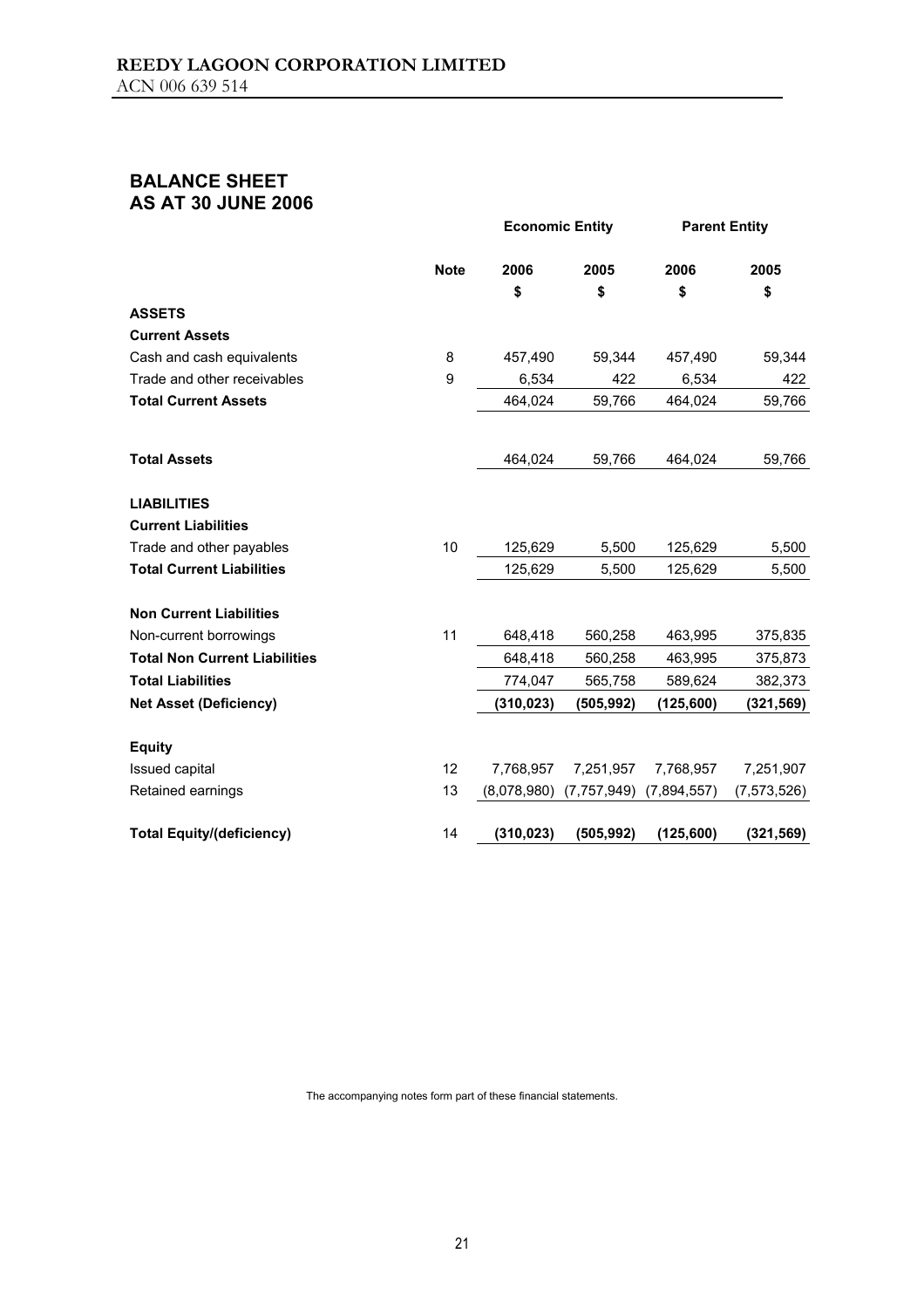## **STATEMENT OF CHANGES IN EQUITY FOR THE YEAR ENDED 30 JUNE 2006**

|                                                    | \$                               | \$                          | \$                  |
|----------------------------------------------------|----------------------------------|-----------------------------|---------------------|
|                                                    | Ordinary<br>shares fully<br>paid | <b>Retained</b><br>earnings | <b>Total equity</b> |
| <b>Economic entity</b>                             |                                  |                             |                     |
| <b>Balance at 1.07.2004</b>                        | 7,201,957                        | (7,704,684)                 | (502, 727)          |
| Profit attributable to members of parent<br>entity |                                  | (53, 265)                   | (53, 265)           |
| Shares issued during the year                      | 50,000                           |                             | 50,000              |
| Balance at 30.6.2005                               | 7,251,957                        | (7, 757, 949)               | (505, 992)          |
| Profit attributable to members of parent<br>entity |                                  | (321, 031)                  | (321, 031)          |
| Shares issued during the year                      | 517,000                          |                             | 517,000             |
| Balance at 30.6.2006                               | 7,768,957                        | (8,078,980)                 | (310, 023)          |
| <b>Parent Entity</b>                               |                                  |                             |                     |
| <b>Balance at 1.07.2004</b>                        | 7,201,957                        | (7,520,261)                 | (502, 727)          |
| Profit attributable to members of parent<br>entity |                                  | (53, 265)                   | (53, 265)           |
| Shares issued during the year                      | 50,000                           |                             | 50,000              |
| Balance at 30.6.2005                               | 7,251,957                        | (7, 573, 526)               | (505, 992)          |
| Profit attributable to members of parent<br>entity |                                  | (321, 031)                  | (321, 031)          |
| Shares issued during the year                      | 517,000                          |                             | 517,000             |
| Balance at 30.6.2006                               | 7,768,957                        | (7,894,557)                 | (125,600)           |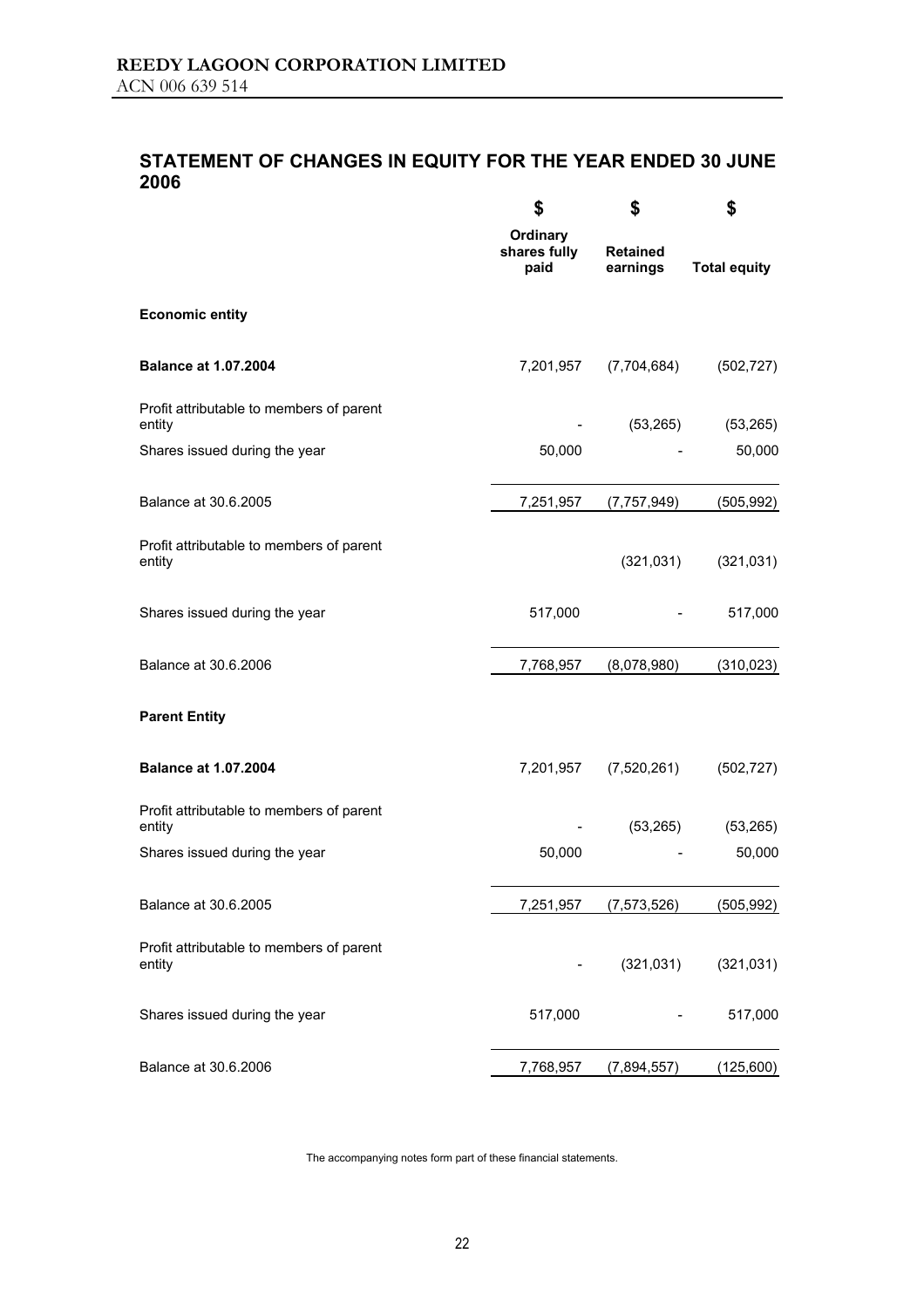## **CASH FLOW STATEMENT FOR THE YEAR ENDED 30 JUNE 2006**

|                                           | <b>Note</b> | <b>Economic Entity</b> |            | <b>Parent Entity</b> |            |
|-------------------------------------------|-------------|------------------------|------------|----------------------|------------|
|                                           |             | 2006                   | 2005       | 2006                 | 2005       |
|                                           |             | \$                     | \$         | \$                   | \$         |
| Cash flow from operating activities       |             |                        |            |                      |            |
| Cash receipts in the course of operations |             |                        | 60,000     |                      | 60,000     |
| Cash payments to suppliers and employees  |             | (216,007)              | (105, 751) | (216,007)            | (105, 751) |
| Interest received                         |             | 8,993                  | 2,378      | 8,993                | 2,378      |
| Net cash provided by/(used in) operating  |             |                        |            |                      |            |
| activities                                | 15(b)       | (207, 014)             | (43, 373)  | (207, 014)           | (43, 373)  |
| Cash flows from financing activities      |             |                        |            |                      |            |
| Proceeds from share issues                |             | 517,000                | 50,000     | 517,000              | 50,000     |
| Repayment of loans                        |             |                        | (88,000)   |                      | (88,000)   |
| Proceeds from loans                       |             | 88,160                 | 73,341     | 88,160               | 73,341     |
| Net cash provided by/(used in) financing  |             |                        |            |                      |            |
| activities                                |             | 605,160                | 35,341     | 605,160              | 35,341     |
|                                           |             |                        |            |                      |            |
| Net (decrease)/increase in cash held      |             | 398,146                | (8,032)    | 398,146              | (8,032)    |
| Cash at beginning of year                 |             | 59,344                 | 67,376     | 59,344               | 67,376     |
| Cash at end of year                       | 15(a)       | 457,490                | 59,344     | 457,490              | 59,344     |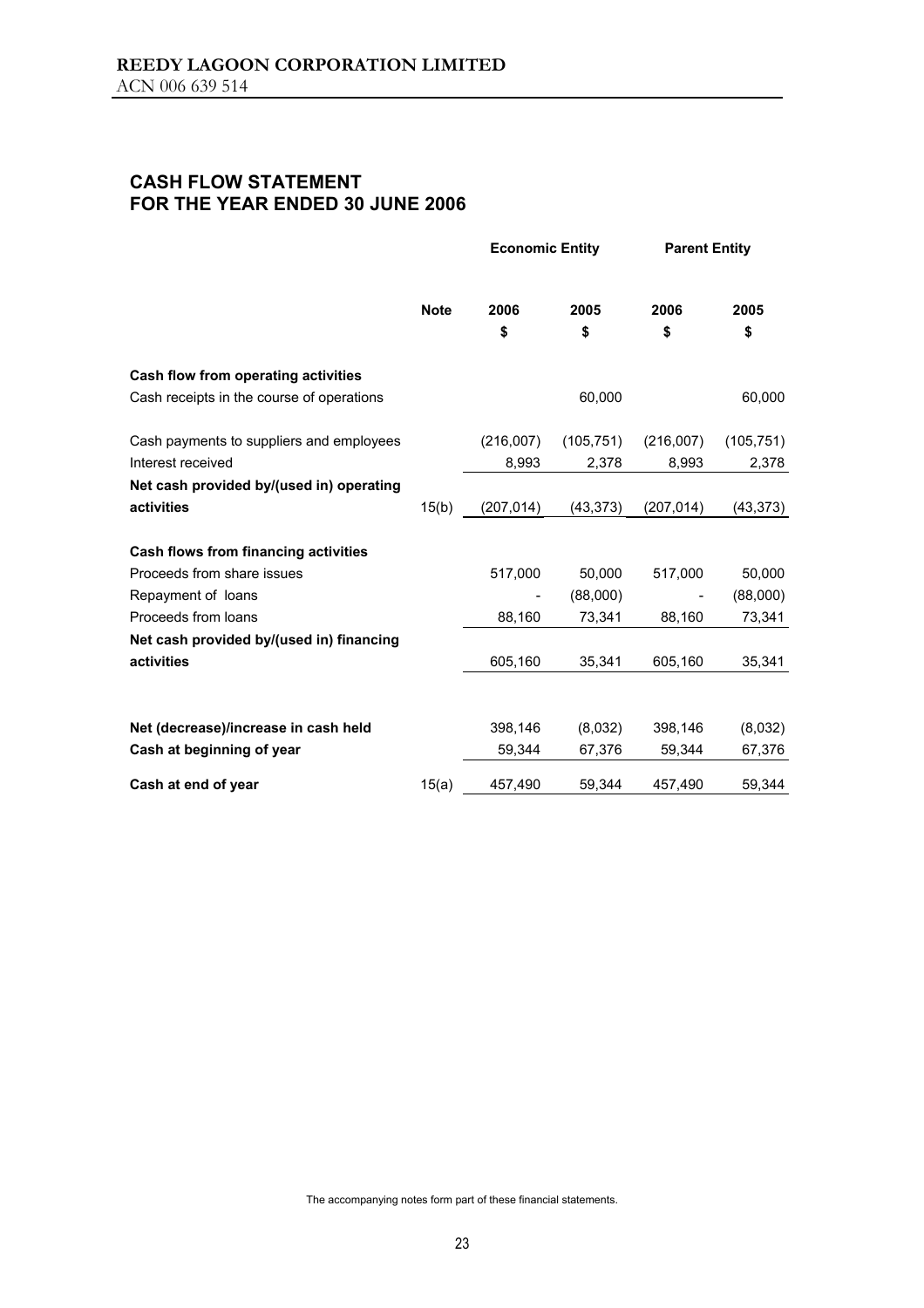#### **1. STATEMENT OF SIGNIFICANT ACCOUNTING POLICIES**

The financial report is a general purpose financial report which has been prepared in accordance with Accounting Standards, Urgent Issues Group Consensus Views, other authoritative pronouncements of the Australian Accounting Standards Board and the Corporations Act 2001.

It has been prepared in accordance with the historical cost convention, and except where stated does not take into account changing money values or fair values of non-current assets.

These accounting policies have been consistently applied and, except where there is a change in accounting policy, are consistent with those of the previous year.

#### **Basis of Preparation**

#### *First-time Adoption of Australian Equivalents to International Financial Reporting Standards*

Reedy Lagoon Pty Ltd and the controlled entities, and Reedy Lagoon Pty Ltd as an individual parent entity have prepared financial statements in accordance with the Australian equivalents to International Financial Reporting Standards (AIFRS) from 1 July 2005.

In accordance with the requirements of AASB 1: First-time Adoption of Australian Equivalents to International Financial Reporting Standards, adjustments to the parent entity and consolidated entity accounts resulting from the introduction of IFRS have been applied retrospectively to 2005 comparative figures excluding cases where optional exemptions available under AASB 1 have been applied. These consolidated accounts are the first financial statements of Reedy Lagoon Pty Ltd to be prepared in accordance with AIFRS.

The accounting policies set out below have been consistently applied to all years presented. The parent and consolidated entities have however elected to adopt the exemptions available under AASB 1 relating to AASB 132: Financial Instruments: Disclosure and Presentation, and AASB 139: Financial Instruments: Recognition and Measurement. Refer Note 23 for further details

Reconciliations of the transition from previous Australian GAAP to AIFRS have been included in Note 2 to this report.

#### **Accounting policies**

#### **(a) Principles of Consolidation**

The consolidated accounts comprise the accounts of Reedy Lagoon Corporation Limited and its controlled entities. A list of controlled entities is contained in Note 22 to the financial statements. All inter-company balances and transactions between entities in the economic entity, including any unrealised profits or losses, have been eliminated on consolidation. Where controlled entities have entered or left the economic entity during the year, their operating results have been included from the date control was obtained or until the date control ceased. Outside interests in the equity and results of the entities that are controlled are shown as a separate item in the consolidated financial report.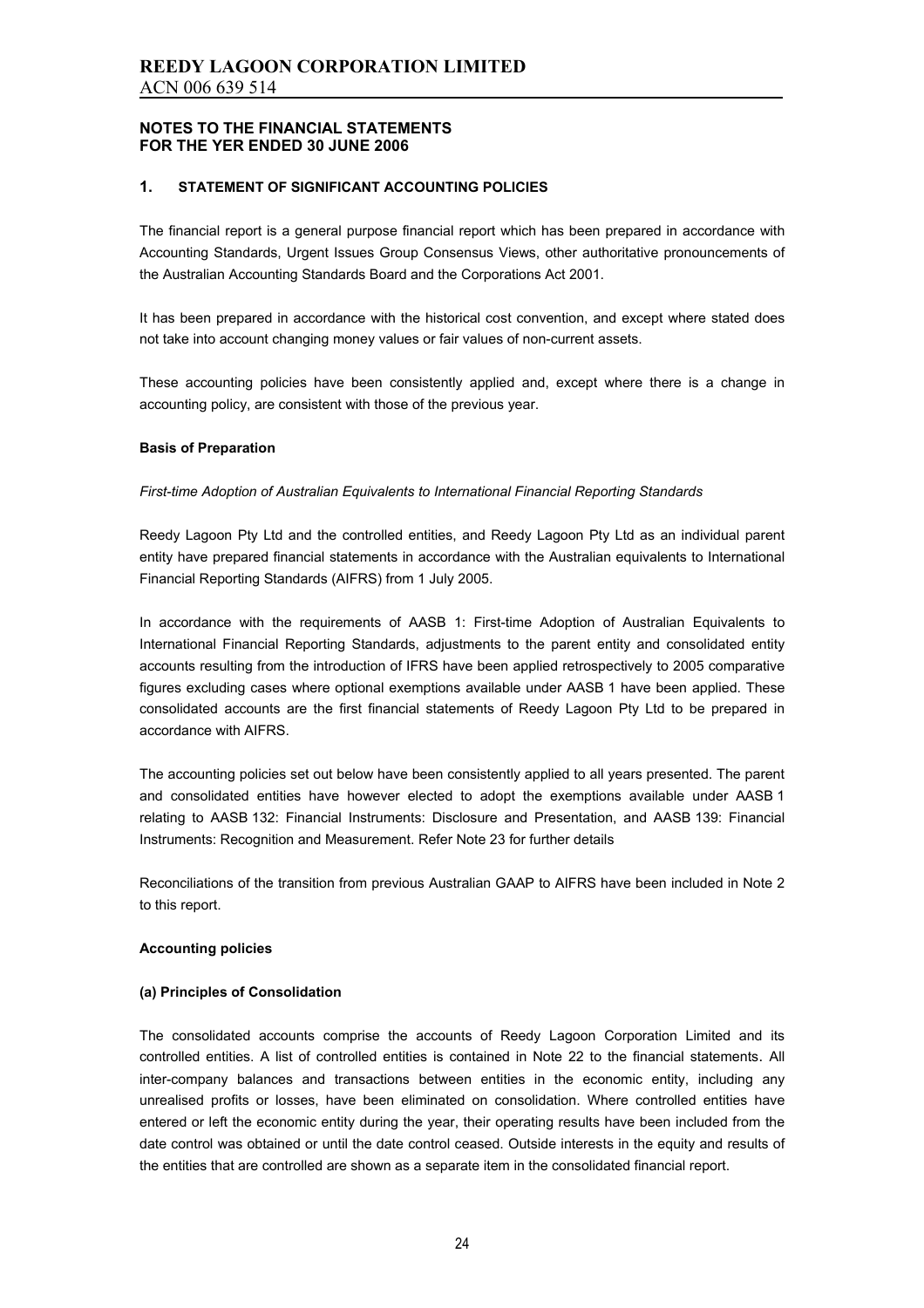#### **1. STATEMENT OF SIGNIFICANT ACCOUNTING POLICIES (CONTD.)**

#### **(b) Going Concern**

The accounts have been prepared on a going concern basis, which contemplates continuity of normal business activities and the realisation of assets and settlement of liabilities in the ordinary course of business. The company incurred an operating loss before income tax of \$321,031 during the year ended 30 June 2006 (2005 : \$53,265), and as at that date the company's total liabilities exceeded current assets by \$309,623 (2005: \$321,569). The directors believe that the going concern basis is appropriate because the director related entities which have advanced funds to the Company have subordinated their loans to the benefit of external creditors and these entities have stated that they will continue to financially support the Company. If required, working capital requirements are able to be met by relinquishing exploration tenements and accessing cash placed on term deposit.

The directors have prepared the financial statements on a going concern basis since they are of the opinion the Company will receive additional future funding by either securing a joint venture partner or through the issue of new capital. In the event that no future funding is received, there is significant uncertainty whether the company will be able to continue as a going concern. No adjustments have been made to the financial report relating to the recoverability and classification of recorded asset amounts or to the amounts and classification of liabilities that might be necessary should the entity not continue as a going concern.

#### **(c) Income tax**

The change for current income tax expenses is based on the profit for the year adjusted for the year adjusted for any non-assessable or disallowed items. It is calculated using tax rates that have been enacted or are substantively enacted by the balance sheet date.

Deferred tax is accounted for using the balance sheet liability method in respect of temporary differences arising between the tax bases of assets and liabilities and their carrying amounts in the financial statements. No deferred income tax will be recognised from the initial recognition of an asset or liability, excluding a business combination, where there is no effect on accounting or taxable profit or loss.

Deferred tax is calculated at the tax rates that are expected to apply to the period when the asset is realised or liability is settled. Deferred tax is credited in the income statement except where it relates to items that may be credited directly to equity, in which case the deferred tax is adjusted directly against equity.

Deferred income tax assets are recognised to the extent that it is probable that future tax profits will be available against which deductible temporary differences can be utilised.

The amount of benefits brought to account or which may be realised in the future is based on the assumption that no adverse change will occur in income taxation legislation and the anticipation that the economic entity will derive sufficient future assessable income to enable the benefit to be realised and comply with the conditions of deductibility imposed by the law.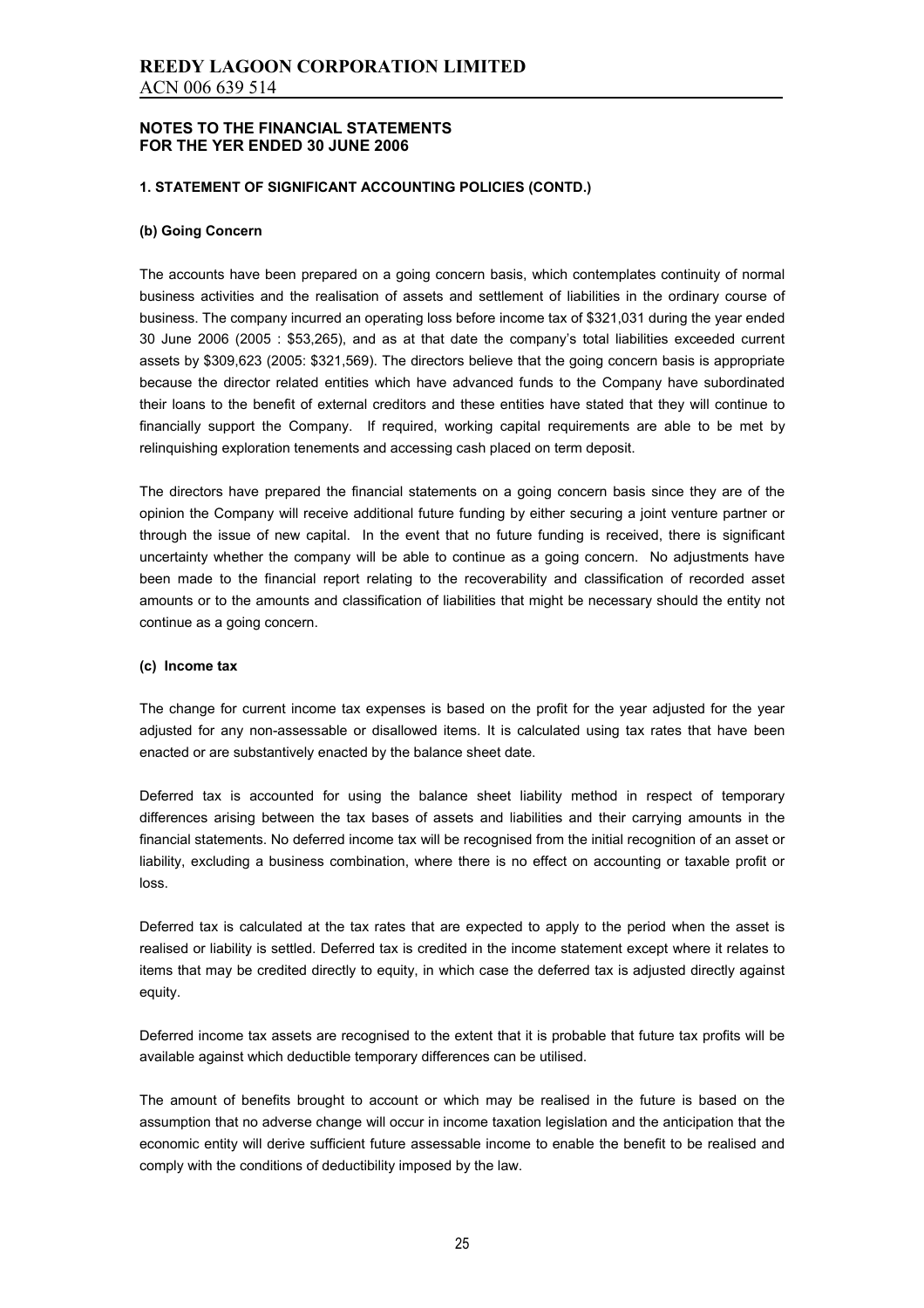#### **1. STATEMENT OF SIGNIFICANT ACCOUNTING POLICIES (CONTD.)**

#### **(d) Goods and Services Tax**

Revenues, expenses and assets are recognised net of the amount of goods and services tax (GST), except where the amount of GST incurred is not recoverable from the Australian Tax Office (ATO). In these circumstances the GST is recognised as part of the cost of acquisition of the asset or as part of an item of the expense. Receivables and payables are stated with the amount of GST included. The net amount of GST recoverable from, or payable to, the ATO is included as a current asset or liability in the statement of financial position.

Cash flows are included in the statement of cash flows on a gross basis. The GST components of cash flows arising from investing and financing activities, which are recoverable from, or payable to the ATO, are classified as operating cash flows.

#### **(e) Exploration, Evaluation and Development Expenditure**

Expenditure incurred on the acquisition of exploration properties and exploration, evaluation and development costs are written off as incurred where the activities in the areas of interest have not yet reached a stage that permits reasonable assessment of the existence of economically recoverable reserves. Once it is determined that the costs can be recouped through sale or successful development and exploitation of the area of interest then the on-going costs are accumulated and carried forward for each area of interest.

Amortisation is not charged on costs carried forward in respect of areas of interest in the development phase until production commences. When production commences, carried forward exploration, evaluation and development costs are amortised over the life of the area according to the rate of depletion of the economically recoverable reserves.

Accumulated costs in relation to an abandoned area are written off in full against profit in the year in which the decision to abandon the area is made. Each area of interest is also reviewed annually and accumulated costs written off to the extent that they will not be recoverable in the future.

Restoration costs are provided for at the time of the activities that give rise to the need for restoration. If this occurs prior to commencement of production, the costs are included in deferred exploration and development expenditure. If it occurs after commencement of production, restoration costs are provided for and charged to the statement of financial performance as an expense.

#### **(f) Cash assets**

Cash assets are carried at face value of the amounts deposited. The carrying value of cash assets approximates net fair value.

#### **(g) Other receivables**

Other receivables are stated at cost less allowance for doubtful receivables.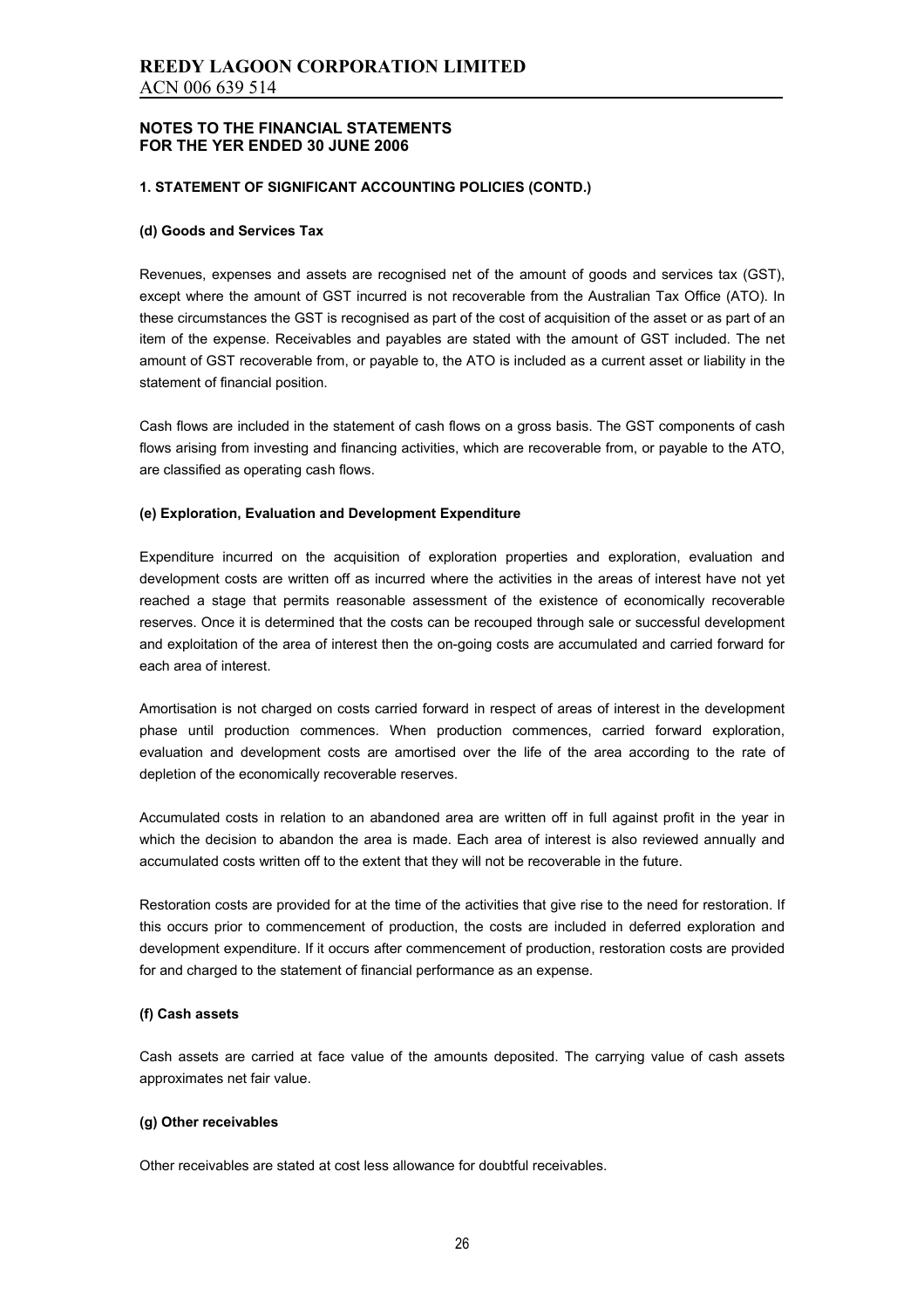#### **1. STATEMENT OF SIGNIFICANT ACCOUNTING POLICIES (CONTD.)**

#### **(h) Revenue Recognition**

#### *Interest Income*

Interest income is recognised as it accrues.

#### **(i) Payables**

Liabilities are recognised for amounts to be paid in the future for goods or services received. Trade accounts payable are settled as cash flows allow.

#### **(k) Investments Controlled Entities**

Investments in controlled entities are carried in the Company's financial statements at the lower of cost and recoverable amount.

#### **(l) Comparative figures**

When required by Accounting Standards, comparative figures have been adjusted to conform to changes in presentation for the current financial year.

#### **(j) Critical accounting estimates and judgements**

The directors evaluate estimates and judgments incorporated into the financial report based on historical knowledge and best available current information. Estimates assume a reasonable expectation of future events and are based on current trends and economic data, obtained both externally and within the group.

#### **(k) Key judgements**

The directors of the company do not believe the financial statements include any key judgements that require separate disclosure

### **2. FIRST TIME ADOPTION OF AUSTRALIAN EQUIVALENTS TO INTERNATIONAL FINANCIAL REPORTING STANDARDS**

On transition to AIFRS, there were no adjustments to equity or profit and loss between previous Australian GAAP and AIFRS.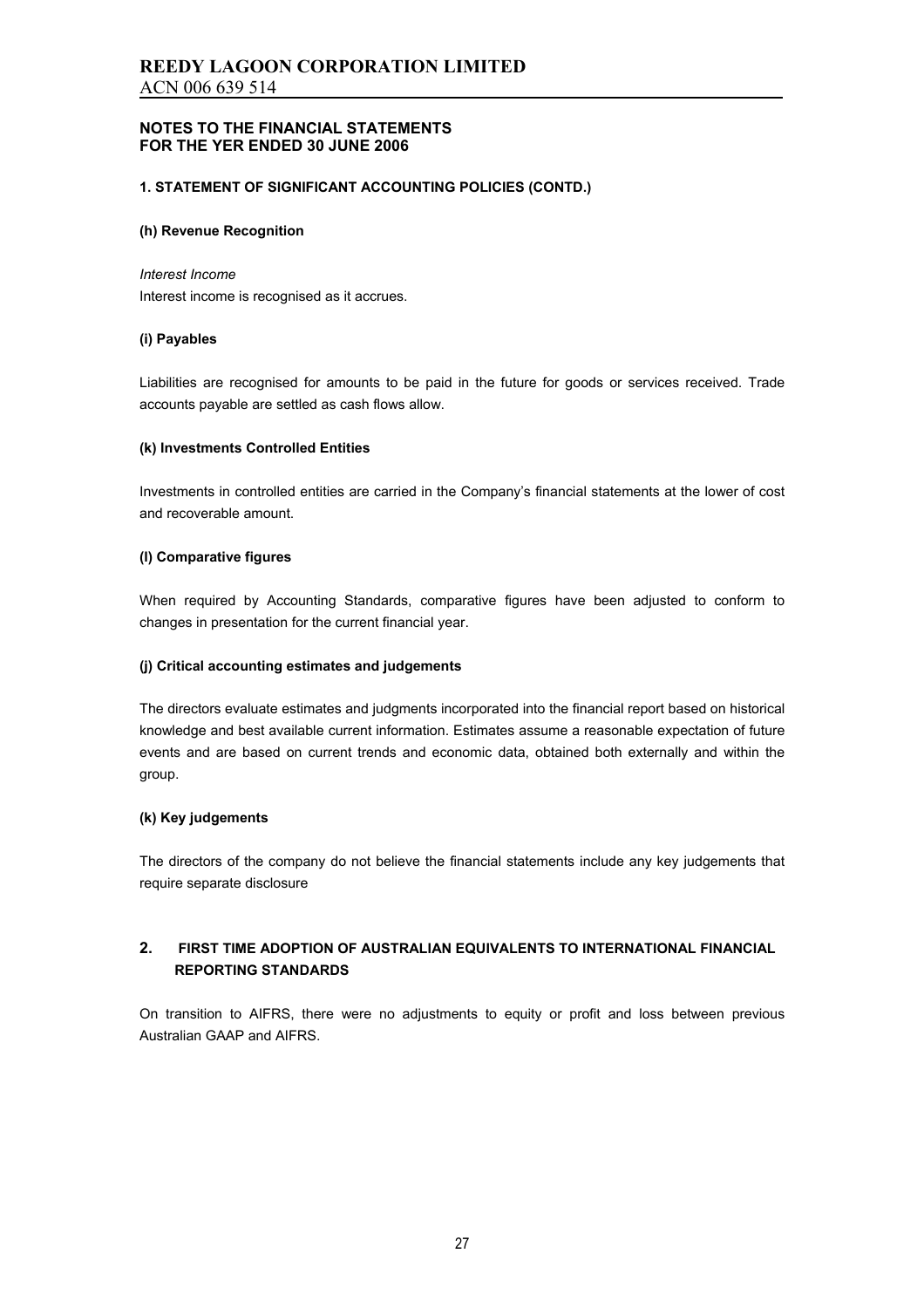|    |                                                   |             | <b>Economic Entity</b> |                              | <b>Parent Entity</b>     |            |
|----|---------------------------------------------------|-------------|------------------------|------------------------------|--------------------------|------------|
|    |                                                   | <b>Note</b> | 2006<br>\$             | 2005<br>\$                   | 2006<br>\$               | 2005<br>\$ |
| 3. | ' REVENUE                                         |             |                        |                              |                          |            |
|    | Other income:                                     |             |                        |                              |                          |            |
|    | - Interest - other parties                        |             | 8,991                  | 2,378                        | 8,991                    | 2,378      |
|    | - Joint Venture management fees                   |             |                        | 60,000                       |                          | 60,000     |
|    | <b>Total other revenue</b>                        |             | 8,991                  | 62,378                       | 8,991                    | 62,378     |
|    | Total revenue from ordinary activities            |             | 8,991                  | 62,378                       | 8,991                    | 62,378     |
| 4. | PROFIT/(LOSS) BEFORE INCOME TAX<br><b>EXPENSE</b> |             |                        |                              |                          |            |
|    | Loss from ordinary activities before income tax   |             |                        |                              |                          |            |
|    | expense has been arrived at after charging the    |             |                        |                              |                          |            |
|    | following items:                                  |             |                        |                              |                          |            |
| а. | Expenses                                          |             |                        |                              |                          |            |
|    | Finance costs:                                    |             |                        |                              |                          |            |
|    | - external                                        |             |                        |                              |                          |            |
|    | - related entities                                |             |                        |                              |                          |            |
|    | - other related entities                          |             |                        |                              |                          |            |
|    | Total finance costs                               |             |                        | $\qquad \qquad \blacksquare$ | $\overline{\phantom{0}}$ |            |
| b. | Significant revenue and expenses                  |             |                        |                              |                          |            |
|    | The following significant revenue and             |             |                        |                              |                          |            |
|    | expense items are relevant in explaining          |             |                        |                              |                          |            |
|    | the statement of financial performance            |             |                        |                              |                          |            |
|    | -Exploration expenditure                          |             | 92,462                 | 51,258                       | 92,462                   | 51,258     |
|    |                                                   |             | 92,462                 | 51,258                       | 92,462                   | 51,258     |
| 5. | <b>AUDITORS' REMUNERATION</b>                     |             |                        |                              |                          |            |
|    | Remuneration for the auditor of the               |             |                        |                              |                          |            |
|    | parent entity for:                                |             |                        |                              |                          |            |
|    | - auditing or reviewing the financial report      |             | 3,500                  | 5,500                        | 3,500                    | 2,500      |
|    | - taxation and compliance services                |             | 5,000                  | 5,000                        | 5,000                    | 5,000      |
|    | - other services                                  |             | 7,980                  |                              | 7,980                    |            |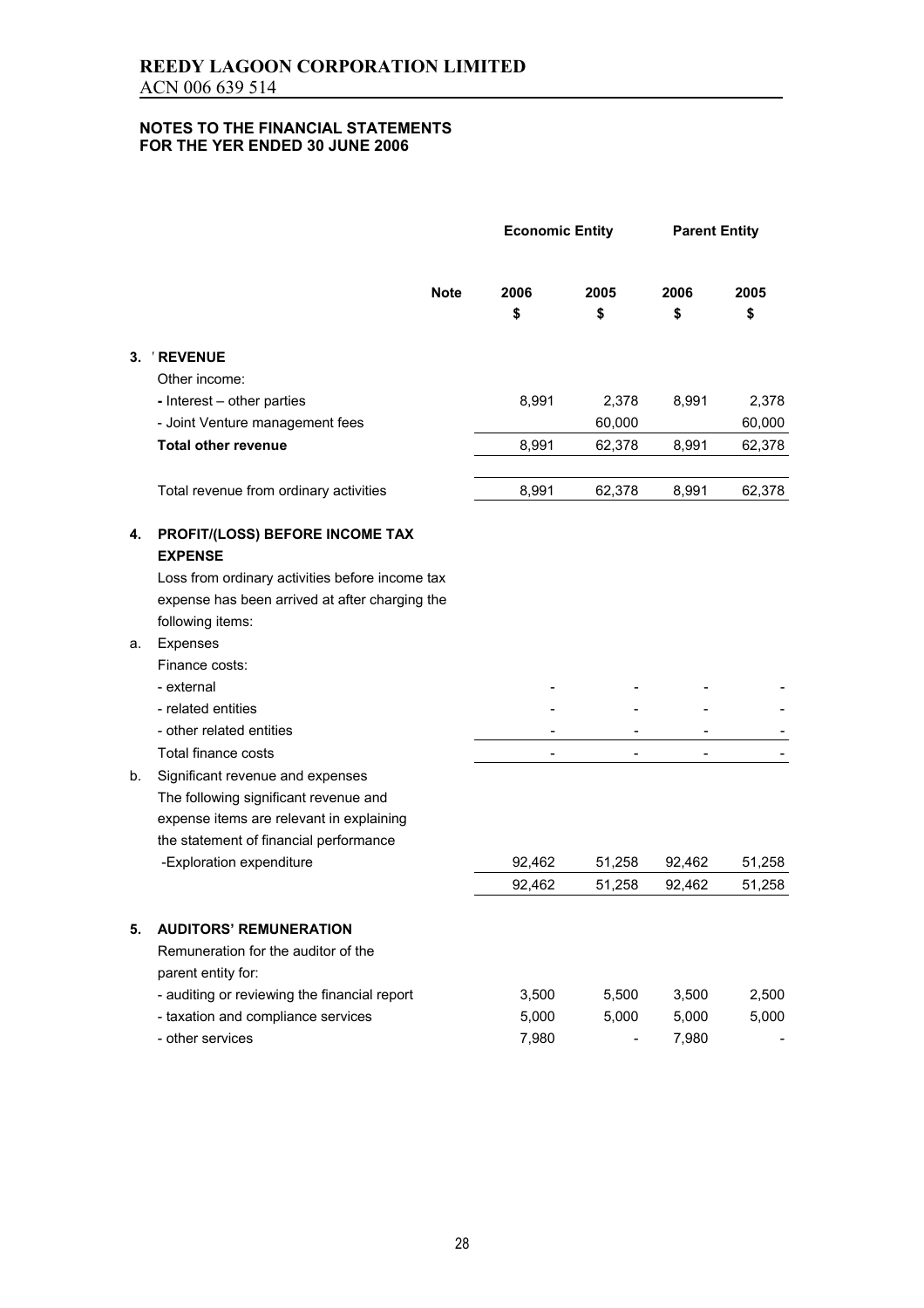|     |                                                  | <b>Economic Entity</b> |           | <b>Parent Entity</b> |           |
|-----|--------------------------------------------------|------------------------|-----------|----------------------|-----------|
|     |                                                  | 2006                   | 2005      | 2006                 | 2005      |
|     |                                                  | \$                     | \$        | \$                   | \$        |
| 6.  | ΤΑΧΑΤΙΟΝ                                         |                        |           |                      |           |
| (a) | Income tax expense                               |                        |           |                      |           |
|     | Prima facie income tax benefit calculated at 30% |                        |           |                      |           |
|     | on the (loss) from ordinary activities           | (96, 309)              | (15,980)  | (96, 309)            | (15,980)  |
|     | Increase/decrease in income tax expense          |                        |           |                      |           |
|     | Permanent differences                            | 2,700                  |           | 2,700                |           |
|     | Other timing differences                         | 27,995                 | (750)     | 27,995               | (750)     |
|     | Tax losses not carried forward as future income  |                        |           |                      |           |
|     | tax benefit                                      | (59, 315)              | (16, 730) | (59,315)             | (16, 730) |
|     | Income tax expense attributable to operating     |                        |           |                      |           |
|     | (loss)                                           |                        |           |                      |           |
|     |                                                  |                        |           |                      |           |

### **(b) Deferred Tax Assets not taken to account**

The potential future income tax benefit arising from tax losses and timing differences has not been recognised as an asset because recovery of tax losses is not probable:

| Tax losses carried forward | 847.207 | 787.992 | 580.697         | 521.382 |
|----------------------------|---------|---------|-----------------|---------|
| Temporary differences      | 36.288  | 6.192   | 36.288          | 6.192   |
|                            | 883.495 | 794.187 | 616.985 527.576 |         |

The potential future income tax benefit will only be obtained if:

- a) The Company derives future assessable income of a nature and amount sufficient to enable the benefit to be realised;
- b) The Company continues to comply with the conditions for deductibility imposed by the law; and
- c) No changes in tax legislation adversely affect the Company in realising the benefit.

#### **(c) Tax Consolidation**

The directors have not yet resolved if the group entities will form a tax consolidated entity. In the event a tax consolidated entity is formed, with effect 1 July 2005, prior to lodgement of the 2006 income tax returns no changes to the taxation disclosures herein are expected because of the carry forward losses in the group and that these are not recognised a future income tax benefits.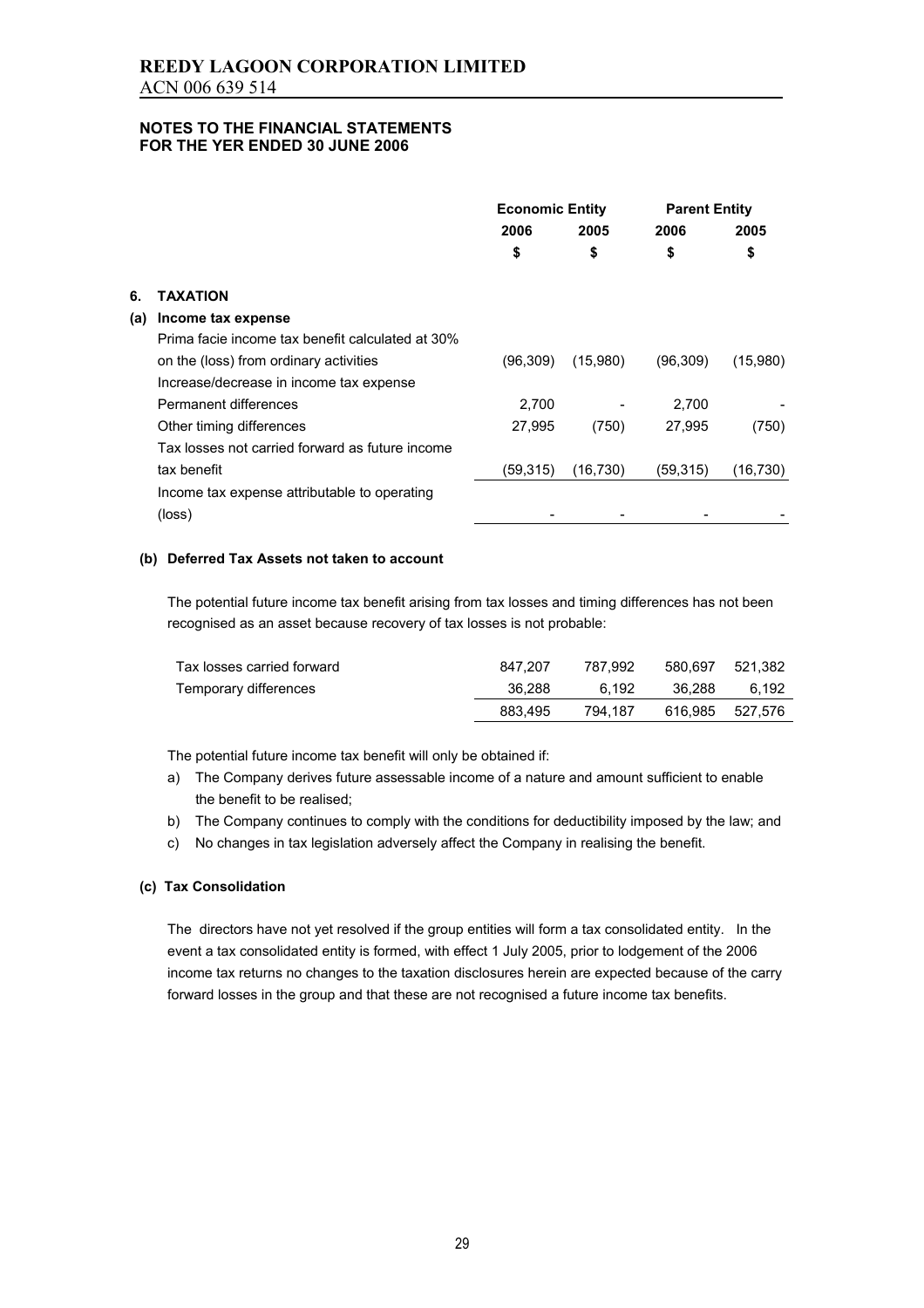### **7. KEY MANAGEMENT PERSONNEL COMPENSATION**

During the financial year none of the key management received any compensation with the exception being the issuing of the following options over the ordinary shares of the company:

|                  | Number of      |                 |                  |
|------------------|----------------|-----------------|------------------|
|                  | <b>Options</b> | <b>Exercise</b> | <b>Expiry</b>    |
|                  | Granted        | <b>Price</b>    | <b>Date</b>      |
| Mr G .H. Fethers | 500,000        | \$0.50          | 31 December 2008 |
| Mr H. Rutter     | 500,000        | \$0.50          | 31 December 2008 |
| Mr A. Watson     | 100,000        | \$0.50          | 31 December 2008 |
| Mr A. Wischer    | 100,000        | \$0.50          | 31 December 2008 |
| Mr D. Coleman    | 100,000        | \$0.50          | 31 December 2008 |
|                  |                |                 |                  |

|    |                                          |             | <b>Economic Entity</b> |        | <b>Parent Entity</b> |        |
|----|------------------------------------------|-------------|------------------------|--------|----------------------|--------|
|    |                                          | <b>Note</b> | 2006                   | 2005   | 2006                 | 2005   |
|    |                                          |             | \$                     | \$     | \$                   | \$     |
| 8. | <b>CASH AND CASH EQUIVALENTS IN HAND</b> |             |                        |        |                      |        |
|    | Cash at bank                             |             | 13,635                 | 9.344  | 13.635               | 9.344  |
|    | Cash management account                  |             | 373,855                |        | 373,855              |        |
|    | Term deposits                            |             | 70,000                 | 50.000 | 70.000               | 50,000 |
|    |                                          |             | 457,490                | 59,344 | 457,490              | 59.344 |

The bank short term deposits mature within 60 days and pay interest at a weighted average interest rate of 4.5% at 30 June 2006. These deposits are held by the bank as a guarantee to Ministry of Energy and Resources.

#### Reconciliation of cash

Cash at the end of the financial year as shown in the cash flow statement is reconciled to items in the balance sheet as follows:

|     | Cash and cash equivalents                  | 457,490 | 59.344 | 457.490 | 59,344 |
|-----|--------------------------------------------|---------|--------|---------|--------|
|     |                                            | 457,490 | 59,344 | 457,490 | 59,344 |
| 9.  | <b>TRADE AND OTHER RECEIVABLES</b>         |         |        |         |        |
|     | <b>GST</b> receivable                      | 6,534   | 422    | 6.534   | 422    |
|     |                                            | 6,534   | 422    | 6.534   | 422    |
| 10. | <b>TRADE AND OTHER PAYABLES</b><br>Current |         |        |         |        |
|     | Trade creditors and accruals               | 125,629 | 5.500  | 125.629 | 5,500  |
|     |                                            | 125,629 | 5.500  | 125,629 | 5,500  |
|     |                                            |         |        |         |        |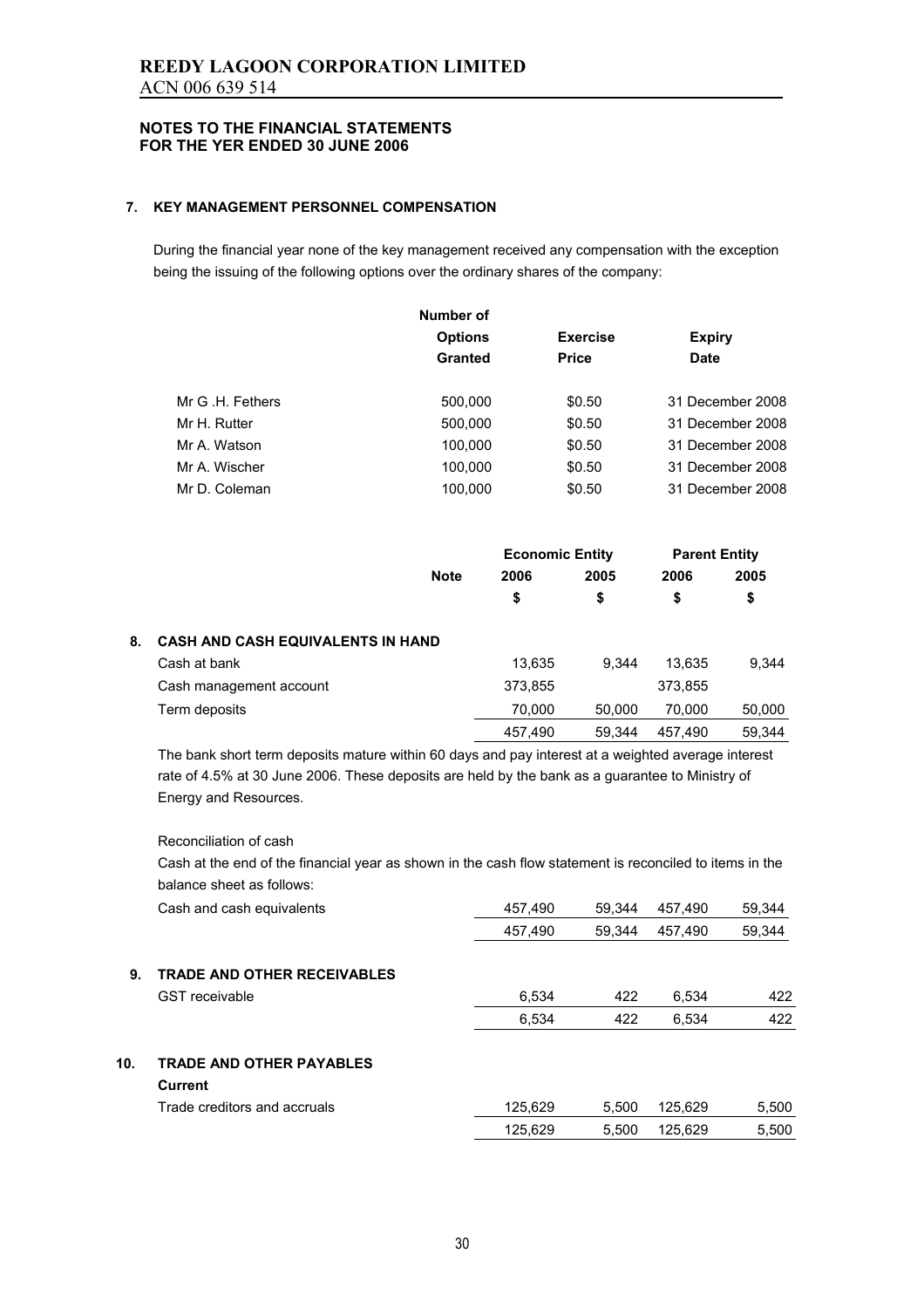|     |                                |             | <b>Economic Entity</b> |         | <b>Parent Entity</b> |         |
|-----|--------------------------------|-------------|------------------------|---------|----------------------|---------|
|     |                                | <b>Note</b> | 2006                   | 2005    | 2006                 | 2005    |
|     |                                |             | \$                     | \$      | \$                   | \$      |
| 11. | <b>NON-CURRENT BORROWINGS</b>  |             |                        |         |                      |         |
|     | Loan - Chromite Pty Ltd        | 11(a)       | 491,621                | 414.847 | 376.122              | 299,648 |
|     | Loan - Cropten Pty Ltd         | 11(b)       | 115.497                | 106.461 | 46.273               | 37,237  |
|     | Loan – G Fethers               | 11(c)       | 24.300                 | 17.000  | 24,300               | 17,000  |
|     | Loan - Geophysical Exploration |             |                        |         |                      |         |
|     | Consultants Pty Ltd            | 11(d)       | 17.000                 | 21.950  | 17.000               | 21,950  |
|     |                                |             | 648.418                | 560.258 | 463.995              | 375.835 |

- a. Chromite Pty Ltd is a director related entity of Reedy Lagoon Corporation td. Chromite Pty Ltd has subordinated its loan to the interests of other creditors. Amounts payable to Chromite at balance date are on interest-free terms.
- b. Cropten Pty Ltd is a director related entity of Reedy Lagoon Corporation Ltd. Cropten Pty Ltd has subordinated its loan to the interests of other creditors. Amounts payable to Chromite at balance date are on interest-free terms.
- c. Geof Fethers is a director of Reedy Lagoon Corporation Ltd. He has subordinated his loan to the interests of other creditors. Amounts payable to him at balance date are on interestfree terms.
- d. Geophysical Exploration Consultants (GEC) Pty Ltd is a director related entity of Reedy Lagoon Corporation Ltd. GEC has subordinated its loan to the interests of other creditors. Amounts payable to GEC at balance date are on interest-free terms.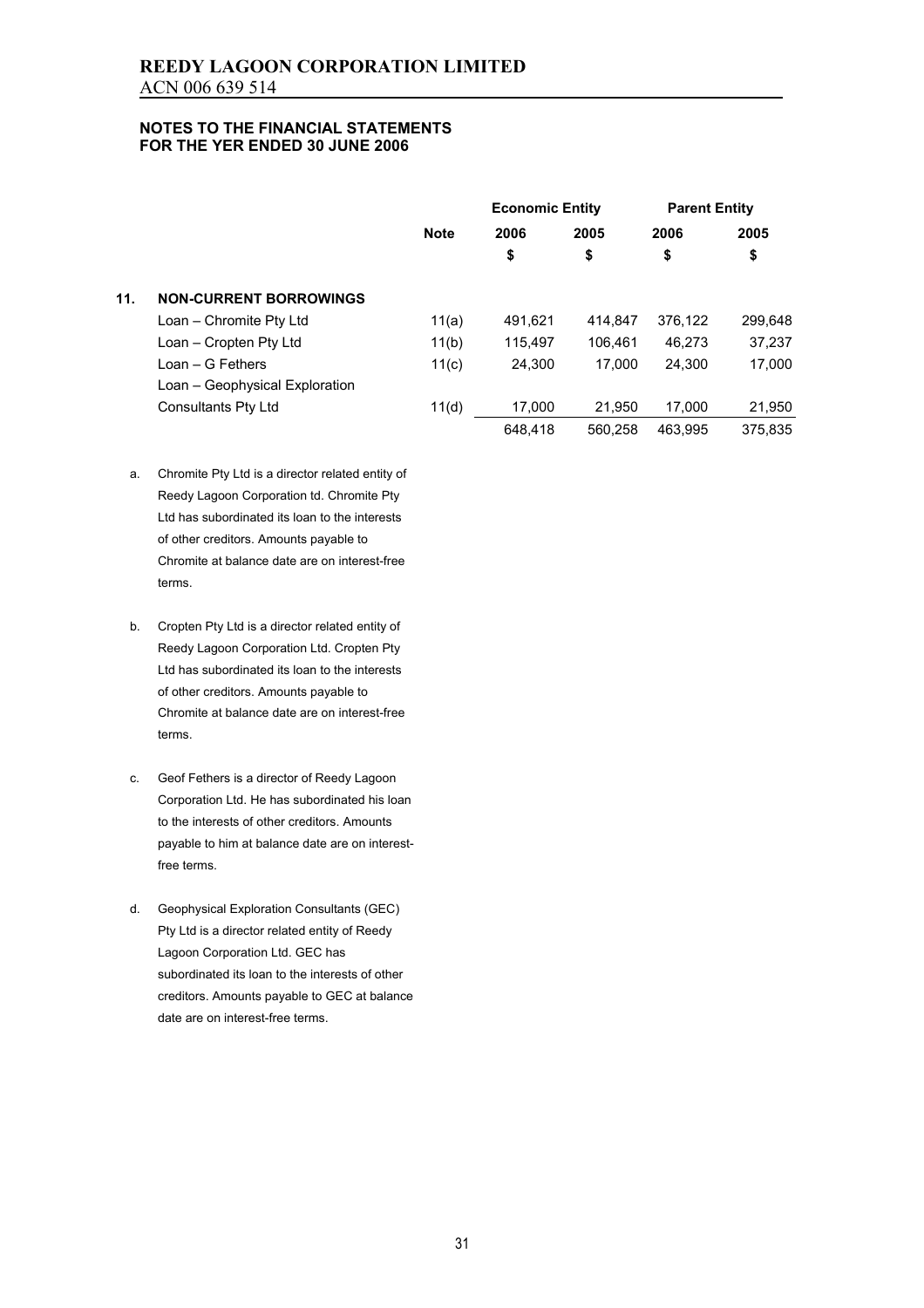|                                                                                                   | <b>Economic Entity</b> |                     | <b>Parent Entity</b> |           |
|---------------------------------------------------------------------------------------------------|------------------------|---------------------|----------------------|-----------|
| <b>Note</b>                                                                                       | 2006                   | 2005                | 2006                 | 2005      |
|                                                                                                   | \$                     | \$                  | \$                   | \$        |
| <b>12. ISSUED CAPITAL</b>                                                                         |                        |                     |                      |           |
| Issued and paid up share capital of<br>27,959,833 (2005: 23,823,833) ordinary                     |                        |                     |                      |           |
| shares fully paid comprising:<br>13,767,758 shares issued for cash (2005:<br>9,631,758)           |                        | 2,159,885 1,642,885 | 2,159,885            | 1,642,885 |
| 4,050,005 shares issued as consideration for<br>acquisition of 100% of capital of Osprey Gold Pty |                        |                     |                      |           |
| Ltd                                                                                               | 708,751                | 708,751             | 708,751              | 708,751   |
| 500,000 shares issued as consideration for the                                                    |                        |                     |                      |           |
| acquisition of exploration properties                                                             | 87,500                 | 87,500              | 87,500               | 87,500    |
| 9,642,070 shares allotted from Asset Revaluation                                                  |                        |                     |                      |           |
| Reserve in 1987. (Mineral exploration tenements                                                   |                        |                     |                      |           |
| were subsequently revalued downwards with                                                         |                        |                     |                      |           |
| decrement taken to accumulated losses)                                                            |                        | 4,821,035 4,821,035 | 4,821,035            | 4,821,035 |
| Cost of share issue                                                                               | (8, 214)               | (8, 214)            | (8, 214)             | (8, 214)  |
|                                                                                                   |                        | 7,768,257 7,251,957 | 7,768,257            | 7,251,957 |
| Movements in Share Capital.                                                                       |                        |                     |                      |           |
| Balance at beginning of year                                                                      |                        | 7,251,957 7,201,957 | 7,251,957            | 7,201,957 |
| 4,136,000 (2005:333,332) ordinary shares at 12.5                                                  |                        |                     |                      |           |
| cents (2005:15 cents) per share                                                                   | 517,000                | 50,000              | 517,000              | 50,000    |
| Balance at end of year                                                                            |                        | 7,768,957 7,251,957 | 7,768,957            | 7,251,957 |

Holders of ordinary shares are entitled to receive dividends as declared from time to time and are entitled to one vote per share at shareholders' meetings.

In the event of winding up of the Company ordinary shareholders rank after all other shareholders and creditors and are fully entitled to any proceeds of liquidation

#### *Options over Unissued Shares*

In the previous periods the Company granted 333,333 options at an exercise price of \$0.30 per share and expiry date of 30 November 2006, 1,200,000 options with an exercise price of \$0.50 per share and expiry date of 31 December 2006, 1,300,000 options with an exercise price of \$0.50 and expiry date of 31 December 2007 and 1,400,000 options with an exercise price of \$0.50 and expiry date of 31 December 2007. During the period:

• 1,200,000 options at an exercise price of \$0.50 per shares lapsed unexercised on 31 December 2005 expiry date; and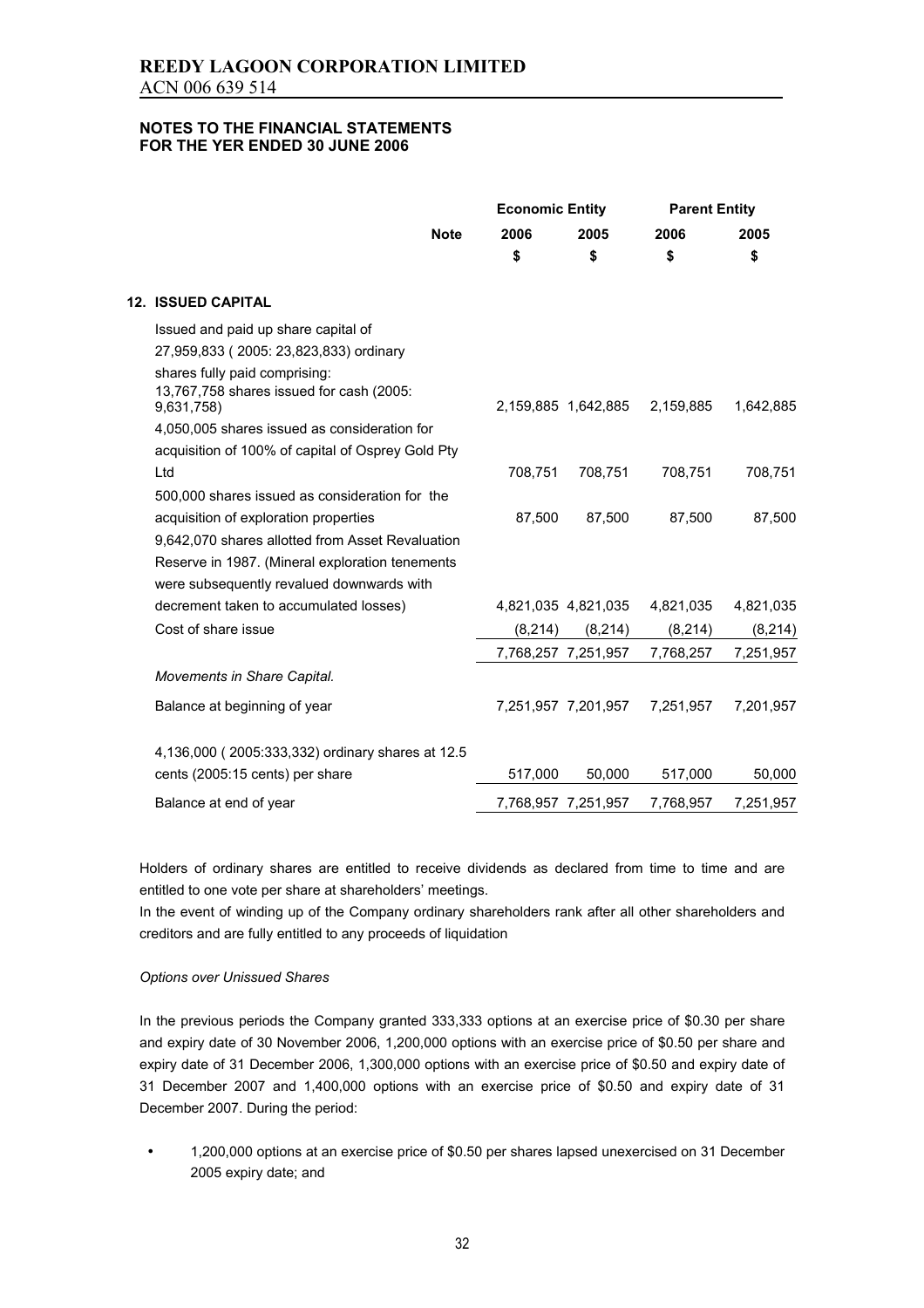• the company granted 1,400,000 options at an exercise price of \$0.50 expiring 31 December 2008.

At the end of the period 4,233,333 shares remained unissued in respect of these options. None of the options granted have been exercised.

The options granted during the year were determined not to have any value. The valuation employed a Cox Ross Rubenstein and also a Black Scholes options pricing model using the following key data inputs.

| <b>Exercise Price</b>         | 50 cents             |
|-------------------------------|----------------------|
| <b>Underlying Share Price</b> | $12.5$ cents         |
| Term to Expiry                | 3 years              |
| Volatility                    | Range $-20\%$ to 50% |
| <b>Risk Free Rate</b>         | 5.6%                 |
| Dividend Rate                 | Nil                  |
| Employee exit rate            | 0                    |
| Exercise multiple             | 1                    |

|     |                                                                                  |             | <b>Economic Entity</b> |            | <b>Parent Entity</b> |            |
|-----|----------------------------------------------------------------------------------|-------------|------------------------|------------|----------------------|------------|
|     |                                                                                  | <b>Note</b> | 2006                   | 2005       | 2006                 | 2005       |
|     |                                                                                  |             | \$                     | \$         | \$                   | \$         |
| 13. | <b>ACCUMULATED LOSSES</b>                                                        |             |                        |            |                      |            |
|     | Accumulated Losses at beginning of year                                          |             | 7,757,949              | 7,704,684  | 7,573,526            | 7,520,261  |
|     | Net Loss                                                                         |             | 321,031                | 53,265     | 321,031              | 53,265     |
|     | Accumulated Losses at end of year                                                |             | 8,078,980              | 7,757,949  | 7,894,557            | 7,573,526  |
| 14. | <b>TOTAL EQUITY/(DEFICIENCY)</b><br><b>RECONCILIATION</b>                        |             |                        |            |                      |            |
|     | Total (deficiency) at beginning of year<br>Total changes in equity recognised in |             | (505, 992)             | (502, 727) | (321, 569)           | (318, 304) |
|     | Statement of Financial Performance                                               |             | (321, 031)             | (53, 265)  | (321, 031)           | (53, 265)  |
|     | <b>Contributions of Equity</b>                                                   |             | 517,000                | 50,000     | 517,000              | 50,000     |
|     | Total (deficiency) at end of period                                              |             | (310,023)              | (505,992)  | (125,600)            | (321, 569) |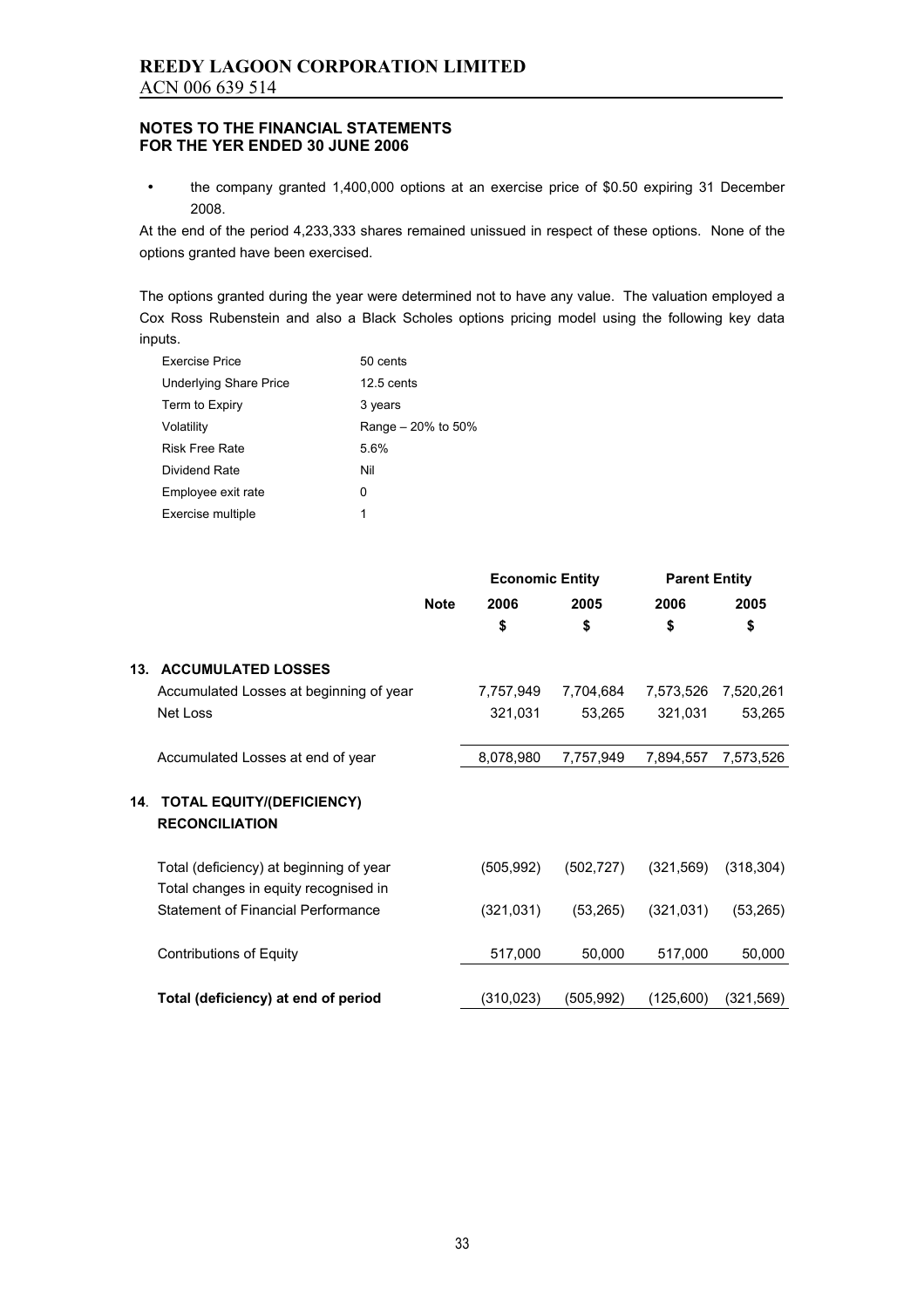|     |                                                                      |             | <b>Economic Entity</b> |           | <b>Parent Entity</b> |           |
|-----|----------------------------------------------------------------------|-------------|------------------------|-----------|----------------------|-----------|
|     |                                                                      | <b>Note</b> | 2006                   | 2005      | 2006                 | 2005      |
|     |                                                                      |             | \$                     | \$        | \$                   | \$        |
| 15. | <b>CASH FLOW INFORMATION</b>                                         |             |                        |           |                      |           |
| (a) | Reconciliation of cash flow from<br>operation with profit after tax. |             |                        |           |                      |           |
|     | Cash assets                                                          | 8           | 457,490                | 59,344    | 457,490              | 59,344    |
| (b) | Reconciliation of (Loss) from ordinary                               |             |                        |           |                      |           |
|     | activities after Income Tax to net cash                              |             |                        |           |                      |           |
|     | (used in) operating activities                                       |             |                        |           |                      |           |
|     | Profit/(Loss) from ordinary activities after                         |             |                        |           |                      |           |
|     | Income Tax                                                           |             | (321, 031)             | (53, 265) | (321, 031)           | (53, 265) |
|     | Decrease (Increase) in receivables                                   |             | (6, 112)               | 10,421    | (6, 112)             | 10,421    |
|     | Decrease (Increase) in prepayments                                   |             |                        |           |                      |           |
|     | Increase/(decrease) in accounts payable                              |             | 120,129                | (529)     | 119,329              | (529)     |
|     | Net Cash (used in) operating activities                              |             | (207, 014)             | (43,373)  | (207,014)            | (43,373)  |

#### **16. INTEREST IN JOINT VENTURE OPERATIONS**

On 30 June 2003 an agreement was executed with Redport Limited, Axburgh Investments Pty Ltd, Jagen Pty Ltd and Sked Pty Ltd ("the joint venture partners") in respect of base metal and gold interests in EL 2622 (Edward Creek Base Metals Joint Venture). RLC is the manager but the joint venture partners may elect to replace RLC at any time. The joint venture partners may earn an 80% interest in base metals and gold resources within the tenement area. Whilst the joint venture partners elect to continue in the venture they sole fund exploration expenditure and will be obliged to pay RLC \$30,000 each quarter until the commencement of commercial production.

On 10 January 2005 the Diptank Joint Venture ("Diptank JV") Agreement commenced. The Diptank JV is in respect of all mineral interests in EL 6202 located in NSW. Under the terms of the agreement RLC is entitled to an 85% participating interest in the Diptank JV. Whilst RLC elects to continue in the venture it will sole fund exploration expenditure and be obliged to pay \$10,000 to the joint venture partner each quarter until the commencement of commercial production.

### **17. EVENTS AFTER BALANCE SHEET DATE**

There have been no events after balance sheet date which would have a material effect on the financial statements.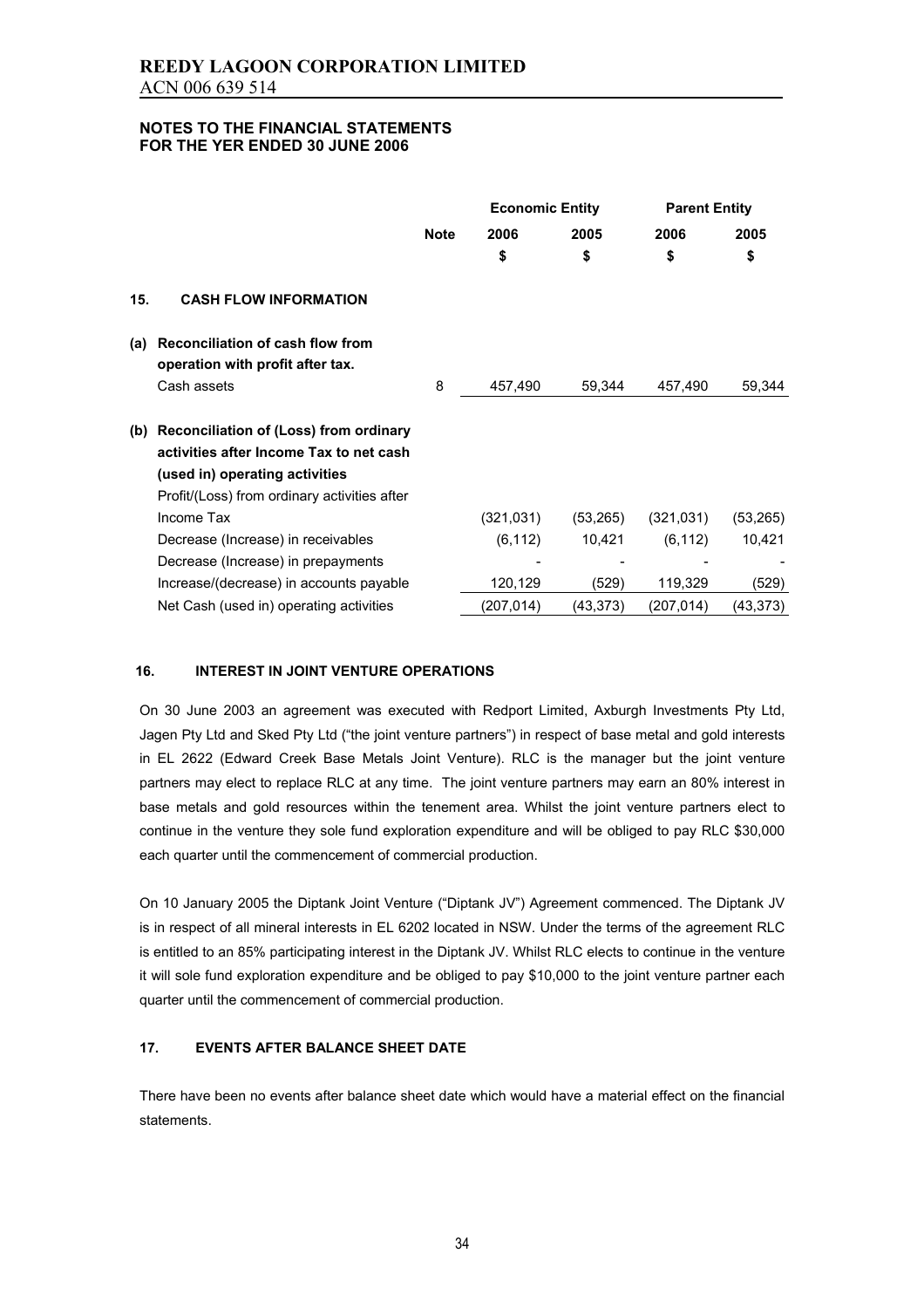#### **18. RELATED PARTY TRANSACTIONS**

The names of each person holding the position of Director of Reedy Lagoon Corporation Limited during the financial year were:

| G.H. Fethers  | (appointed 24 September 1986)                        |
|---------------|------------------------------------------------------|
| H. Rutter     | (appointed 24 August 2000)                           |
| A.C.D. Watson | (appointed 22 November 2000)                         |
| A.D. Wischer  | (appointed 24 September 1986, resigned 14 July 2006) |

Directors' transactions in shares and share options are detailed in the directors' report.

Other transactions with the consolidated entity:

- (i) G.H. Fethers is a director and shareholder of Chromite Pty Ltd, which provides the services of geologists, including Mr. Fethers, to the consolidated entity. The services were provided on an 'as required' basis at normal commercial rates following an agreement to defer commencement of the management contract between the Company and Chromite approved on 22 November 2000. During the current and previous financial years Chromite, being a director related entity of Reedy Lagoon Corporation Ltd has advanced funds and deferred repayment of fees charged.
- (ii) Mr. Fethers and Mr. Rutter are directors and shareholders of Cropten Pty Ltd, which provides office space and equipment, together with services including secretarial to the consolidated entity at normal commercial rates. During previous financial years and the period ending 31 December 2005 Cropten, being a director related entity of Reedy Lagoon Corporation Ltd, has deferred repayment of fees charged. Fess charged since 1 January 2006 have been paid and for the period 1 January 2005 to 30 June 2006 the sum of these fees paid is \$9,281 Cropten has subordinated its loan to the interests of other creditors.
- (iii) Geophysical Exploration Consultants (GEC) Pty Ltd is a company associated with Mr. Rutter. GEC provides exploration services to the consolidated entity on an 'as required' basis at normal commercial rates following GEC's agreement to defer commencement of the management contract between the Company and GEC approved on 22 November 2000. During the current financial year GEC, being a director related entity of Reedy Lagoon Corporation Ltd, has deferred repayment of fees charged.

Fees invoiced by director related entities during the year were as follows:

|                         |             | <b>Economic Entity</b> |        | <b>Parent Entity</b> |        |  |
|-------------------------|-------------|------------------------|--------|----------------------|--------|--|
| Director related entity | <b>Note</b> |                        |        |                      |        |  |
|                         |             | 2006                   | 2005   | 2006                 | 2005   |  |
| Chromite                | 17(i)       | 59.471                 | 50.494 | 59.471               | 50.494 |  |
| Cropten                 | 17(ii)      | 18.399                 | 18.796 | 18.399               | 18,796 |  |
| <b>GEC</b>              | 17(iii)     | 2,350                  | 4.950  | 2,350                | 4,950  |  |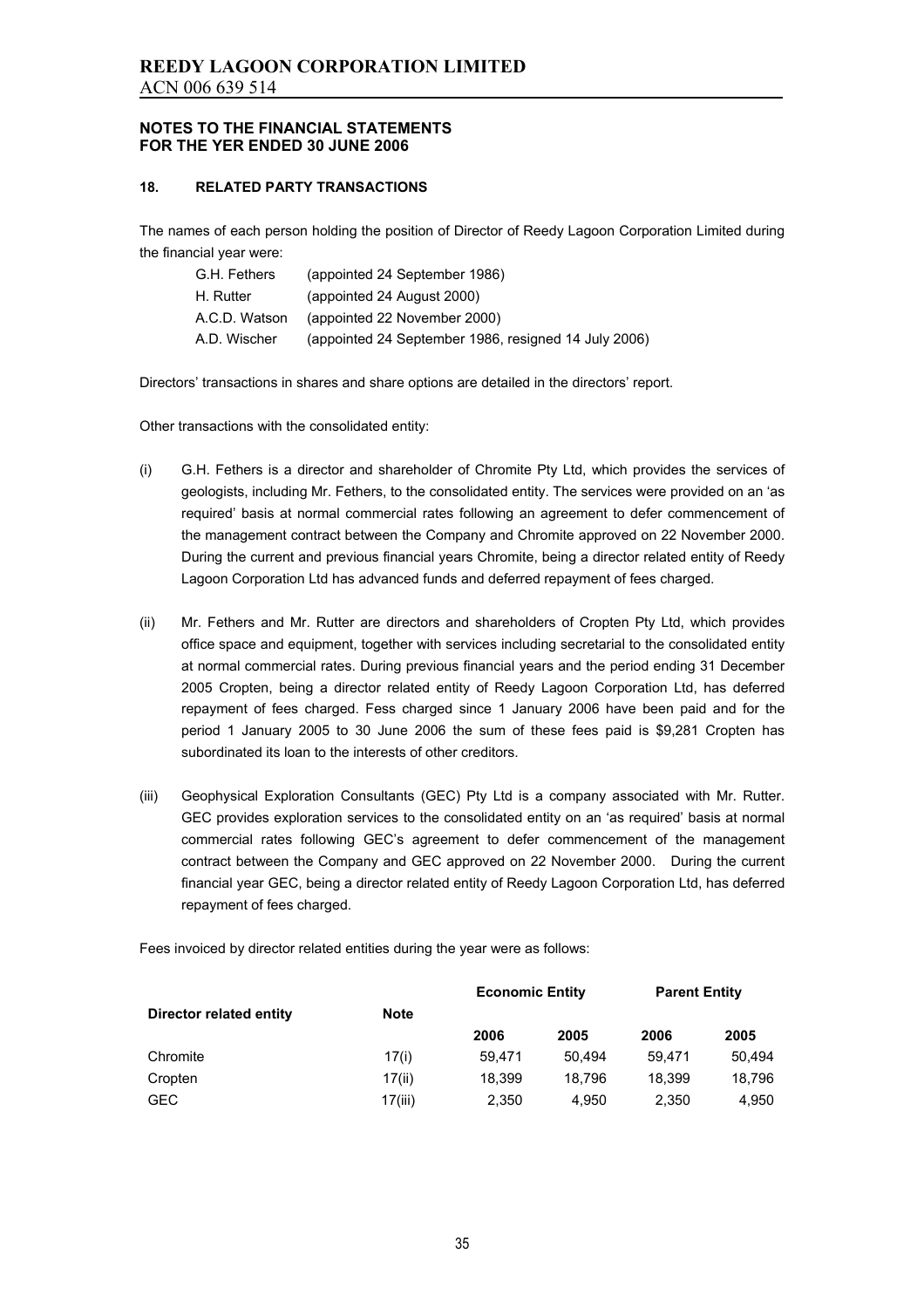- (iv) Mr Fethers loaned the Company in prior years amounts which at the start of the period totalled \$17,000. At the balance date that loan remains payable, however it is not interest bearing and is subordinated to all other creditors.
- (v) During prior periods Chromite loaned the Company cash amounts which at the start of the period totalled \$17,614. During the report period additional cash loans of \$23,302 were advanced by Chromite to RLC and an amount of \$6,000 was repaid during the financial year. The balance of cash loans advanced by Chromite at the end of the report period is \$34,916 which remains payable, however it is not interest bearing and is subordinated to all other creditors.

#### **20. EXPLORATION EXPENDITURE COMMITMENTS**

Ongoing annual exploration expenditure is required to maintain title to the Company's mineral exploration tenements. No provision has been made in the accounts for these amounts as the amounts are expected to be fulfilled in the normal course of the operations of the Company.

Tenement expenditure is dependent upon exploration results and available cash resources. Expenditure commitments are also impacted upon and may be reduced where access to areas has been restricted by the existence of Native Title claims. At the date of this report claims for Native Title in respect of areas of all RLC's granted tenements except EL's 3032, 3281 and 3376 have been made under the Native Title Act.

The Statutory minimum expenditure requirement for the current twelve month tenures in relation to each of the tenements EL 3250, EL 3505, EL 3032, EL 3281, EL 3376 EL 3208, EL 6202 and EL 70/2846 is \$304,000, (2005: \$363,700) as the licences are subject to annual renewal.

Exploration Licence 3505 includes land that is within the Woomera Prohibited Area. All exploration and mining activities within the Woomera Prohibited Area are subject to agreements with the Commonwealth of Australia. Licence agreements between the Company and the Commonwealth were obtained on 27 February 2002 for predecessor tenements but expired on 21 January 2004. No new licence has been issued by the Commonwealth of Australia, which has previously advised that it is reviewing the licence documentation.

Exploration Licence 3208 incorporates land that is Reserved Forest set aside under Section 50 of the Forest Act 1958 as part of the Thomson River Forest Reserve (Gaz 1984 P235). The Licence area is within the Thomson Catchment and is subject to a Land Use Determination pursuant to section 23 of the Soil Conservation and Land Utilization Act 1958.

The objective of the Land Use Determination is to provide management guidelines to maintain acceptable quality, quantity and perenniality of water harvested from the catchment.

To protect the integrity of the water supply within the Thomson storage, earthworks are required to be kept to a minimum and any effluent and waste disposal will be in accordance with guidelines approved by the Department of Natural Resources and Environment in consultation with Melbourne Water.

Expenditure requirements for EL 3032, EL 3281 and EL 3376 were renegotiated in December 2006. The minimum requirement was reduced to total \$3,000 (2005 : \$125,700) in consideration of the difficulties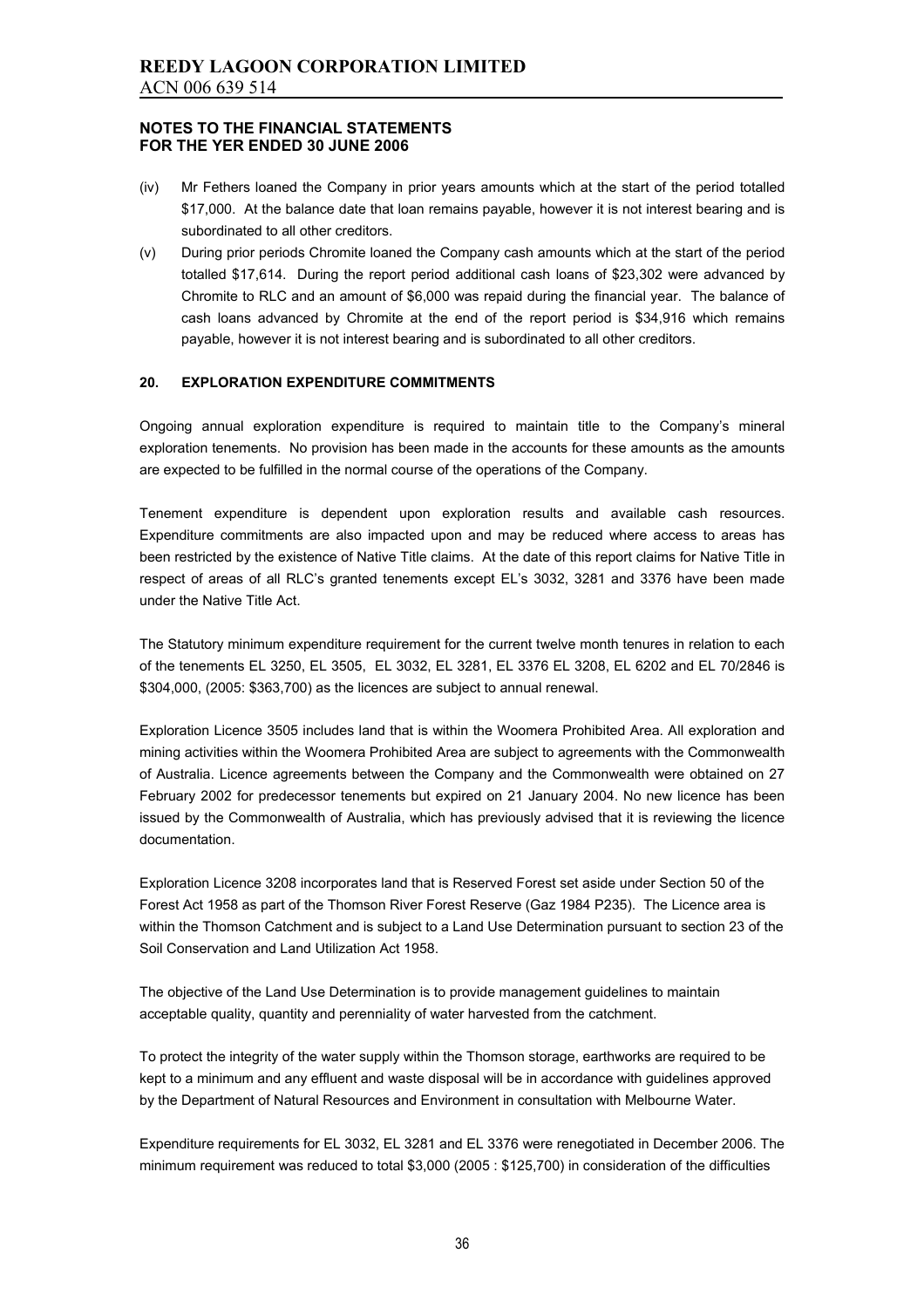experienced by the Company in gaining access to explore. The tenements cover or include areas which comprise part of the Chiltern – Mt Pilot National Park. Exploration and mining activities within this Park may only continue with the consent of the Minister for Sustainability and Environment under Section 40 of the National Parks Act, 1975. Where the gaining of such consents prevents or postpones exploration the expenditure requirements may be reduced.

The Statutory expenditure requirement is subject to negotiation with the relevant state department, and expenditure commitments may be varied between tenements, or reduced subject to reduction of exploration area and/or relinquishment of non-prospective tenements.

### **21. CONTINGENT LIABILITIES**

#### **Guarantees**

The company has provided a letter of support undertaking to provide financial support in the form of working capital to its wholly owned subsidiary Osprey Gold Pty Ltd. At 30 June 2006, total liabilities of Osprey Gold Pty Ltd exceeded total assets by \$186,623. Of this deficiency, \$184,423 relates to loans from related parties that have been subordinated to the interest of other creditors.

### **22. CONTROLLED ENTITIES**

Interest in controlled entities:

| <b>Name</b>          | Country of    | <b>Ordinary share</b>        |      |  |  |
|----------------------|---------------|------------------------------|------|--|--|
|                      | incorporation | consolidated entity interest |      |  |  |
|                      |               | 2006                         | 2005 |  |  |
|                      |               | %                            | %    |  |  |
| Osprey Gold Pty Ltd. | Australia     | 100                          | 100  |  |  |

#### **23. FINANCIAL INSTRUMENTS**

#### a. **Financial Risk Management**

 The group's financial instruments consist of deposits with banks, accounts receivable and borrowings from director related entities.

The main purpose of non-derivative financial instruments is to raise finance for group operations.

The group does not have any derivative instruments at 30 June 2006.

i. *Financial Risks* 

 The main risks the group is exposed to through its financial instruments are interest rate risk, liquidity risk and credit risk.

#### *Interest rate risk*

 Interest rate risk is managed via borrowings being from director related entities on interestfree terms.

#### *Liquidity risk*

 The group manages liquidity risk by monitoring forecast cash flows and ensuring that adequate unutilised borrowing facilities are maintained.

#### *Credit risk*

 The maximum exposure to credit risk, excluding the value of any collateral or other security, at balance date to recognised financial assets, is the carrying amount, net of any provisions for impairment of those assets, as disclosed in the balance sheet and notes to the financial statements.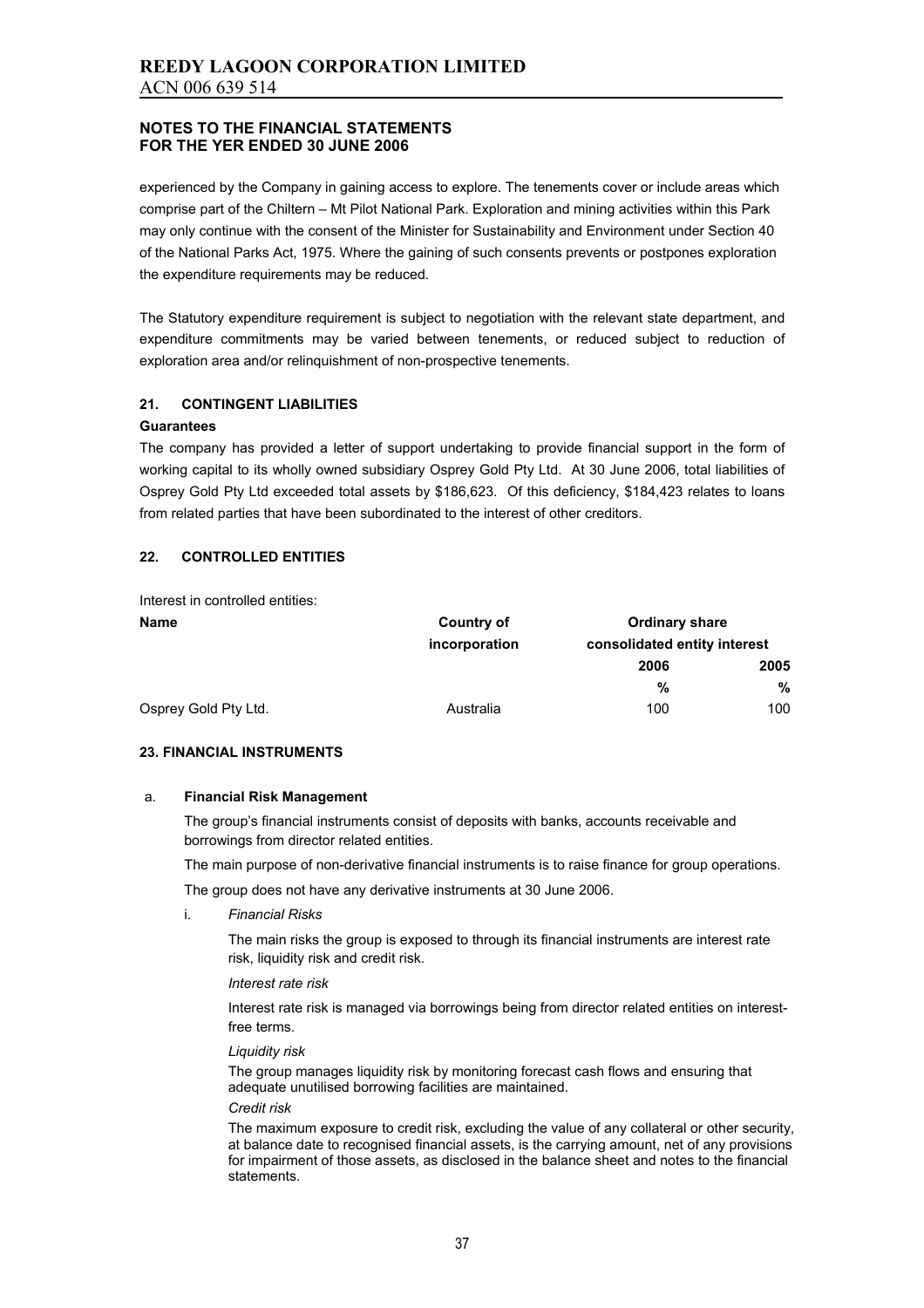#### b. **Interest Rate Risk**

The economic entity's exposure to interest rate risk, which is the risk that a financial instrument's value will fluctuate as a result of changes in market interest rates and the effective weighted average interest rates on those financial assets and financial liabilities, is as follows:

|                                       | <b>Fixed Interest Rate Maturing</b>                             |           |                                         |                |      |                         |      |                          |                                             |      |             |              |
|---------------------------------------|-----------------------------------------------------------------|-----------|-----------------------------------------|----------------|------|-------------------------|------|--------------------------|---------------------------------------------|------|-------------|--------------|
|                                       | Weighted<br>Average<br><b>Effective</b><br><b>Interest Rate</b> |           | <b>Floating</b><br><b>Interest Rate</b> |                |      | <b>Within 1</b><br>Year |      |                          | 1 to 5 Years Non-interest<br><b>Bearing</b> |      |             | <b>Total</b> |
|                                       |                                                                 | 2006 2005 | 2006                                    | 2005           | 2006 | 2005                    | 2006 | 2005                     | 2006                                        | 2005 | 2006        | 2005         |
|                                       | %                                                               | %         | \$                                      | \$             | \$   | \$                      | \$   | \$                       | \$                                          | \$   | \$          | \$           |
| <b>Financial Assets:</b>              | 4.5                                                             | 4.5       |                                         |                |      |                         |      |                          |                                             |      |             |              |
| Cash and cash<br>equivalents          |                                                                 |           |                                         | 457,490 59,344 |      |                         |      |                          |                                             |      | $-457.490$  | 59,344       |
| Receivables                           |                                                                 |           |                                         |                |      |                         |      |                          | 6,534<br>$\overline{\phantom{a}}$           | 422  | 6,534       | 422          |
| <b>Total Financial</b><br>Assets      |                                                                 |           |                                         | 457,490 59,344 |      |                         |      | $\overline{\phantom{a}}$ | 6,534                                       |      | 422 464,024 | 59,766       |
| <b>Financial Liabilities</b>          |                                                                 |           |                                         |                |      |                         |      |                          |                                             |      |             |              |
| <b>Borrowings</b>                     |                                                                 |           |                                         |                |      |                         |      |                          | - 773,647 565,758 773,647 565,758           |      |             |              |
| <b>Total Financial</b><br>Liabilities |                                                                 |           |                                         |                |      |                         |      |                          | - 773,647 565,758 773,647 565,758           |      |             |              |

#### **24. SEGMENT REPORTING**

The Company and its controlled entity operate within the minerals exploration industry. All operations are conducted solely within Australia.

#### **25. CHANGES IN ACCOUNTING POLICY**

There have no have been no changes in accounting policy affecting the financial statements for the current or prior periods.

The following Australian Accounting Standards issued or amended which are applicable to the parent entity and the economic entity but are not yet effective and have not been adopted in preparation of the financial statements at reporting date.

| <b>AASB Amendment</b> | <b>AASB Standard</b><br><b>Affected</b>           | in Accounting<br><b>Policy and Impact</b> | Nature of Change Application Date of Application Date<br>the Standard | for the Group |
|-----------------------|---------------------------------------------------|-------------------------------------------|-----------------------------------------------------------------------|---------------|
| $2005 - 5$            | AASB 1: First-time<br>Adoption of AIFRS           | No change, no<br>impact                   | 1 January 2006                                                        | 1 July 2006   |
|                       | AASB 139: Financial No change, no<br>Instruments: | impact                                    | 1 January 2006                                                        | 1 July 2006   |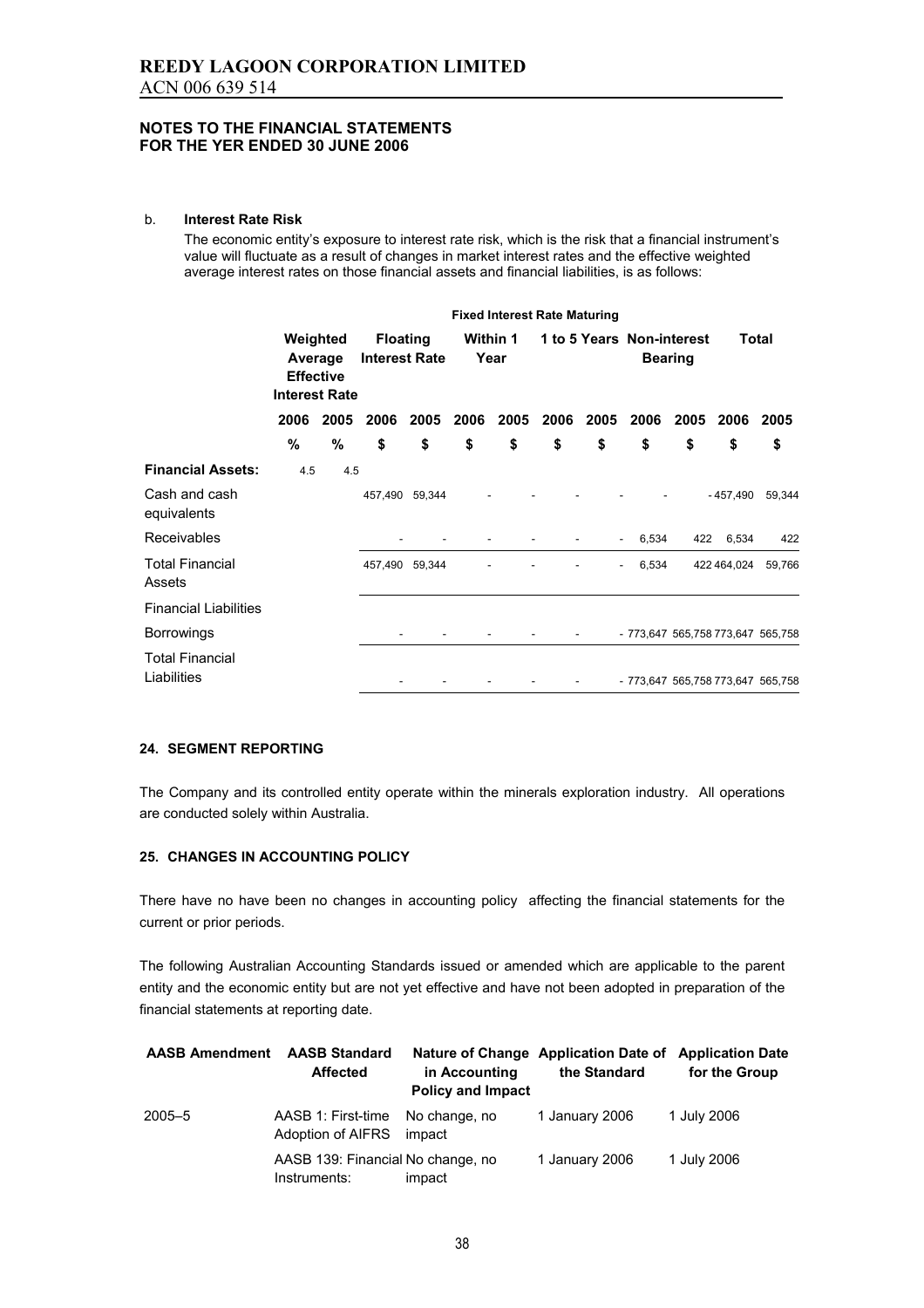| <b>AASB Amendment</b> | <b>AASB Standard</b><br><b>Affected</b>                                                    | in Accounting<br><b>Policy and Impact</b>                                                                                                                                                                              | Nature of Change Application Date of Application Date<br>the Standard | for the Group |
|-----------------------|--------------------------------------------------------------------------------------------|------------------------------------------------------------------------------------------------------------------------------------------------------------------------------------------------------------------------|-----------------------------------------------------------------------|---------------|
|                       | Recognition and<br>Measurement                                                             |                                                                                                                                                                                                                        |                                                                       |               |
| 2005-06               | AASB 3: Business<br>Combinations                                                           | No change, no<br>impact                                                                                                                                                                                                | 1 January 2006                                                        | 1 July 2006   |
| $2005 - 9$            | AASB 132: Financial Relates to financial<br>Instruments:<br>Recognition and<br>Measurement | guarantee contracts<br>which may require<br>Reedy Lagoon<br>Corporation Ltd to<br>recognise a liability<br>in relation to a<br>guarantee provided<br>for Reedy Lagoon<br>Corporation Ltd<br>under its bank<br>facility | 1 January 2006                                                        | 1 July 2006   |
|                       | AASB 139: Financial Reedy Lagoon<br>Instruments:<br>Disclosure and<br>Presentation         | Corporation Ltd is in<br>the process of<br>evaluating the effect<br>of these changes of<br>which the impact is<br>not reasonably<br>estimable at the date<br>of this financial<br>report                               | 1 January 2006                                                        | 1 July 2006   |
|                       | AASB 139: Financial Reedy Lagoon<br>Instruments:<br>Disclosure and<br>Presentation         | Corporation Ltd is in<br>the process of<br>evaluating the effect<br>of these changes of<br>which the impact is<br>not reasonably<br>estimable at the date<br>of this financial<br>report                               | 1 January 2006                                                        | 1 July 2006   |
| 2005-10               | AASB 139: Financial No change, no<br>Instruments:<br>Recognition and<br>Measurement        | impact                                                                                                                                                                                                                 | 1 January 2007                                                        | 1 July 2007   |
|                       | AASB 101:<br>Presentation of<br>Financial<br><b>Statements</b>                             | No change, no<br>impact                                                                                                                                                                                                | 1 January 2007                                                        | 1 July 2007   |
|                       | AASB 114: Segment No change, no<br>Reporting                                               | impact                                                                                                                                                                                                                 | 1 January 2007                                                        | 1 July 2007   |
|                       | AASB 117: Leases                                                                           | No change, no<br>impact                                                                                                                                                                                                | 1 January 2007                                                        | 1 July 2007   |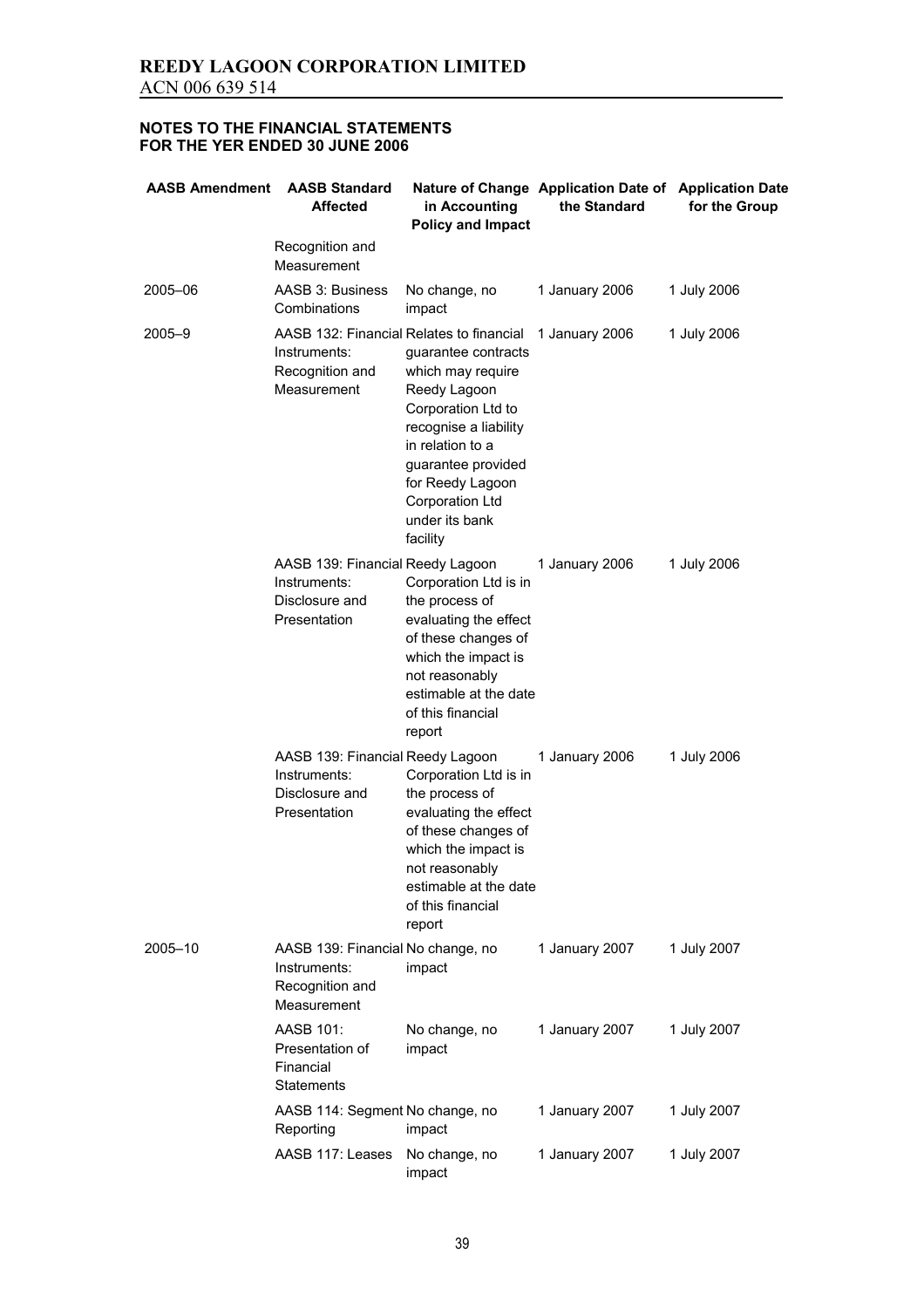| <b>AASB Amendment</b> | <b>AASB Standard</b><br><b>Affected</b>                        | in Accounting<br><b>Policy and Impact</b> | Nature of Change Application Date of<br>the Standard | <b>Application Date</b><br>for the Group |
|-----------------------|----------------------------------------------------------------|-------------------------------------------|------------------------------------------------------|------------------------------------------|
|                       | AASB 133: Earnings No change, no<br>per Share                  | impact                                    | 1 January 2007                                       | 1 July 2007                              |
|                       | AASB 1: First-time<br>Adoption of AIFRS                        | No change, no<br>impact                   | 1 January 2007                                       | 1 July 2007                              |
|                       | AASB 4: Insurance<br>Contracts                                 | No change, no<br>impact                   | 1 January 2007                                       | 1 July 2007                              |
|                       | AASB 1023: General No change, no<br>Insurance Contracts impact |                                           | 1 January 2007                                       | 1 July 2007                              |
|                       | AASB 1038: Life<br>Insurance Contracts impact                  | No change, no                             | 1 January 2007                                       | 1 July 2007                              |
| New Standard          | AASB 7: Financial<br>Instruments:<br>Disclosure                | No change, no<br>impact                   | 1 January 2007                                       | 1 July 2007                              |

All other pending Standards issued between the previous financial report and the current reporting date have no application to either the parent or the economic entity.

#### **AASB AASB Standard Affected**

## **Amendment**

| $2004 - 3$ | AASB 1: First-time Adoption of AIFRS                                    |
|------------|-------------------------------------------------------------------------|
|            | AASB 101: Presentation of Financial Statements                          |
|            | AASB 124: Related Party Disclosures                                     |
| $2005 - 1$ | AASB 139: Financial Instruments: Recognition and Measurement            |
| $2005 - 2$ | AASB 1023: General Insurance Contracts                                  |
| $2005 - 4$ | AASB 139: Financial Instruments: Recognition and Measurement            |
|            | AASB 132: Financial Instruments: Disclosure and Presentation            |
| $2005 - 9$ | AASB 4: Insurance Contracts                                             |
|            | AASB 1023: General Insurance Contracts                                  |
| $2006 - 1$ | AASB 121: The Effects of Changes in Foreign Exchange Rates New Standard |
|            | AASB 119: Employee Benefits: December 2004                              |

### **26. COMPANY DETAILS**

The registered office and principal place of business of the company is: Reedy Lagoon Corporation Ltd. Suite 2, 337A Lennox Street Richmond, Vic, 3121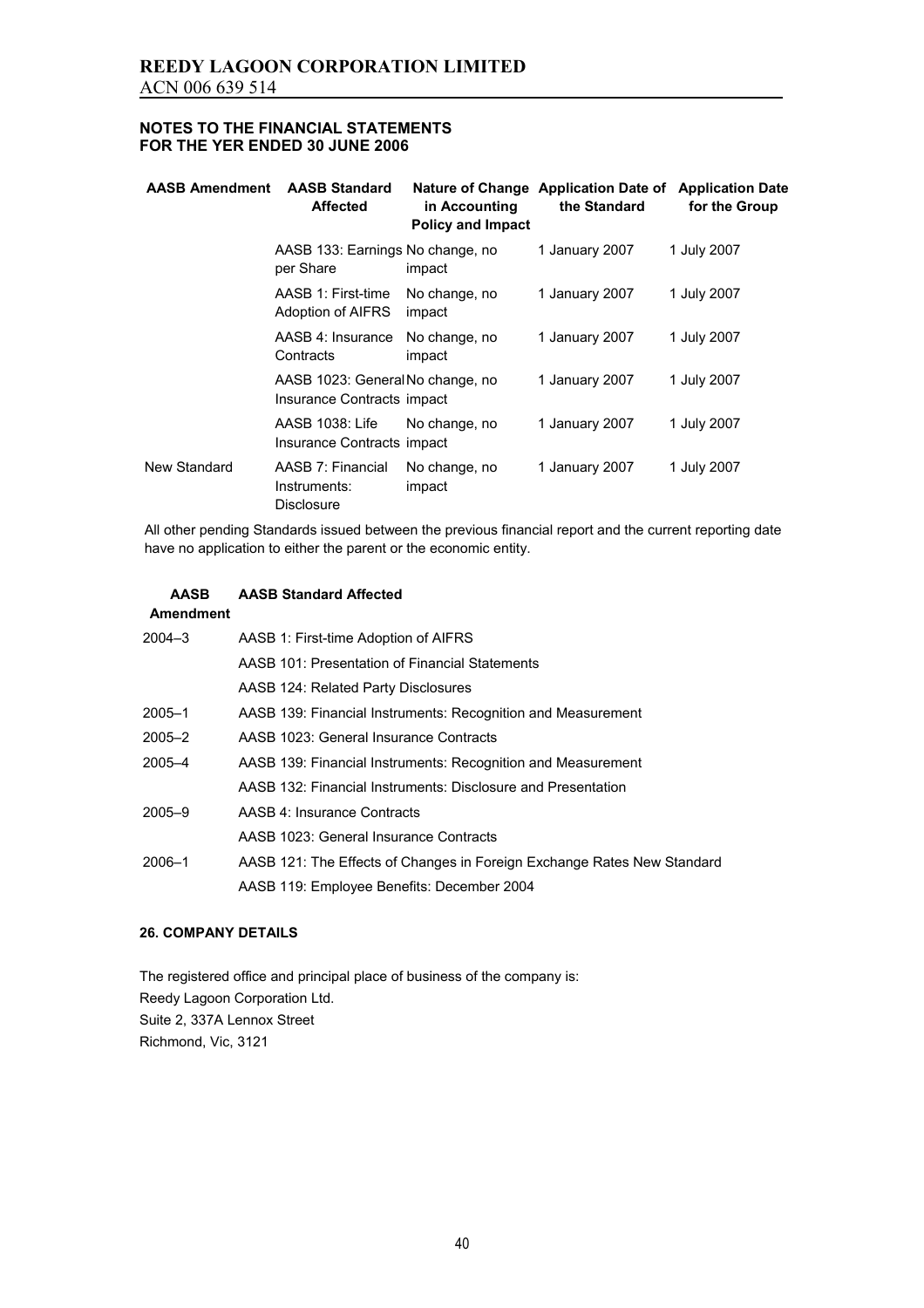## **DIRECTORS' DECLARATION**

- 1. In the opinion of the directors of Reedy Lagoon Corporation Limited ("the Company"):
- (a) the financial statements and notes, set out on pages 20 to 40, are in accordance with the Corporations Act 2001, including:
	- (i) giving a true and fair view of the financial position of the Company and consolidated entity as at 30 June 2006 and of their performance, as represented by the results of their operations and their cash flows, for the year ended on that date; and
	- (ii) complying with Accounting Standards in Australia and the Corporations Regulations 2001; and
- (b) there are reasonable grounds to believe that the Company and the controlled entities identified in Note 20 will be able to pay their debts as and when they become due and payable.

Signed in accordance with a resolution of the directors:

G. H. FETHERS DIRECTOR

Dated at Melbourne this  $27<sup>th</sup>$  day of February 2007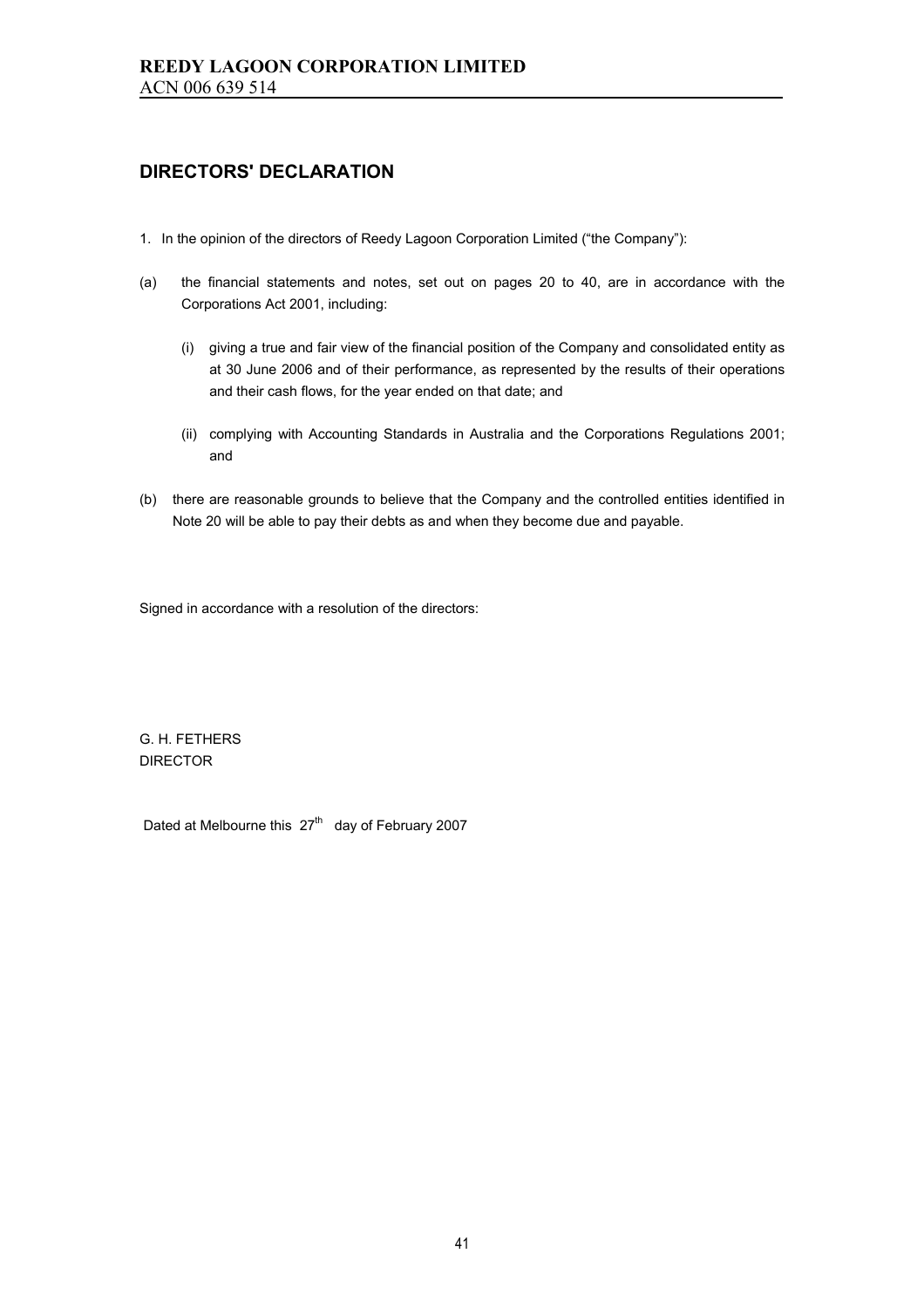## **INDEPENDENT AUDIT REPORT TO THE MEMBERS OF REEDY LAGOON CORPORATION LTD**



#### **Scope**

#### **The special purpose financial report and directors' responsibility**

The special purpose financial report comprises the income statement, balance sheet, statement of changes in equity, statement of cash flows, accompanying notes to the financial statements, and the directors' declaration for Reedy Lagoon Corporation Ltd, for the year ended 30 June 2006.

The directors of the company are responsible for the preparation and true and fair presentation of the financial report and have determined that the accounting policies used and described in Note 1 to the financial statements which form part of the financial report are appropriate to meet the requirements of the *Corporations Act 2001* and are appropriate to meet the needs of the members. This includes responsibility for the maintenance of adequate accounting records and internal controls that are designed to prevent and detect fraud and error, and for the accounting policies and accounting estimates inherent in the financial report.

The special purpose financial report has been prepared for distribution to members for the purpose of fulfilling the directors' financial reporting requirements under the *Corporations Act 2001*. We disclaim any assumptions of responsibility for any reliance on this report or on the financial report to which it relates to any person other than the members, or for any purpose other than that for which it was prepared.

#### **Audit Approach**

We conducted an independent audit in order to express an opinion to the members of the company. Our audit was conducted in accordance with Australian Auditing Standards, in order to provide reasonable assurance as to whether the financial report is free of material misstatement. The nature of an audit is influenced by factors such as the use of professional judgment, selective testing, the inherent limitations of internal control, and the availability of persuasive rather than conclusive evidence. Therefore, an audit cannot guarantee that all material misstatements have been detected.

We performed procedures to assess whether in all material respects the financial report is presented fairly in accordance with the accounting policies described in Note 1, so as to present a view which is consistent with our understanding of the company's financial position, and of its performance as represented by the results of its operations and cash flows. These policies do not require the application of all Accounting Standards and other mandatory professional reporting requirements in Australia. No opinion is expressed as to whether the accounting policies used and described in Note 1, are appropriate to the needs of the members.

We formed our audit opinion on the basis of these procedures, which included:

- examining, on a test basis, information to provide evidence supporting the amounts and disclosures in the financial report, and
- assessing the appropriateness of the accounting policies and disclosures used and the reasonableness of significant accounting estimates made by the directors.

While we considered the effectiveness of managements internal controls over financial reporting when determining the nature and extent of our procedures, our audit was not designed to provide assurance on internal controls.

### "value beyond numbers"

nexia asr abn 16 847 721 257 level 14 / 440 Collins Street Melbourne Australia 3000 telephone +61 3 9608 0100 facsimile +61 3 9670 8325 email theteam@nexiaasr.com.au website www.nexiaasr.com.au

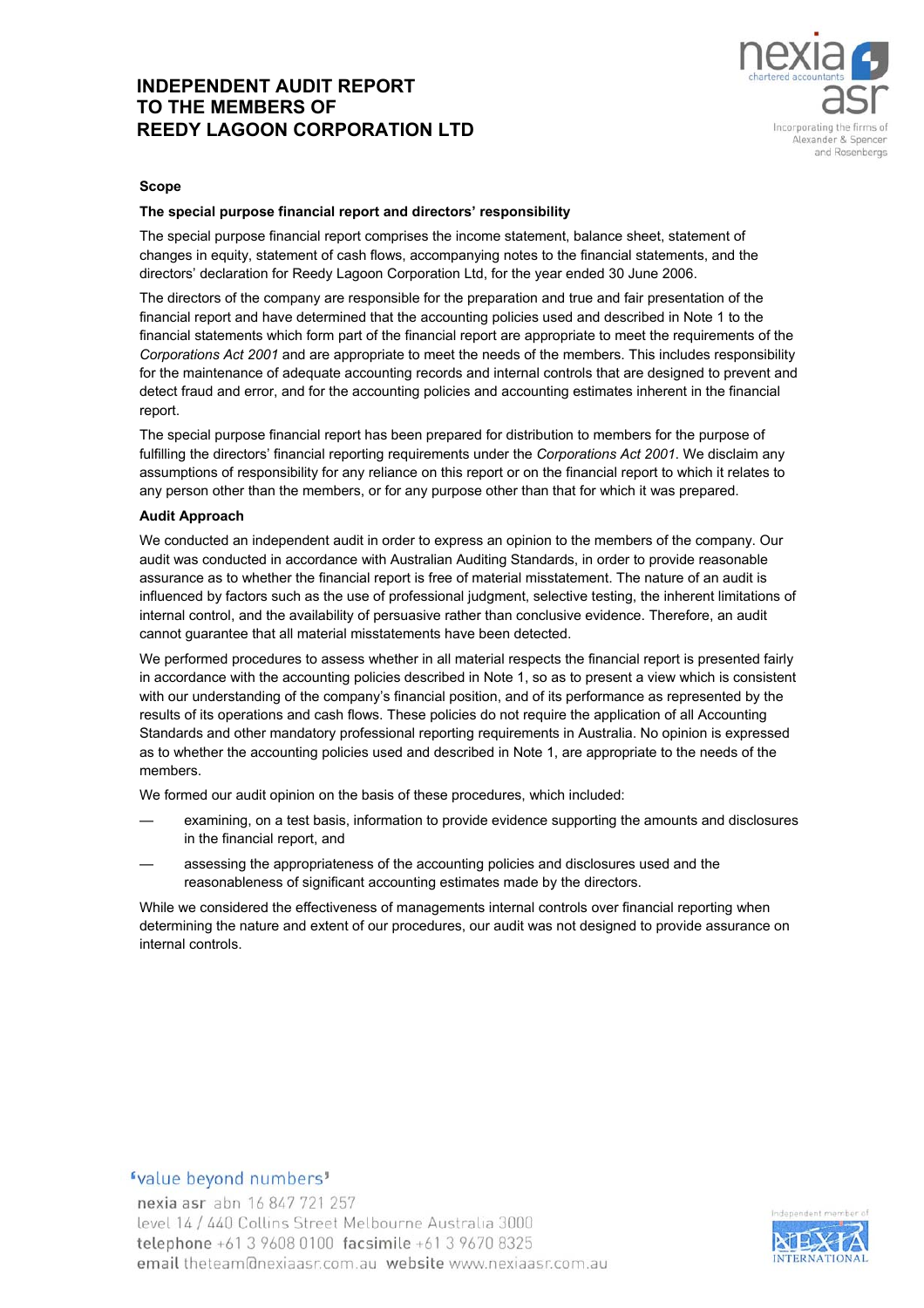

### **INDEPENDENT AUDIT REPORT TO THE MEMBERS OF REEDY LAGOON CORPORATION LTD (Cont'd)**

#### **Independence**

In conducting our audit, we followed applicable independence requirements of Australian professional ethical pronouncements and the *Corporations Act 2001*.

In accordance with ASIC Class Order 05/83, we declare to the best of our knowledge and belief that the auditor's independence declaration, set out on page 18 of the financial report, has not changed as at the date of providing our audit opinion.

#### **Audit Opinion**

In our opinion, the financial report of Reedy Lagoon Corporation Ltd is in accordance with:

- a. the *Corporations Act 2001* including:
	- i. giving a true and fair view of the company's financial position as at 30 June 2006 and of its performance for the year ended on that date in accordance with the accounting policies described in Note 1; and
	- ii. complying with Accounting Standards in Australia to the extent described in Note 1 and complying with the Corporations Regulations 2001; and
- b. other mandatory financial reporting requirements in Australia to the extent described in Note 1.

#### **Inherent Uncertainty Regarding Continuation as a Going Concern**

Without qualification to the opinion expressed above, attention is drawn to the following matter. As a result of the matters described in Note 1 (b), there is significant uncertainty whether Reedy Lagoon Corporation Limited will be able to realise its assets and extinguish its liabilities in the normal course of business and at the amounts stated in the financial report.

**NEXIA ASR** 

ABN 16 847 721 257

**George S Dakis**  Partner

Melbourne 27 February 2007